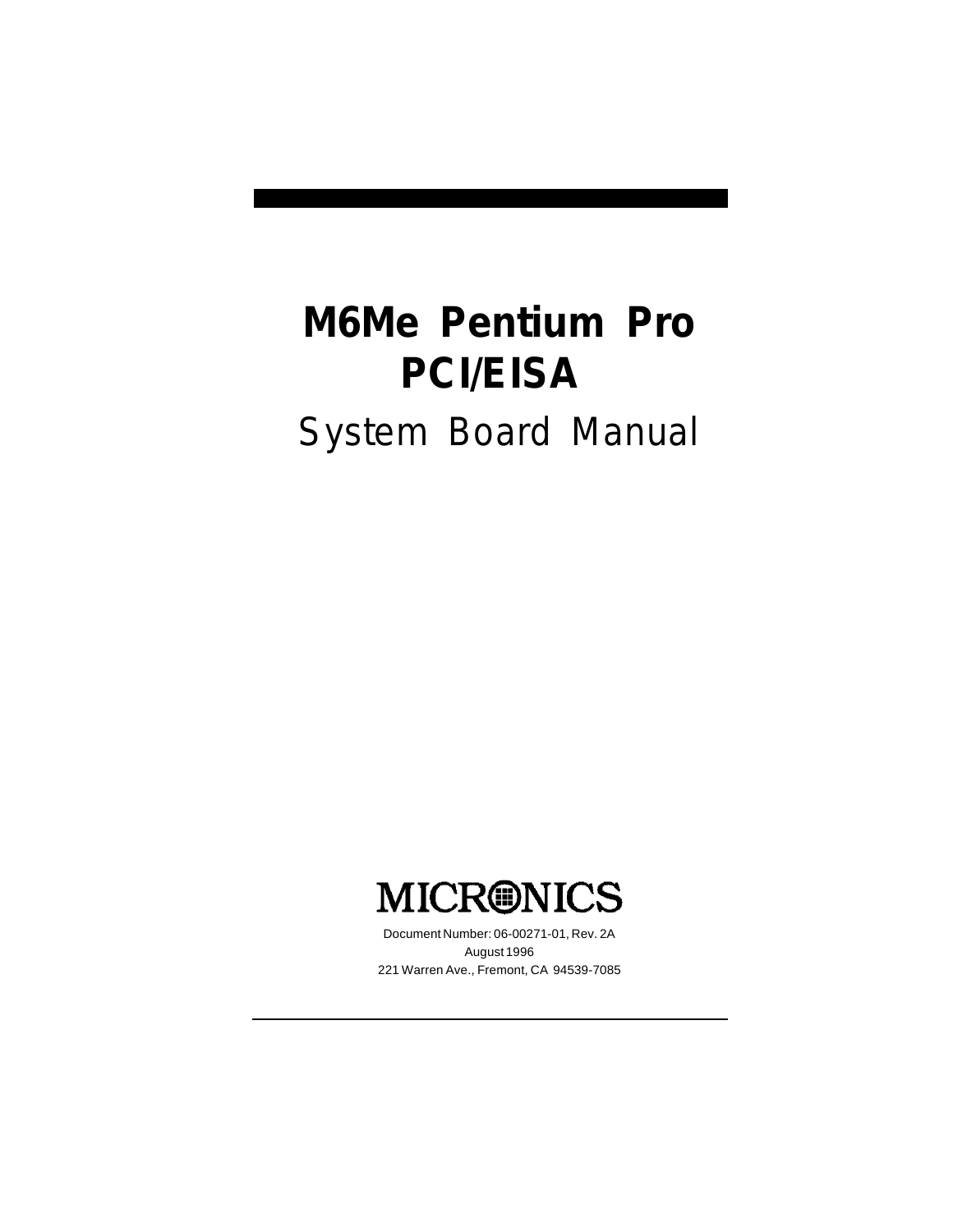# **Copyright Notices**

2 has been carefully checked and is believed to be accurate. Micronics Copyright  $\odot$  1996 Micronics Computers, Inc. The information contained in the M6Me PCI/EISA Dual Pentium Pro Processor system board manual assumes no responsibility for any inaccuracies that may be contained in this document. Micronics makes no commitments to update or to keep the information in this manual at a current level when changes are made to the product.

Micronics reserves the right to make improvements to this document and/or product at any time and without notice. All Rights Reserved. No part of this document may be photocopied, reproduced, translated, or reduced to any medium or machine form without prior, written consent from Micronics.

#### **Portions of the Manual**

Portions of this manual were copied (with permission) from Phoenix Technologies, Ltd. and Micro Computer Systems, Inc. All rights reserved.

#### **Trademarks**

IBM is a registered trademark of International Business Machines. Microsoft and Windows are registered trademarks of Microsoft Corporation. Intel and PCI are registered trademarks of Intel Corporation. All other product names mentioned herein are used for identification purposes only and may be the trademarks of their respective companies.

**Revision History**

| Revision | <b>Revision History</b>          | Date |
|----------|----------------------------------|------|
| - 01     | First Release of the M6Me Manual | 8/96 |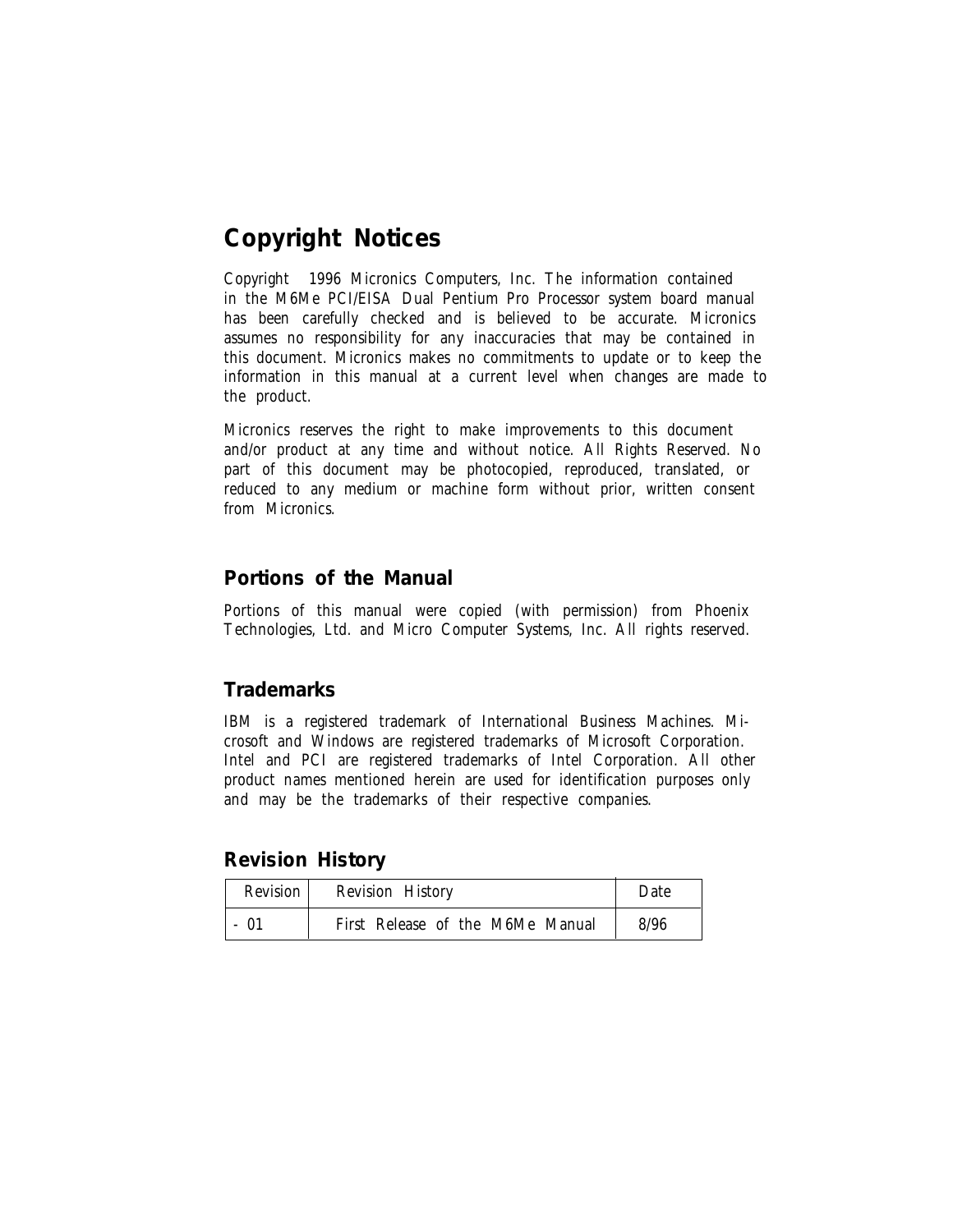# *Table of Contents*

| Introduction                               | 5      |
|--------------------------------------------|--------|
| <b>Features</b>                            | 6<br>7 |
| Software Compatibility<br>Before You Begin | 8      |
|                                            |        |
| Chapter 1 - Quick Installation             | 9      |
| Installing the M6Me                        | 9      |
| Chapter 2 - Configuring the M6Me           | 11     |
| <b>Static Electricity</b>                  | 11     |
| <b>Office Environment</b>                  | 11     |
| M6Me System Board                          | 12     |
| <b>Jumper Settings</b>                     | 13     |
| Chapter 3 - Installing the M6Me            | 17     |
| <b>Introduction</b>                        | 17     |
| <b>System Memory Support</b>               | 17     |
| Installing the M6Me                        | 18     |
| <b>Tools Required</b>                      | 18     |
| <b>Equipment Required</b>                  | 18     |
| <b>System Memory</b>                       | 19     |
| <b>SIMMs</b> Supported                     | 19     |
| <b>Upgrading Rules</b>                     | 19     |
| Mixing EDO and FPM Memory                  | 20     |
| <b>Memory Configurations</b>               | 21     |
| Installing the SIMMs                       | 25     |
| <b>Removing SIMMs</b>                      | 25     |
| Installing a CPU                           | 26     |
| Installing a PCI Peripheral Card           | 27     |
| Installing an EISA Peripheral Card         | 28     |
| Installing a Plug and Play Card            | 29     |

*M6Me System Board Manual*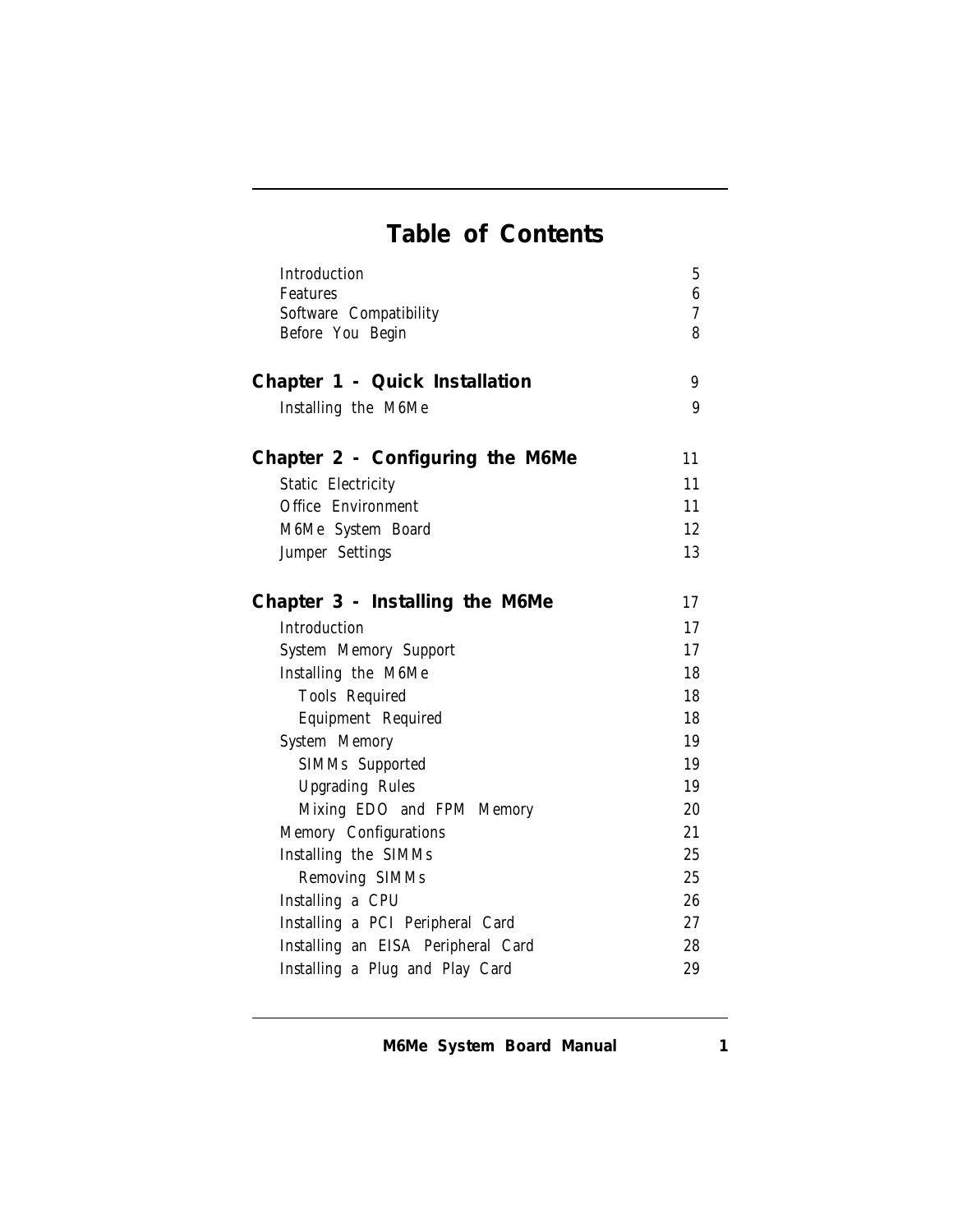| Connecting the Graphics Option<br>30<br>Connecting the SCSI Option<br>31<br>Chapter 4 - The BIOS Setup Utility<br>33<br>33<br>Configuration<br>33<br><b>Initial Bootup</b><br>33<br><b>Setup</b><br>35<br>Running the Setup Procedure<br>35<br>Setting the Main Screen<br>Setting the Advanced Screen<br>40<br><b>Boot Screen</b><br>43<br>45<br><b>Security Screen</b><br>Exit Screen<br>48<br>Chapter 5 - The EISA Utility<br>49<br><b>Introduction</b><br>49<br>When Should You Run the EISA Utility?<br>49<br>49<br>What You Will Need<br>50<br>Starting the Utility<br>51<br>Main Menu<br>51<br>Step 1: Important EISA Configuration Information<br>Step 2: Add or Remove Boards<br>52<br>Step 3: View or Edit Details<br>54<br>Step 4: Examine Switches or Print Report<br>56<br>56<br>Step 5: Save and Exit<br>Chapter 6 - Installing Device Drivers<br>57<br><b>About Device Drivers</b><br>57<br>57<br><b>Installing the Video Drivers</b><br>Windows 95<br>57<br>Windows NT<br>58 |                             |    |
|---------------------------------------------------------------------------------------------------------------------------------------------------------------------------------------------------------------------------------------------------------------------------------------------------------------------------------------------------------------------------------------------------------------------------------------------------------------------------------------------------------------------------------------------------------------------------------------------------------------------------------------------------------------------------------------------------------------------------------------------------------------------------------------------------------------------------------------------------------------------------------------------------------------------------------------------------------------------------------------------|-----------------------------|----|
|                                                                                                                                                                                                                                                                                                                                                                                                                                                                                                                                                                                                                                                                                                                                                                                                                                                                                                                                                                                             |                             |    |
|                                                                                                                                                                                                                                                                                                                                                                                                                                                                                                                                                                                                                                                                                                                                                                                                                                                                                                                                                                                             |                             |    |
|                                                                                                                                                                                                                                                                                                                                                                                                                                                                                                                                                                                                                                                                                                                                                                                                                                                                                                                                                                                             |                             |    |
|                                                                                                                                                                                                                                                                                                                                                                                                                                                                                                                                                                                                                                                                                                                                                                                                                                                                                                                                                                                             |                             |    |
|                                                                                                                                                                                                                                                                                                                                                                                                                                                                                                                                                                                                                                                                                                                                                                                                                                                                                                                                                                                             |                             |    |
|                                                                                                                                                                                                                                                                                                                                                                                                                                                                                                                                                                                                                                                                                                                                                                                                                                                                                                                                                                                             |                             |    |
|                                                                                                                                                                                                                                                                                                                                                                                                                                                                                                                                                                                                                                                                                                                                                                                                                                                                                                                                                                                             |                             |    |
|                                                                                                                                                                                                                                                                                                                                                                                                                                                                                                                                                                                                                                                                                                                                                                                                                                                                                                                                                                                             |                             |    |
|                                                                                                                                                                                                                                                                                                                                                                                                                                                                                                                                                                                                                                                                                                                                                                                                                                                                                                                                                                                             |                             |    |
|                                                                                                                                                                                                                                                                                                                                                                                                                                                                                                                                                                                                                                                                                                                                                                                                                                                                                                                                                                                             |                             |    |
|                                                                                                                                                                                                                                                                                                                                                                                                                                                                                                                                                                                                                                                                                                                                                                                                                                                                                                                                                                                             |                             |    |
|                                                                                                                                                                                                                                                                                                                                                                                                                                                                                                                                                                                                                                                                                                                                                                                                                                                                                                                                                                                             |                             |    |
|                                                                                                                                                                                                                                                                                                                                                                                                                                                                                                                                                                                                                                                                                                                                                                                                                                                                                                                                                                                             |                             |    |
|                                                                                                                                                                                                                                                                                                                                                                                                                                                                                                                                                                                                                                                                                                                                                                                                                                                                                                                                                                                             |                             |    |
|                                                                                                                                                                                                                                                                                                                                                                                                                                                                                                                                                                                                                                                                                                                                                                                                                                                                                                                                                                                             |                             |    |
|                                                                                                                                                                                                                                                                                                                                                                                                                                                                                                                                                                                                                                                                                                                                                                                                                                                                                                                                                                                             |                             |    |
|                                                                                                                                                                                                                                                                                                                                                                                                                                                                                                                                                                                                                                                                                                                                                                                                                                                                                                                                                                                             |                             |    |
|                                                                                                                                                                                                                                                                                                                                                                                                                                                                                                                                                                                                                                                                                                                                                                                                                                                                                                                                                                                             |                             |    |
|                                                                                                                                                                                                                                                                                                                                                                                                                                                                                                                                                                                                                                                                                                                                                                                                                                                                                                                                                                                             |                             |    |
|                                                                                                                                                                                                                                                                                                                                                                                                                                                                                                                                                                                                                                                                                                                                                                                                                                                                                                                                                                                             |                             |    |
|                                                                                                                                                                                                                                                                                                                                                                                                                                                                                                                                                                                                                                                                                                                                                                                                                                                                                                                                                                                             |                             |    |
|                                                                                                                                                                                                                                                                                                                                                                                                                                                                                                                                                                                                                                                                                                                                                                                                                                                                                                                                                                                             |                             |    |
|                                                                                                                                                                                                                                                                                                                                                                                                                                                                                                                                                                                                                                                                                                                                                                                                                                                                                                                                                                                             |                             |    |
|                                                                                                                                                                                                                                                                                                                                                                                                                                                                                                                                                                                                                                                                                                                                                                                                                                                                                                                                                                                             |                             |    |
|                                                                                                                                                                                                                                                                                                                                                                                                                                                                                                                                                                                                                                                                                                                                                                                                                                                                                                                                                                                             |                             |    |
|                                                                                                                                                                                                                                                                                                                                                                                                                                                                                                                                                                                                                                                                                                                                                                                                                                                                                                                                                                                             |                             |    |
|                                                                                                                                                                                                                                                                                                                                                                                                                                                                                                                                                                                                                                                                                                                                                                                                                                                                                                                                                                                             |                             |    |
|                                                                                                                                                                                                                                                                                                                                                                                                                                                                                                                                                                                                                                                                                                                                                                                                                                                                                                                                                                                             |                             |    |
|                                                                                                                                                                                                                                                                                                                                                                                                                                                                                                                                                                                                                                                                                                                                                                                                                                                                                                                                                                                             |                             |    |
|                                                                                                                                                                                                                                                                                                                                                                                                                                                                                                                                                                                                                                                                                                                                                                                                                                                                                                                                                                                             |                             |    |
|                                                                                                                                                                                                                                                                                                                                                                                                                                                                                                                                                                                                                                                                                                                                                                                                                                                                                                                                                                                             |                             |    |
|                                                                                                                                                                                                                                                                                                                                                                                                                                                                                                                                                                                                                                                                                                                                                                                                                                                                                                                                                                                             | Installing the SCSI Drivers | 58 |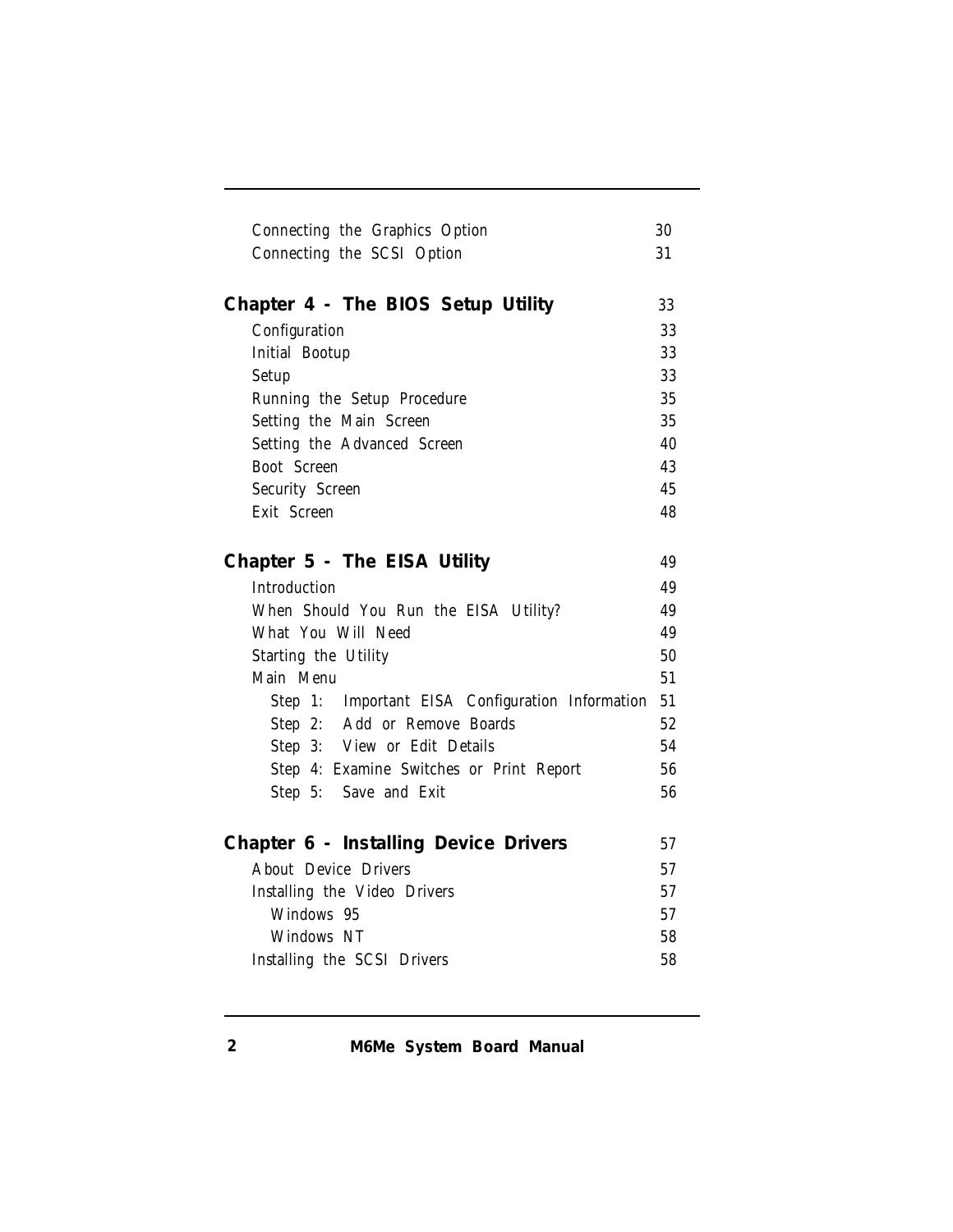| Appendix A - Technical Information<br><b>Specifications</b><br><b>Environmental Specifications</b><br>Temperature Range<br><b>Relative Humidity</b><br><b>Battery Disposal</b><br><b>Technical Support</b><br><b>Online Services</b> | 59<br>59<br>60<br>60<br>60<br>61<br>62<br>63 |
|--------------------------------------------------------------------------------------------------------------------------------------------------------------------------------------------------------------------------------------|----------------------------------------------|
| Appendix B - Post Messages                                                                                                                                                                                                           | 65                                           |
| Appendix C - Beep and POST Codes                                                                                                                                                                                                     | 67                                           |
| Appendix D - Hard Disk Drive Types                                                                                                                                                                                                   | 71                                           |
| Appendix E - Updating the System BIOS                                                                                                                                                                                                | 73                                           |
| <b>Limited Warranty</b>                                                                                                                                                                                                              | 75                                           |
| Non-Warranty Service                                                                                                                                                                                                                 | 76                                           |
| <b>FCC Statement</b>                                                                                                                                                                                                                 | 77                                           |
| Declaration of Conformity                                                                                                                                                                                                            | 78                                           |
| Glossary                                                                                                                                                                                                                             | 79                                           |
| Index                                                                                                                                                                                                                                | 83                                           |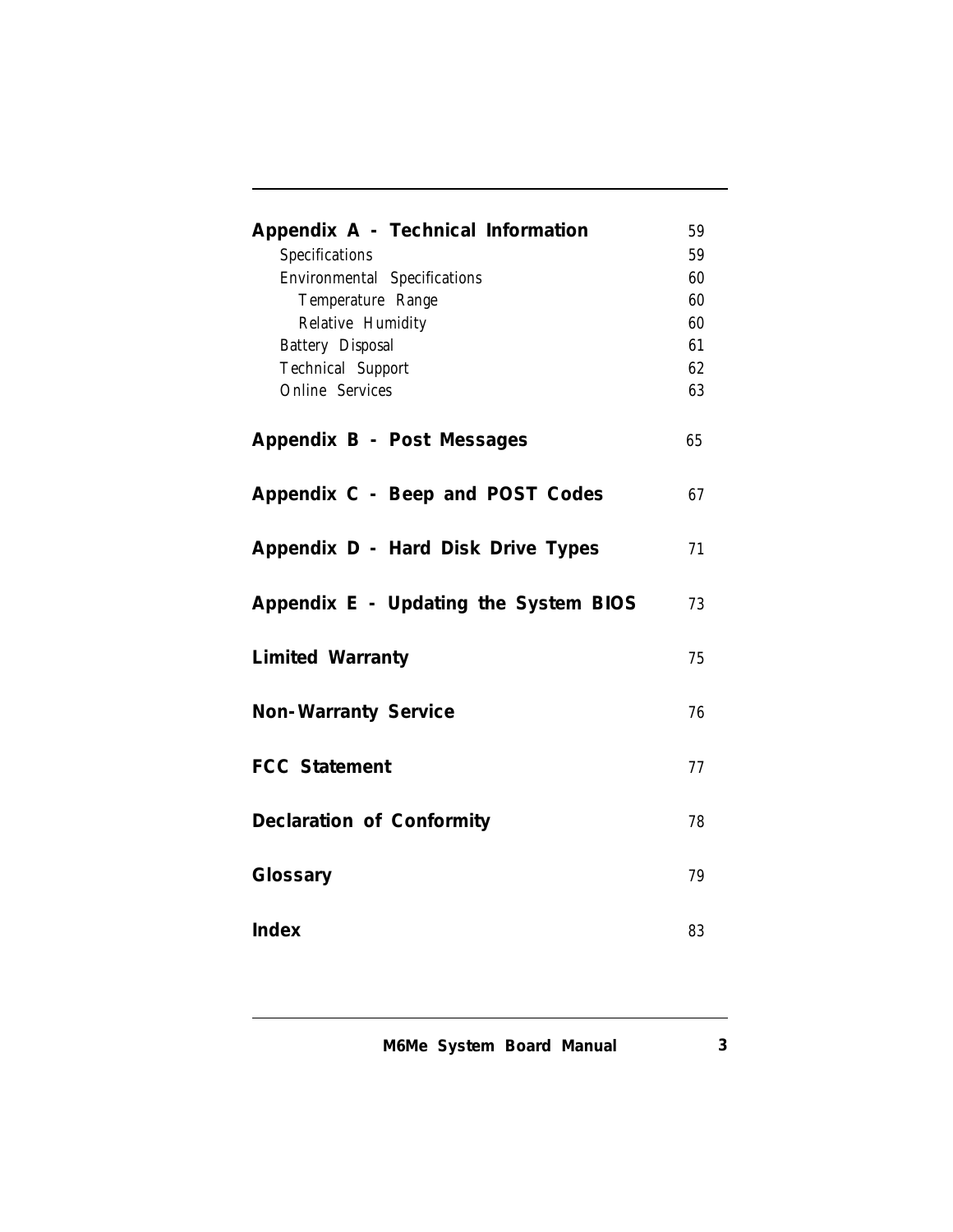*List of Figures*

| Figure 1.1: Power- Up Screen                        | 10 |  |  |
|-----------------------------------------------------|----|--|--|
| Figure 2.1: M6Me System Board                       |    |  |  |
| Figure 3.1: Installing a 72- Pin SIMM               | 25 |  |  |
| Figure 3.2: Installing a PCI Card                   | 27 |  |  |
| Figure 3.3: Installing an EISA Card                 | 28 |  |  |
| Figure 3.4: Installing a Plug and Play Card         | 29 |  |  |
| Figure 4.1: Power- Up Screen                        | 34 |  |  |
| Figure 4.2: CMOS Main Screen                        | 35 |  |  |
| Figure 4.3: IDE Device Submenu                      | 37 |  |  |
| Figure 4.4: Advanced Screen                         | 40 |  |  |
| Figure 4.5: Boot Screen                             | 43 |  |  |
| Figure 4.6: Security Setup Screen                   | 45 |  |  |
| Figure 4.7: Supervisor Password Submenu             | 46 |  |  |
| Figure 4.8: Exit Screen                             | 48 |  |  |
| Figure 5.1: EISA Configuration Introduction Screen  | 50 |  |  |
| Figure 5.2: EISA Configuration Main Menu            | 51 |  |  |
| Figure 5.3: Add or Remove Boards Screen             | 52 |  |  |
| Figure 5.4: Adding an EISA Configuration (CFG) File | 53 |  |  |
| Figure 5.5: View or Edit Details Menu               | 54 |  |  |
| Figure 5.6: Advanced Submenu                        | 55 |  |  |

# *List of Tables*

|  | Table 2.1: CPU Clock Ratio Speed Selection               | 13 |
|--|----------------------------------------------------------|----|
|  | Table 2.2: System Power- On Selection                    | 13 |
|  | Table 2.3: CPU Clock Selection                           | 14 |
|  | Table 2.4: Clear ECMOS Selection                         | 14 |
|  | Table 2.5: Reset the Realtime Clock                      | 14 |
|  | Table 2.6: Optional Onboard SCSI Selection               | 15 |
|  | Table 2.7: Optional Onboard VGA Selection                | 15 |
|  | Table 2.8: Optional Onboard Ultra Wide SCSI Selection 15 |    |
|  | Table 2.9: Case and Peripheral Connections               | 16 |
|  | Table 3.1: Memory Configurations                         | 21 |
|  |                                                          |    |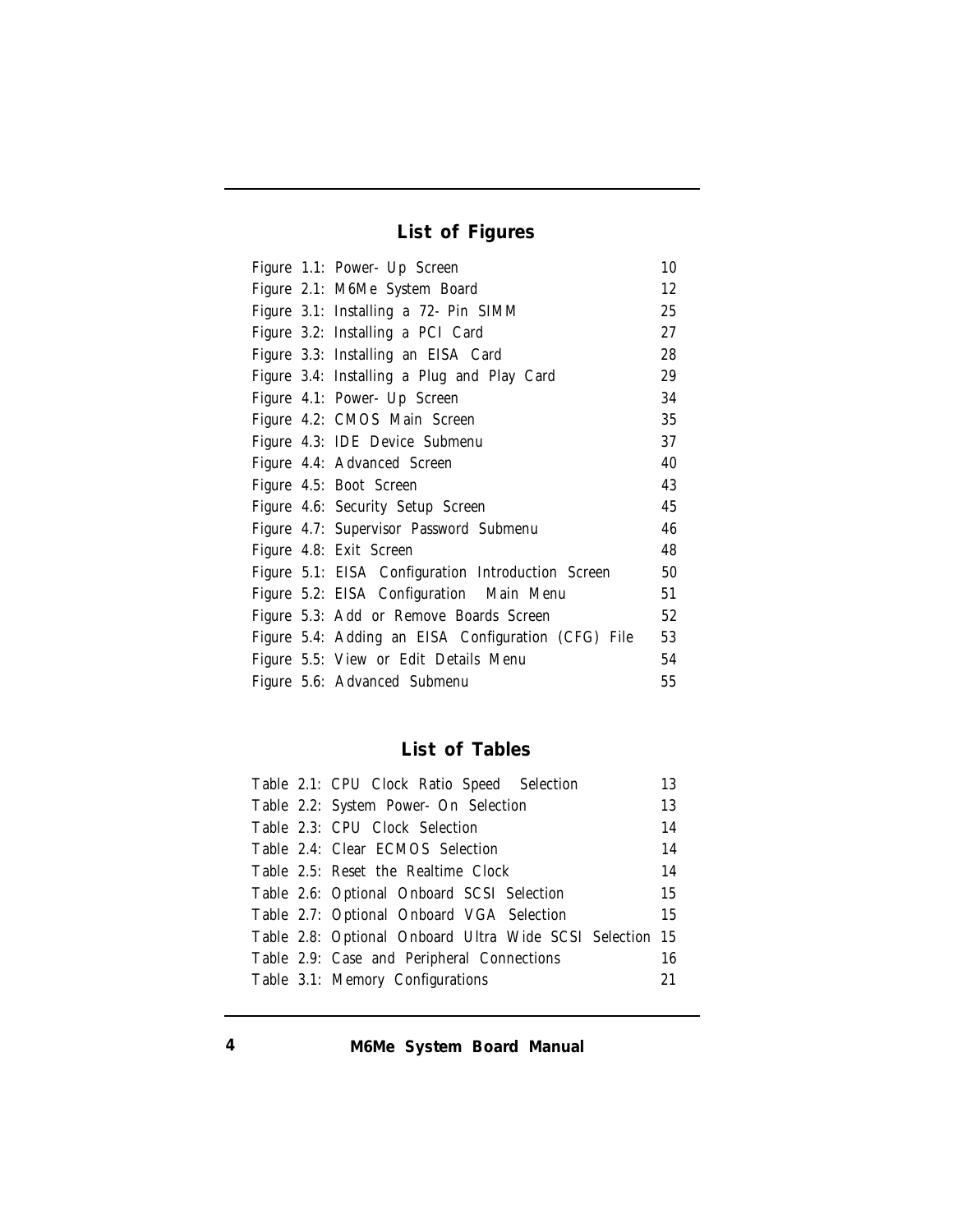# *Introduction*

Thank you for choosing the M6Me system board. The M6Me is the highest performing advanced dual processor solution for the industry's most demanding workstation and server applications.

Based on the Intel 440FX PCIset, the M6Me supports the most advanced processor architecture, the Pentium Proâ, which provides the speed and performance necessary to address the most intensive computational applications. Integrated Ultra Wide SCSI (up to 40MB/s transfer rate), 64-bit PCI video, PCI and EISA slots and up to 512K Level 2 cache on the CPU make this board powerful and feature rich.

Designed to fit into the standard AT case, the flexible M6Me also features support for Fast Page Mode (FPM) and Extended Data Out (EDO) DRAM advanced memory and Error Checking and Correction (ECC).

Micronics builds all products to exacting standards, using the highest quality components available. We are proud to provide this system board and believe you will be pleased with your purchase.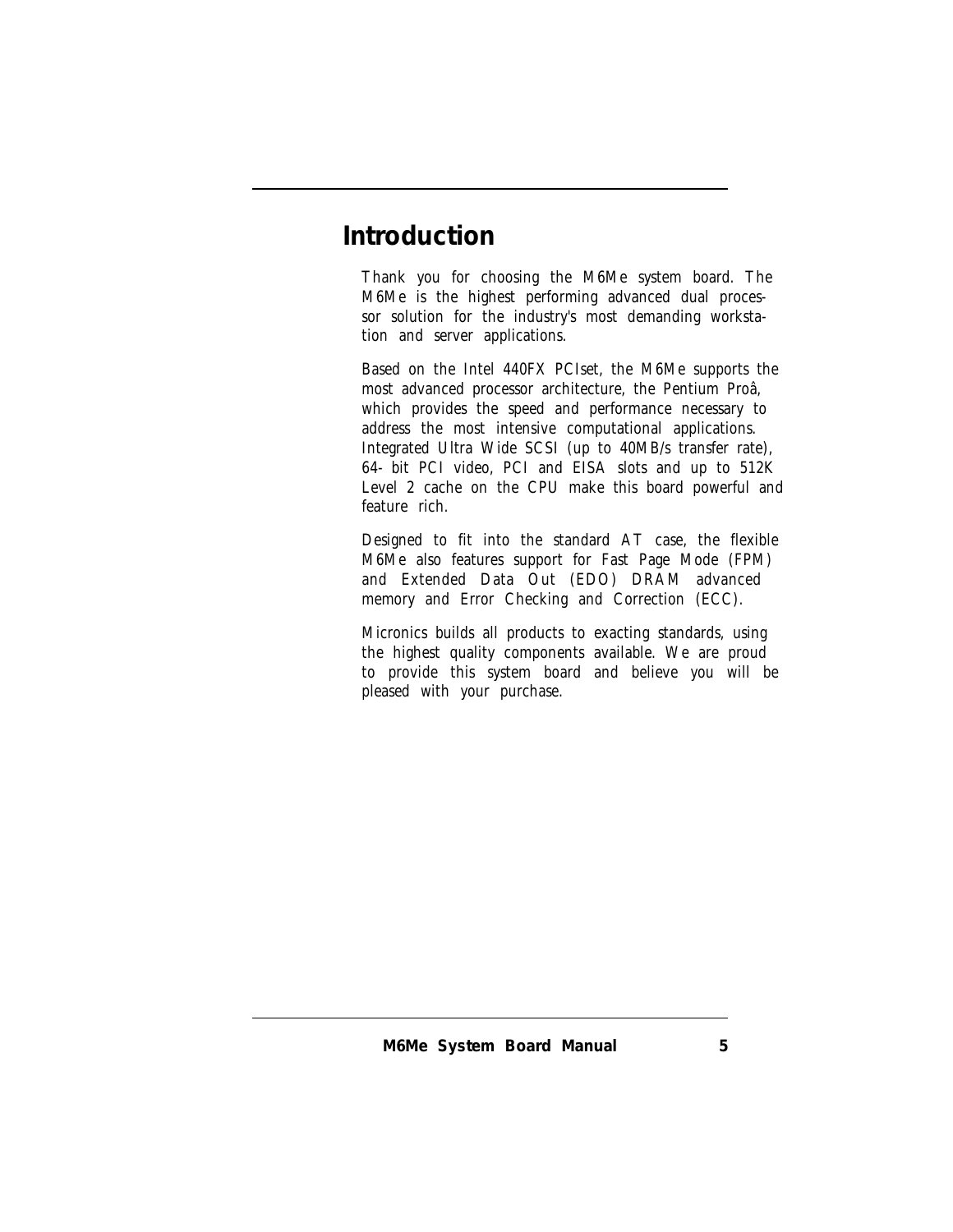#### **Features**

The M6Me includes the following features:

- Dual ZIF socket 8 for Intel Pentium Pro 150-200MHz. Dual VRM headers to supply CPU-specific voltages
- intel 440FX PCIset Intel PCEB/ESC EISA Bridge SMC FDC37C93X Ultra I/O chip
- 16K Level 1 Write Back cache on the CPU chip 256K or 512K Level 2 Cache in CPU package
- Three 32-bit PCI slots, one is a shared PCI/EISA slot Six 32-bit EISA slots Three add-in PCI Bus Master devices
- Eight 32/36-bit 72-pin (double-sided) SIMM sockets to accommodate up to 512MB of onboard system memory
- **Supports FPM and EDO DRAM memory** ECC support via chipset
- Fast Wide SCSI Bus Mastering controller, 50 pin SCSI connector, 68 pin SCSI connector (Ultra-Wide SCSI), EZ-SCSI drivers (optional)
- Cirrus Logic 5436 64-bit graphics accelerator with 1MB frame buffer (expandable to 2MB), Resolutions supported: 640x480x24, 800x600x16, 1024x768x16, 1280x1024x16, Video cable with VGA connector (optional)
- **Primary 40-pin IDE connectors (ISA)**
- Floppy controller for two floppy drives (supports 2.88MB, 1.44MB, 1.2MB, 720K or 360K floppy drives) auto detection of add-in floppy controllers
- Two high speed NS16550 compatible serial ports
- **PS/2 style keyboard and mouse connectors**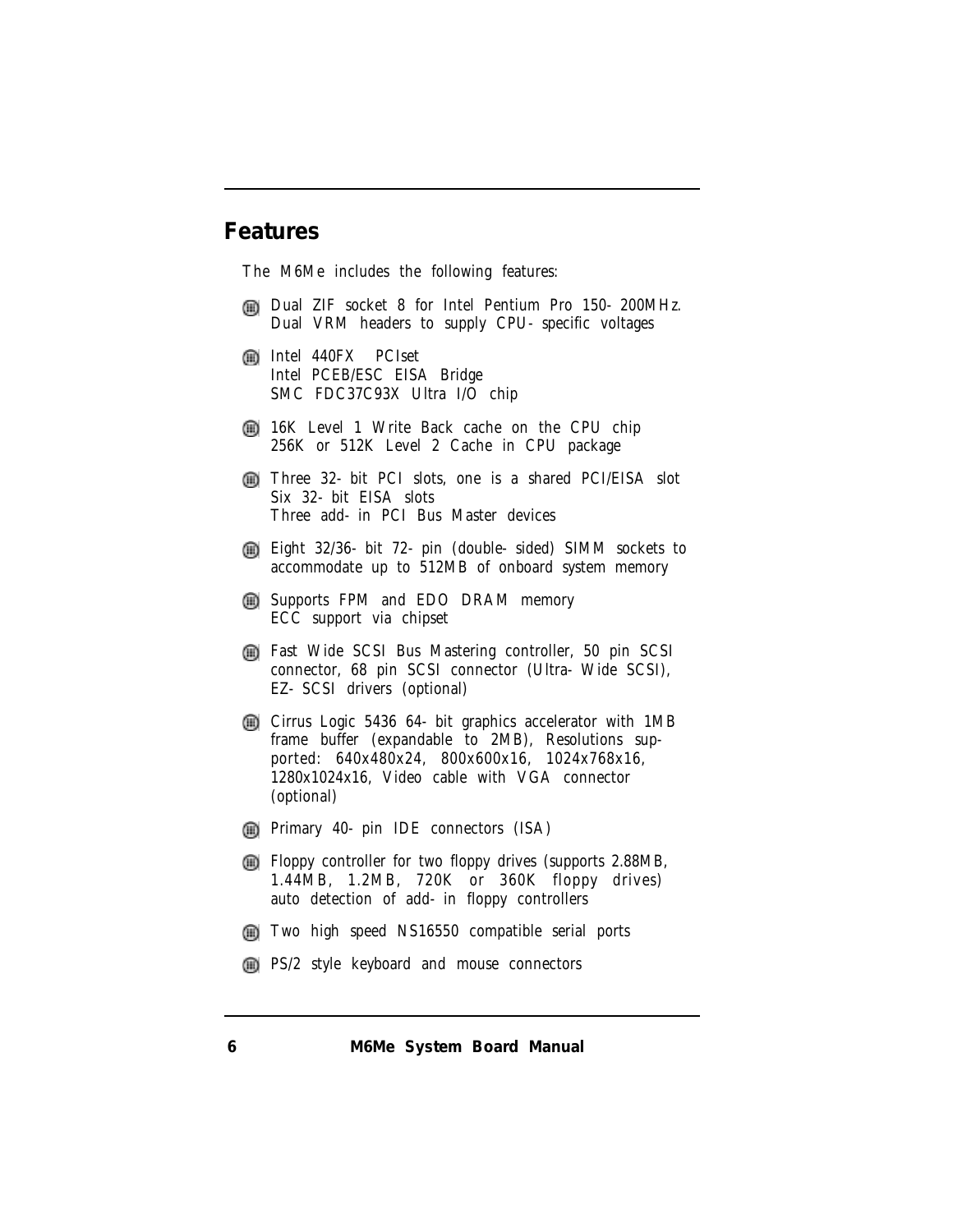- Bi-directional parallel port (ECP and EPP compatible)
- Field upgradeable Flash Phoenix BIOS

# **Software Compatibility**

The M6Me system board has been thoroughly tested for compatibility with a variety of operating systems and environments, including:

- Windows 95 and Windows NT
- OS/2 Warp
- SCO UNIX and Open Desktop
- **Sex Novell Netware**
- **MS-DOS 5.0 and 6.2**
- **PC-DOS**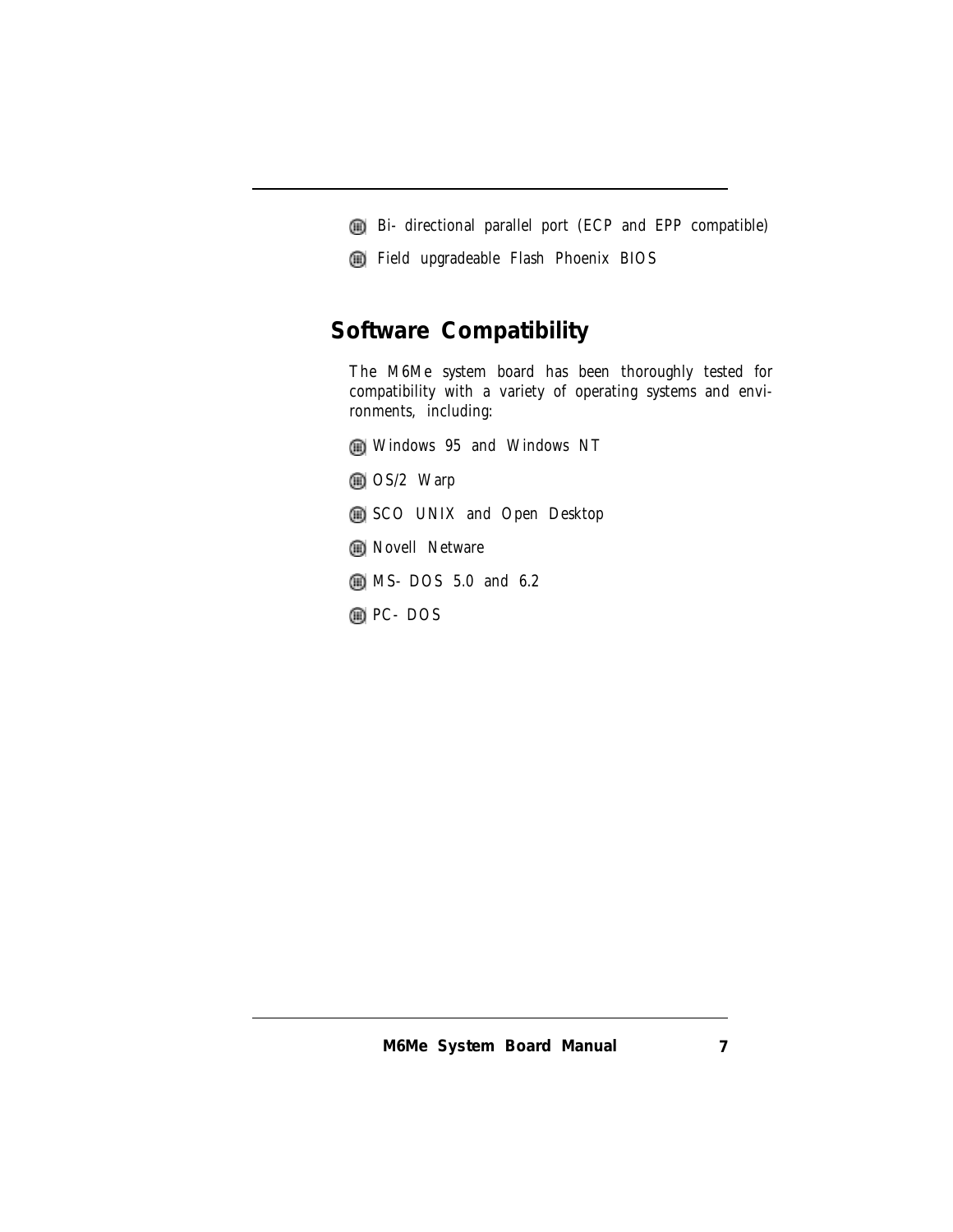# **Before You Begin**

This manual will familiarize you with the features, installation and use of your M6Me. There are several symbols and conventions used throughout this manual to help draw your attention to a feature or to focus on important information:



When you see the Magnifying Glass, it refers to something you shouldke a closer look at before proceeding further.

When you see the Exclamation Mark, it gives important information on avoiding damage.

### *Common Names*

| <b>DRAM</b> | Dynamic Random Access Memory                   |
|-------------|------------------------------------------------|
| <b>ECC</b>  | Error Checking and Correction                  |
| <b>EDO</b>  | <b>Extended Data Out</b>                       |
| <b>EISA</b> | <b>Extended Industry Standard Architecture</b> |
| <b>FPM</b>  | Fast Page Mode                                 |
| <b>IDE</b>  | <b>Integrated Drive Electronics</b>            |
| <b>PCI</b>  | Peripheral Component Interconnect              |
| <b>SIMM</b> | Single Inline Memory Module                    |
| VRM         | Voltage Regulator Module                       |
|             |                                                |

*8 M6Me System Board Manual*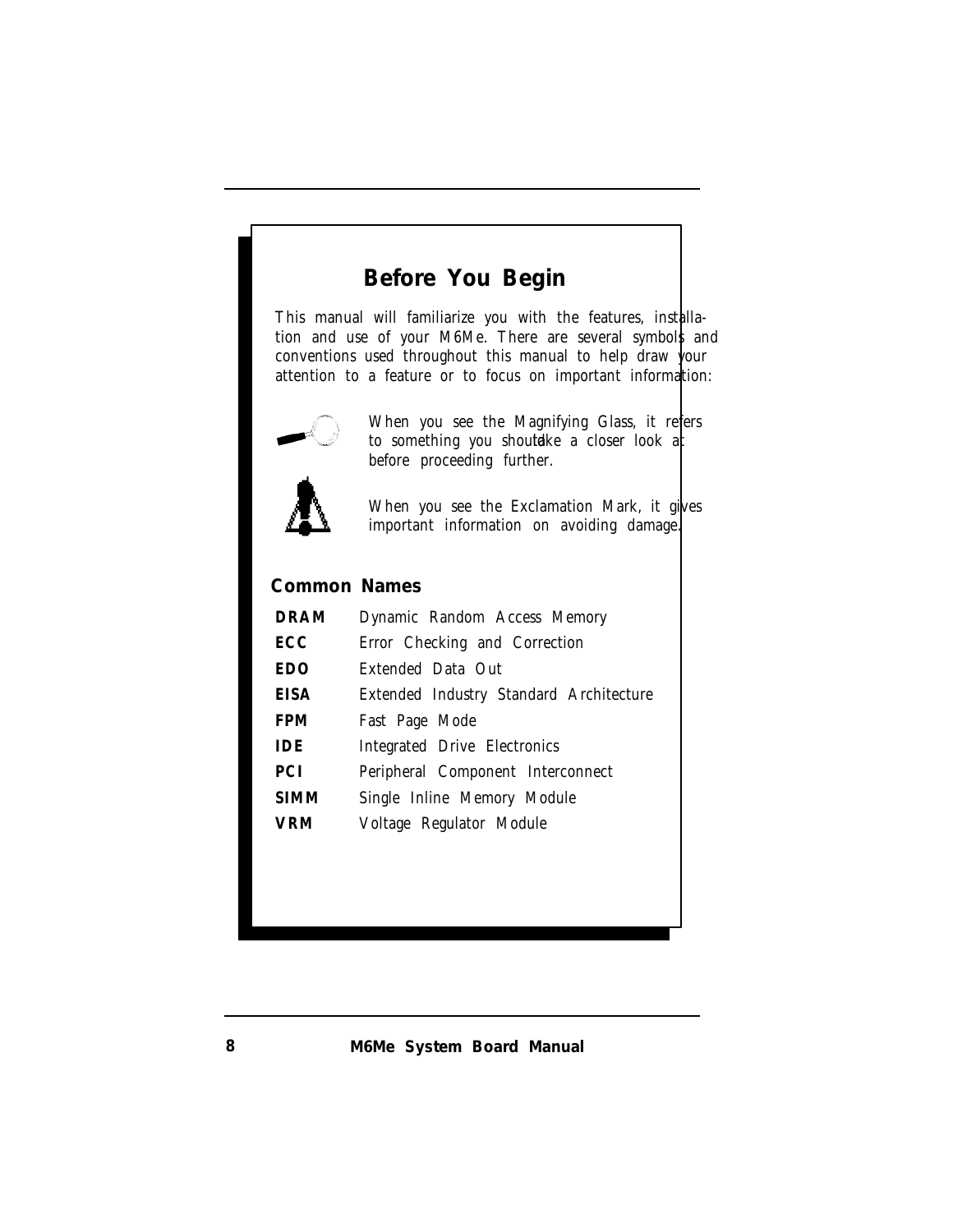**1**

# **Chapter** *Quick Installation*

We know that many experienced people prefer to read as little of the documentation as possible. If this sounds like you, here's the short form to get up and running quickly.



#### **Installing the M6Me**

- 1. Make backup copies of your installation and configuration diskettes.
- 2. Ground yourself to prevent damaging static discharge, then remove the M6Me from its packaging.
- 3. Configure and verify the system board's jumper settings (refer to Jumper Settings in Chapter 2).
- 4. Install the CPU and the system memory (refer to Chapter 3).
- 5. Install the system board into the chassis and make all necessary case connections.
- 6. Install any PCI and EISA add-on peripherals (refer to Chapter 3).
- 7. Now you can connect any optional devices (refer to Chapter 3).
- 8. Turn the computer on and press the <F2> key when you see the screen in Figure 1.1.

STATIC! Before handling the M6Me, be properly grounded by using a special wrist or ankle strap, or touch a safely grounded object.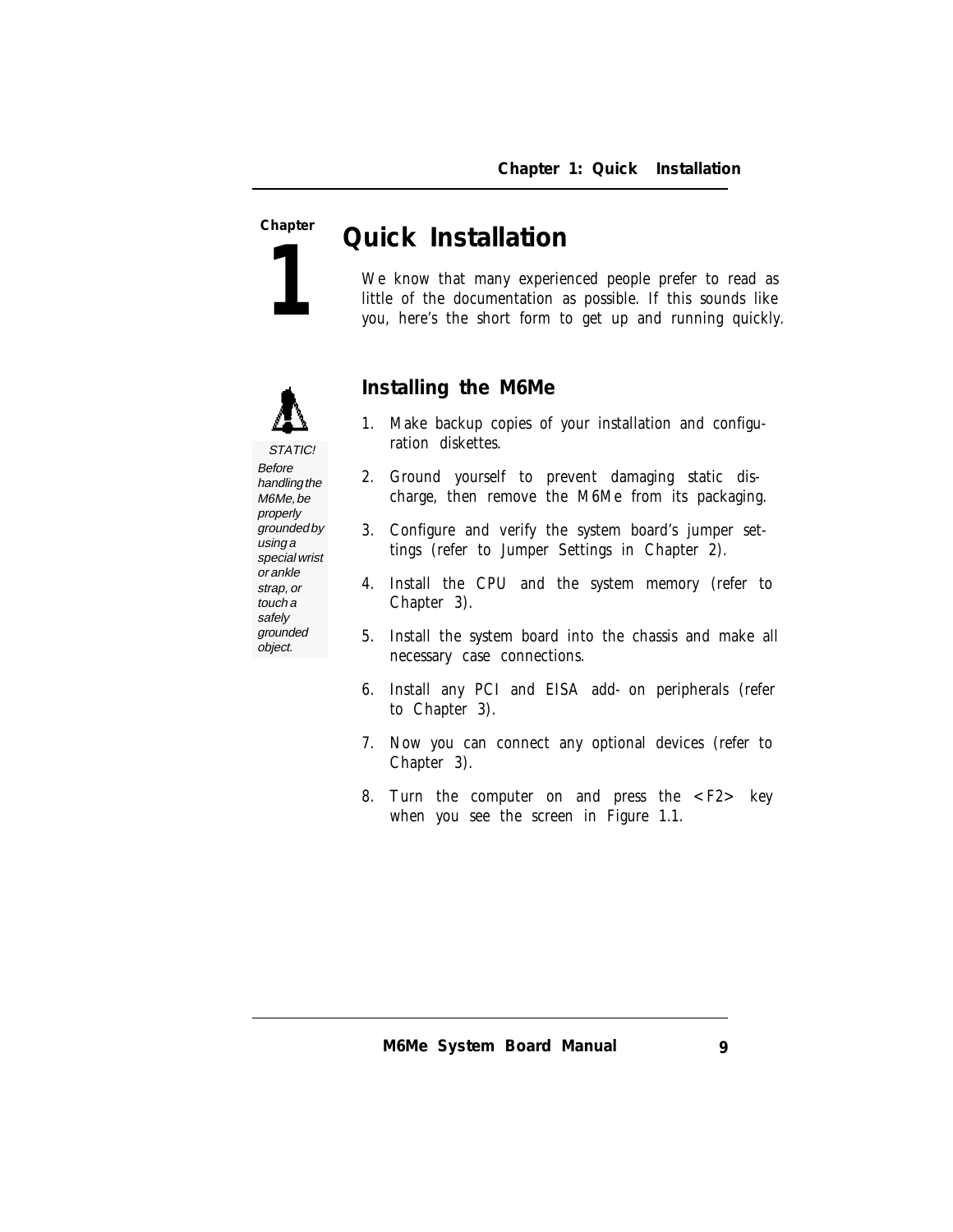*Chapter 1: Quick Installation*



Figure 1.1: Power-Up Screen

- 9. Set the time and date. Adjust the BIOS settings to match your configuration. If installing an IDE drive, select the IDE device you wish configure. Press ENTER with Autotype Fixed Disk selected and the BIOS will automatically configure the drive for you (refer to Chapter 4).
- 10. After you have configured the Main Setup menu, make any desired setting configurations in the Advanced and Security menu. When ished, go to the exit screen, select "Save Changes and Exit" and you are finished with the BIOS configuration (see Chapter 4).
- 11. Install the SCSI device drivers (optional). Refer to Chapter 6.
- 12. Install the video device drivers (optional). Refer to Chapter 6.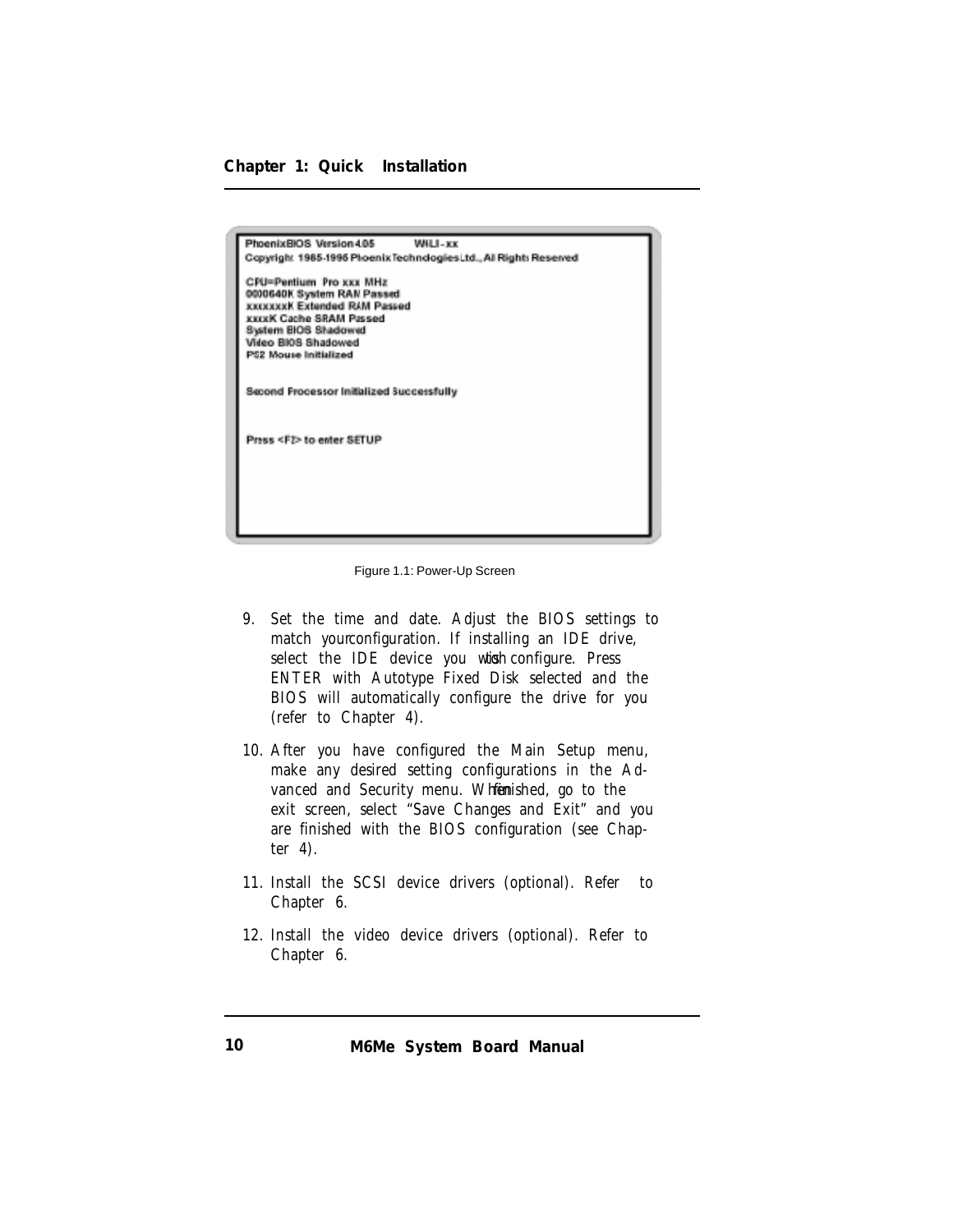**2 Chapter**

# *Configuring the M6Me*

Although the M6Me system board is packaged in protective materials, it is important to use care while unpacking and setting up.

**Static Electricity**

The M6Me is shipped from the factory in an antistatic bag. To reduce the possibility of damage, it is important to neutralize any accumulated static charges on your body before handling the board. The best way to do this is to ground yourself using a special wrist or ankle strap. If you do not have a strap, you should touch both of you hands to a safely grounded object. After you have grounded yourself, ground the M6Me via the solder pads surrounding one of its mounting holes.

Once the M6Me is removed from its packaging, place it on top of the antistatic bag. Carefully inspect the board for damage which may have occurred during shipment.

#### **Office Environment**

Make sure the finished computer system is in an area with good ventilation. The system should not be in direct sunlight, near heaters, or exposed to moisture, dust or dirt.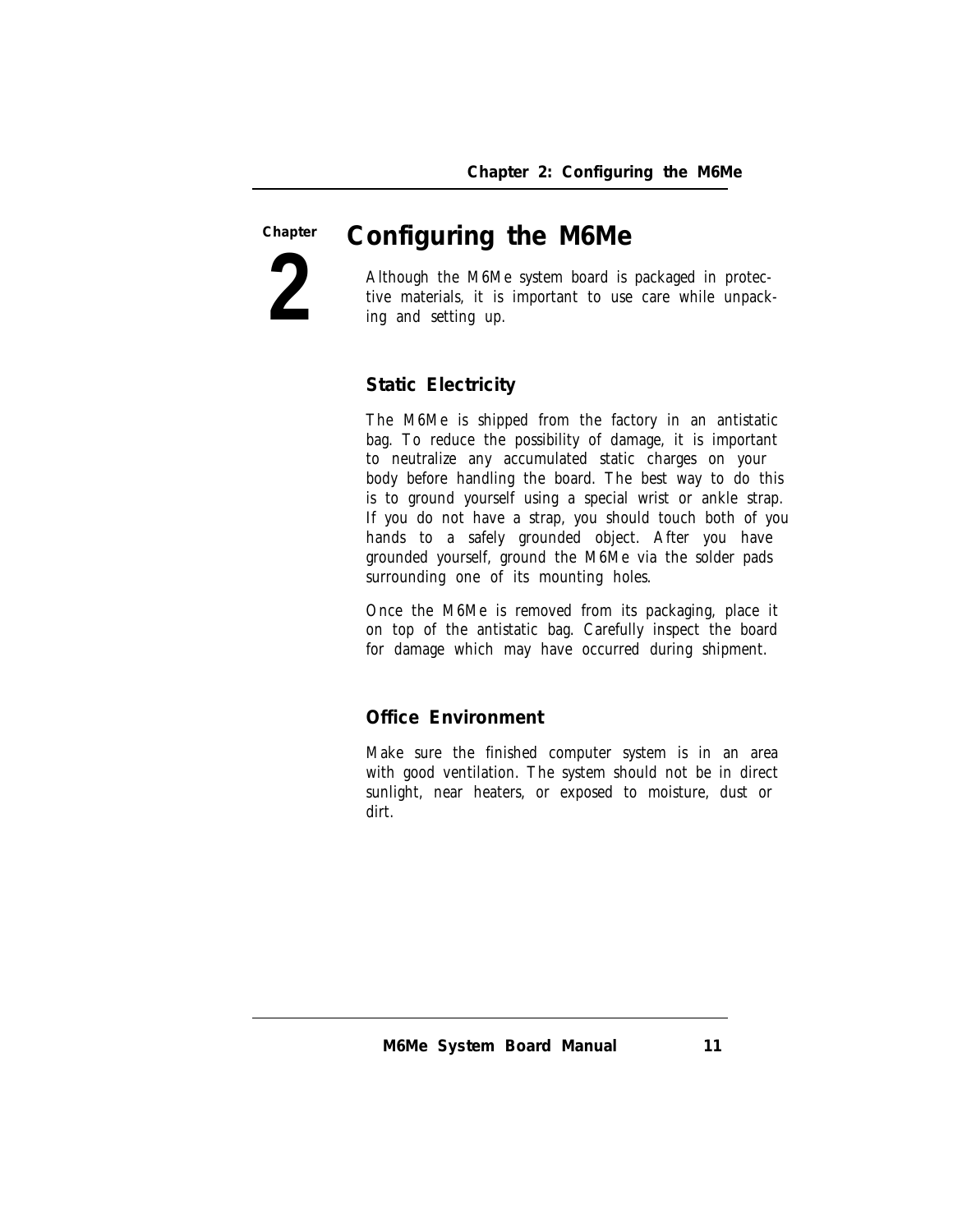#### *Chapter 2: Configuring the M6Me*

# **M6Me System Board**



Figure 2.1: M6Me System Board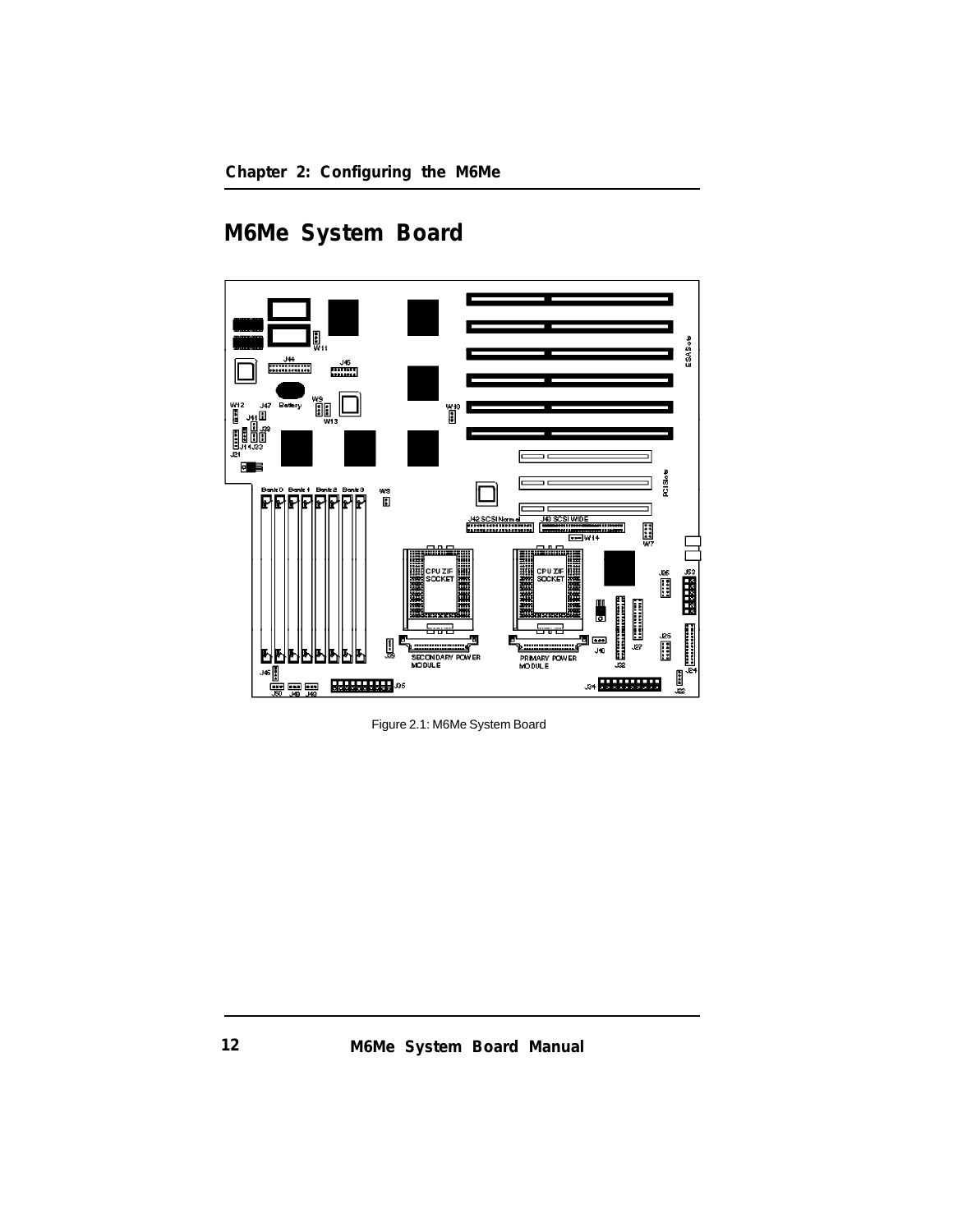# **Jumper Settings**

This chapter gives you the jumper settings used for the M6Me system board.

| <b>Clock Ratio</b> | Jumper       |       |       |       |         |
|--------------------|--------------|-------|-------|-------|---------|
|                    | W7           | $1-2$ | $3-4$ | $5-6$ | $7 - 8$ |
| 2:1                | $\mathbf{u}$ | Close | Close | Close | Close   |
| 2.5:1              | $\mathbf{u}$ | Close | Close | Close | Open    |
| 3:1                | $\mathbf{u}$ | Close | Close | Open  | Close   |
| 3.5:1              | $\mathbf{u}$ | Close | Close | Open  | Open    |
| 4:1                | $\mathbf{u}$ | Close | Open  | Close | Close   |
| 4.5:1              | $\mathbf{u}$ | Close | Open  | Close | Open    |
| 5:1                | $\mathbf{u}$ | Close | Open  | Open  | Close   |
| 5.5:1              | $\mathbf{u}$ | Close | Open  | Open  | Open    |

Table 2-1: Jumper settings to select the clock ratio speed of the CP

Table 2-1: Clock Ratio Settings

Table 2-2: Jumper settings to set the system power on setting. NOTE Set pins 1-2 only if your power supply has the Soft Power optio Default setting is 0-1.

| Jumper | Function                                             | Settings     |
|--------|------------------------------------------------------|--------------|
| W12    | <b>Soft Power</b><br>Forced On (for power<br>cycling | 1-2<br>$2-3$ |

Table 2-2: Power On Setting

*M6Me System Board Manual 13*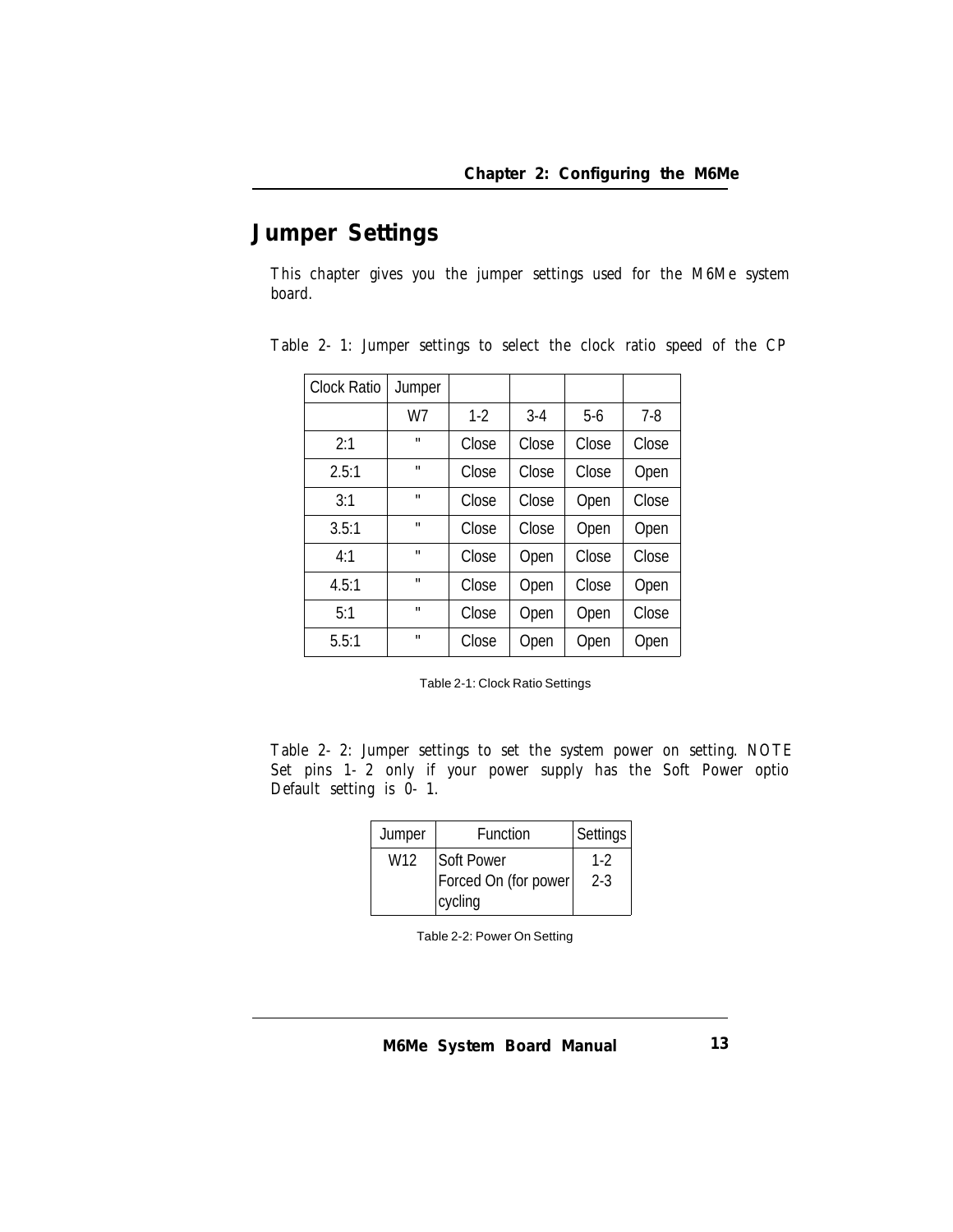| <b>CPU</b>     |                 | W <sub>8</sub> | W7    | W7    | W7    | W7      |
|----------------|-----------------|----------------|-------|-------|-------|---------|
| Speed          |                 |                | $1-2$ | $3-4$ | $5-6$ | $7 - 8$ |
| <b>120 MHz</b> | $60 \times 2.0$ | Close          | Close | Close | Close | Close   |
| 133 MHz        | 66 x 2.0        | Open           | Close | Close | Close | Close   |
| <b>150 MHz</b> | $60 \times 2.5$ | Close          | Close | Close | Close | Open    |
| <b>166 MHz</b> | 66 x 2.5        | Open           | Close | Close | Close | Open    |
| <b>180 MHz</b> | 66 x 3.0        | Close          | Close | Close | Open  | Close   |
| <b>200 MHz</b> | 66 x 3.0        | Open           | Close | Close | Open  | Close   |

Table 2-3: Jumper settings for the CPU clock selection. The CPU speed is determined by the External Bus speed selection jumper (W8) and the Speed Ratio (W7). Table 2-3 shows typical settings.

Table 2-4: Jumper settings to clear the EISA CMOS settings. With your computer's power off, close pins 2-3, wait ten seconds and place the jumper back on pins 1-2. (The jumper must be placed back on pins 1-2 for the system to function properly. This will reset *all BIOS default settings. Any changes you have made will be lost* .

| Jumper                 | <b>Function</b> | Settings |
|------------------------|-----------------|----------|
| Normal (default)<br>W9 |                 | $1-2$    |
|                        | Clear ECMOS     | $2 - 3$  |

| Table 2-4: Clear ECMOS Settings |  |  |
|---------------------------------|--|--|
|---------------------------------|--|--|

#### Table 2-5: Jumper settings to reset the realtime clock.

| Jumper | <b>Function</b>  | Settings |
|--------|------------------|----------|
| W13    | Normal (default) | $1-2$    |
|        | <b>Reset RTC</b> | $2 - 3$  |

Table 2-5: Reset Realtime Clock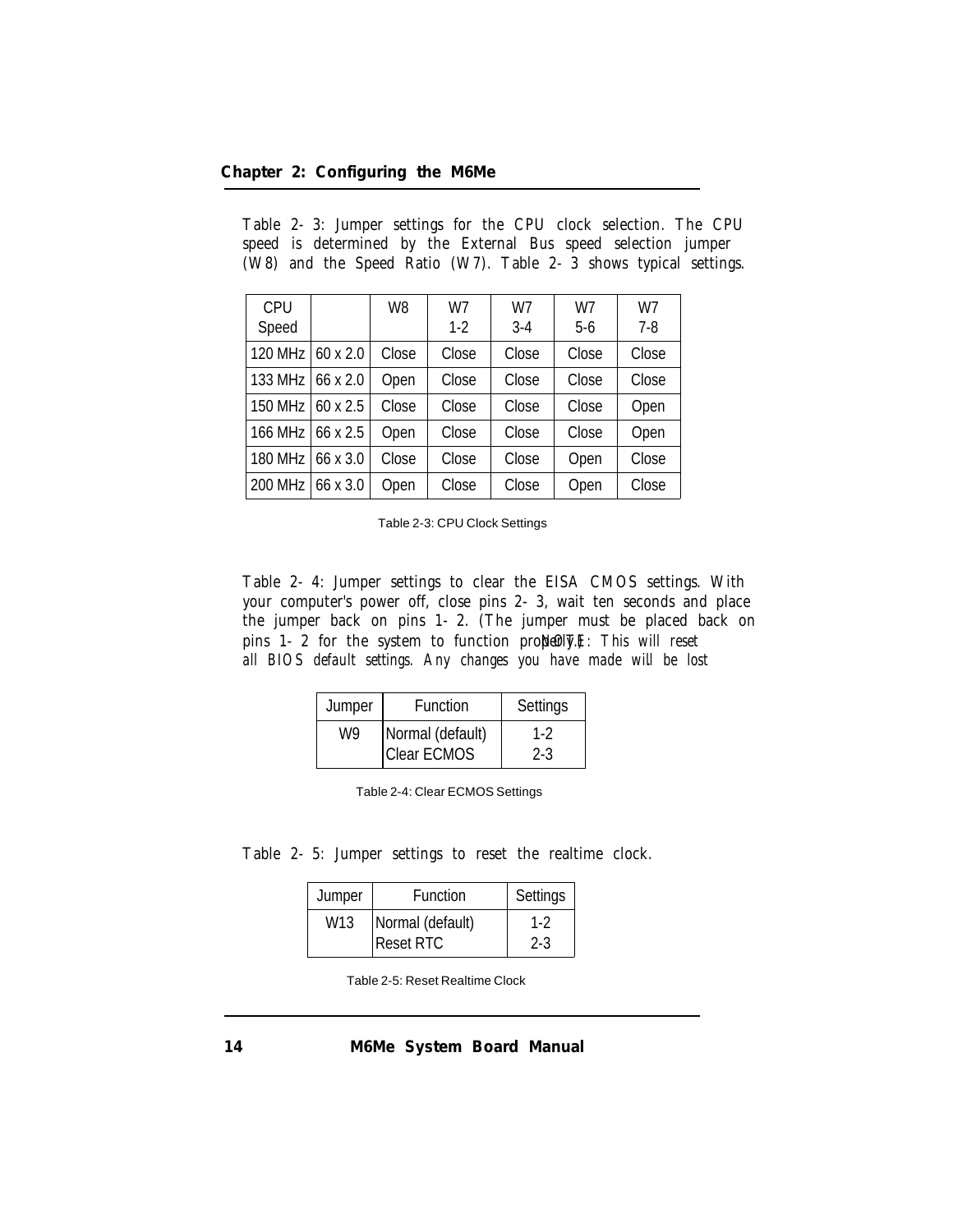| Table 2- 6: Jumper settings to select the onboard SCSI. |  |  |  |  |  |  |  |
|---------------------------------------------------------|--|--|--|--|--|--|--|
|---------------------------------------------------------|--|--|--|--|--|--|--|

| Jumper          | Function            | Settings |
|-----------------|---------------------|----------|
| W <sub>10</sub> | Normal (default)    | $1-2$    |
|                 | <b>Disable SCSI</b> | $2-3$    |

Table 2-6: Onboard SCSI Setting

#### Table 2-7: Jumper settings to select the onboard VGA.

| Jumper | <b>Function</b>    | Settings |
|--------|--------------------|----------|
| W11    | Normal (default)   | $1 - 2$  |
|        | <b>Disable VGA</b> | 2-3      |

Table 2-7: Onboard VGA Setting

#### Table 2-8: Jumper settings to select the Ultra Wide SCSI detection.

| Jumper          | <b>Function</b>       | Settings |
|-----------------|-----------------------|----------|
| W <sub>14</sub> | Auto-detect (default) | 1-2      |
|                 | Ultra-Wide SCSI       | $2 - 3$  |

Table 2-8: Onboard Ultra Wide SCSI Setting

*M6Me System Board Manual 15*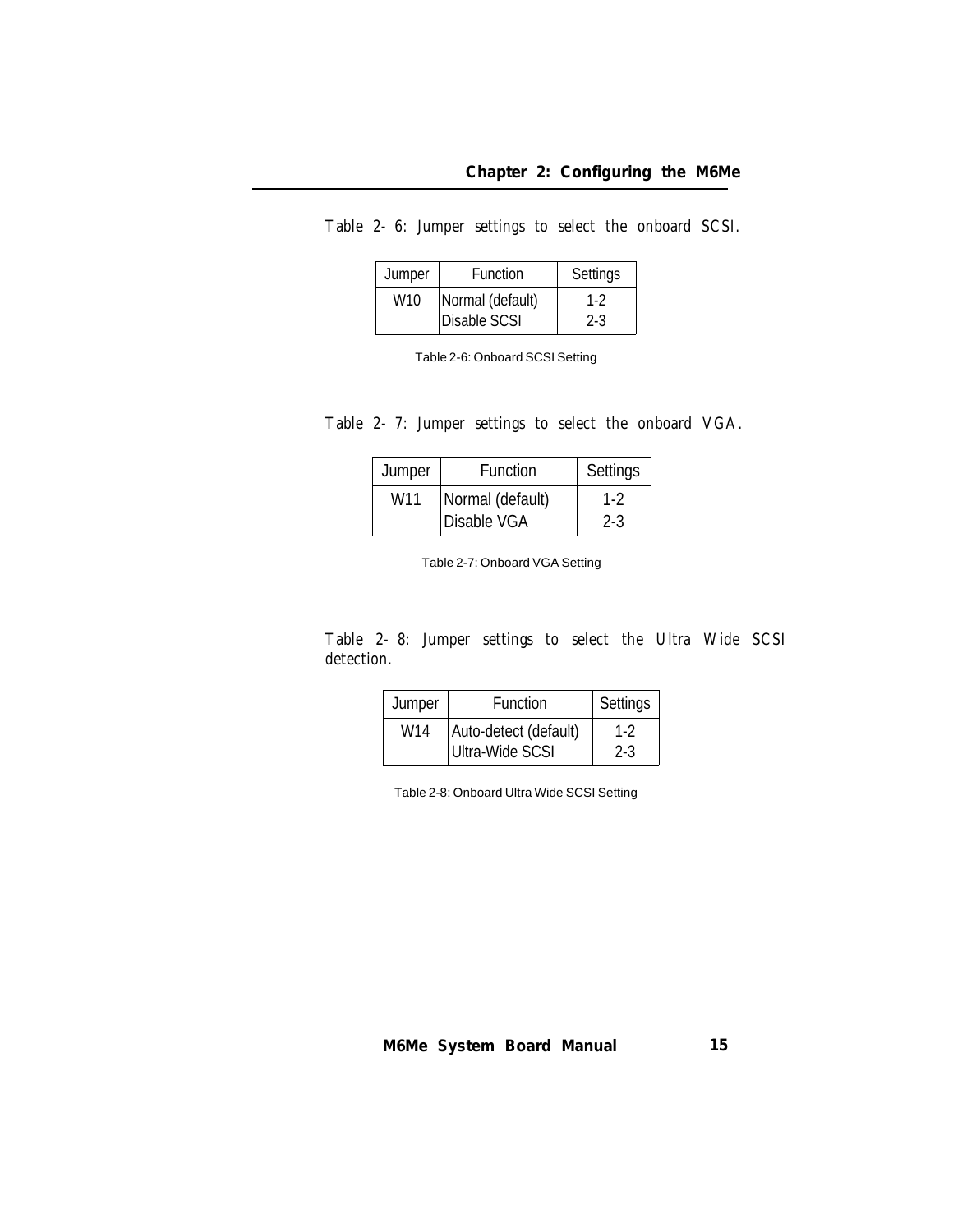| Connectors | Function                                       | <b>Notes</b>                                        |
|------------|------------------------------------------------|-----------------------------------------------------|
| J14        | Speaker                                        | 14 - Speaker; 17 - +5V DC                           |
| J21        | Keylock                                        | 21 - Keylock; 22 - Ground                           |
| J22        | Infared Port Connector                         | 1 - IRRX; 2 - Ground; 3 - IRTX;<br>$4 - +5$ V       |
| J24        | <b>Parallel Port</b>                           | Can be disabled at the CMOS<br>configuration screen |
| J25, J26   | COM1, COM2 Ports                               | Can be disabled at the CMOS<br>configuration screen |
| J27        | <b>Floppy Drive</b>                            |                                                     |
| J28        | PS/2 Mouse                                     |                                                     |
| J30        | PS/2 Keyboard                                  |                                                     |
| J32        | <b>IDE Connector</b>                           |                                                     |
| J33        | <b>IDE LED</b>                                 | 23 - Positive; 24 - Negative                        |
| J34        | <b>AT Power Supply</b>                         | $±5.5$ V and $±12$ V                                |
| J35        | Power Supply                                   | 3.3V                                                |
| J36, J37   | Voltage Regulator                              |                                                     |
| J38        | Turbo LED                                      | 25 - Positive; 26 - Ground                          |
| J39, J40   | CPU Fan                                        | 1 - 12+V Power; 2 - Ground                          |
| J41        | Reset                                          | 12 - Reset: 13 - Ground                             |
| J42        | SCSI 50-pin Cable<br>Connector (optional)      | Fast Wide SCSI                                      |
| J43        | SCSI 68-pin Cable<br>Connector (optional)      | Ultra Wide SCSI                                     |
| J44        | <b>VESA Feature Connector</b>                  | Standard 26-pin                                     |
| J45        | <b>VGA Cable Connector</b>                     | Standard 15-pin D-shell                             |
| J46        | Soft Power Standby +5V<br>and Signal Connector |                                                     |
| J47        | Soft Power Switch                              |                                                     |
| J53        | Additional +5V Power                           |                                                     |

Table 2-9: Case and peripheral connections.

Table 2-9: Case & Peripheral Connections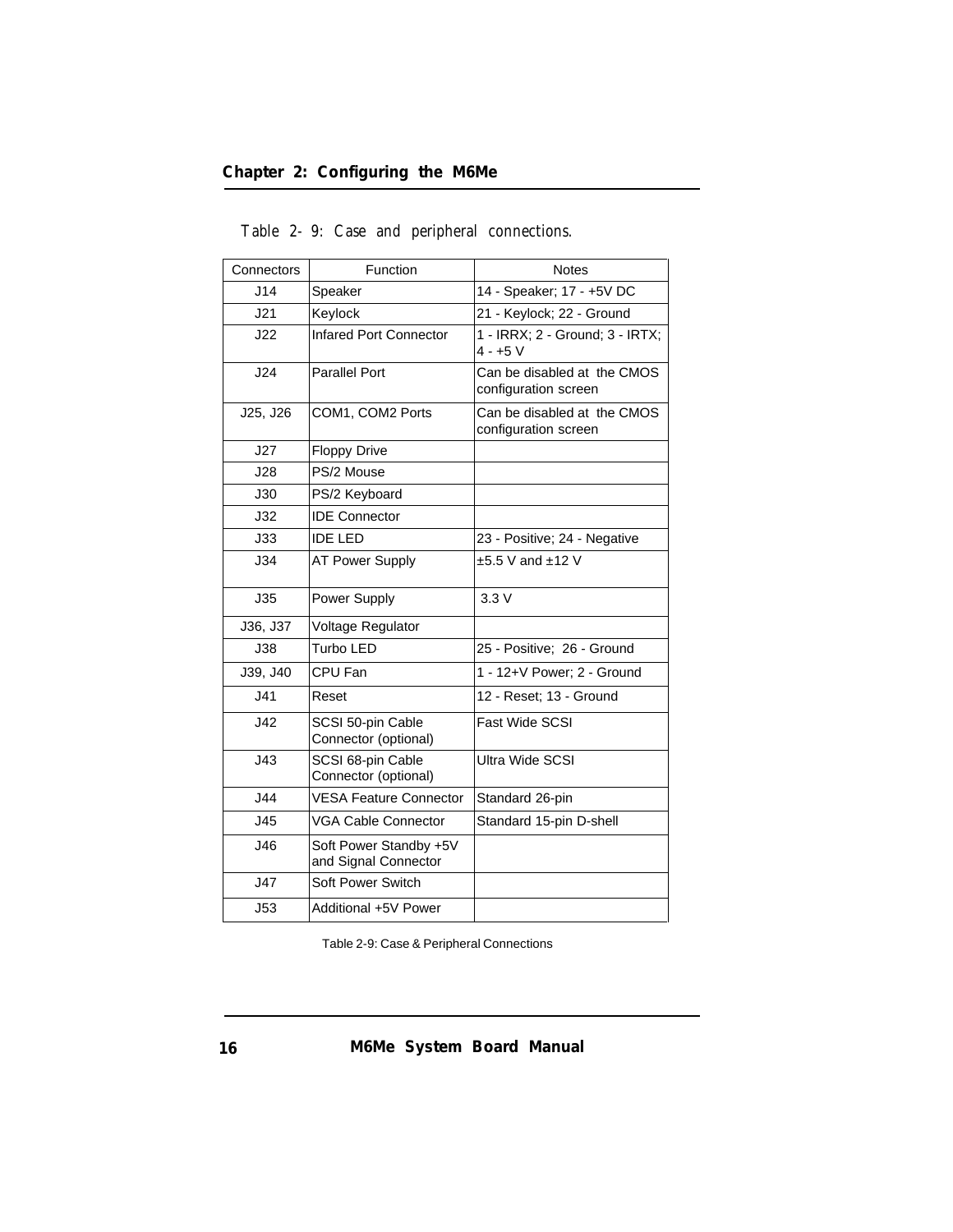**3**

# **Chapter** *Installing the M6Me*

#### **Introduction**

This chapter explains how to install the M6Me system board, memory, CPU and peripherals.

*WARNING: Before installing or removing any peripherals or components, make sure you have a clear work space and that you adhere to all anti-static precautions described in Chapter 1. Micronics recommends only trained technicians install and configure the system board.*

*Damage which occurs to the board while adding or removing peripherals or components may void the warranty. If problems arise while installing peripherals, contact the computer dealer where you purchased the peripheral or Micronics' Technical Support Department.*

#### **System Memory Support**

The flexibility of the M6Me is augmented by its support for Error Checking and Correction (ECC), Extended Data Out (EDO) DRAM memory and Fast Page Mode (FPM) DRAM memory. The M6Me allows vast memory capability without worrying about memory errors. It does this by providing ECC which enables parity checking to detect and correct memory errors.

EDO memory is designed to keep data available to the processor for an extended period of time. The EDO memory support extends the performance of conventional DRAM memory. The result is an improvement in memory-access performance on the M6Me system board.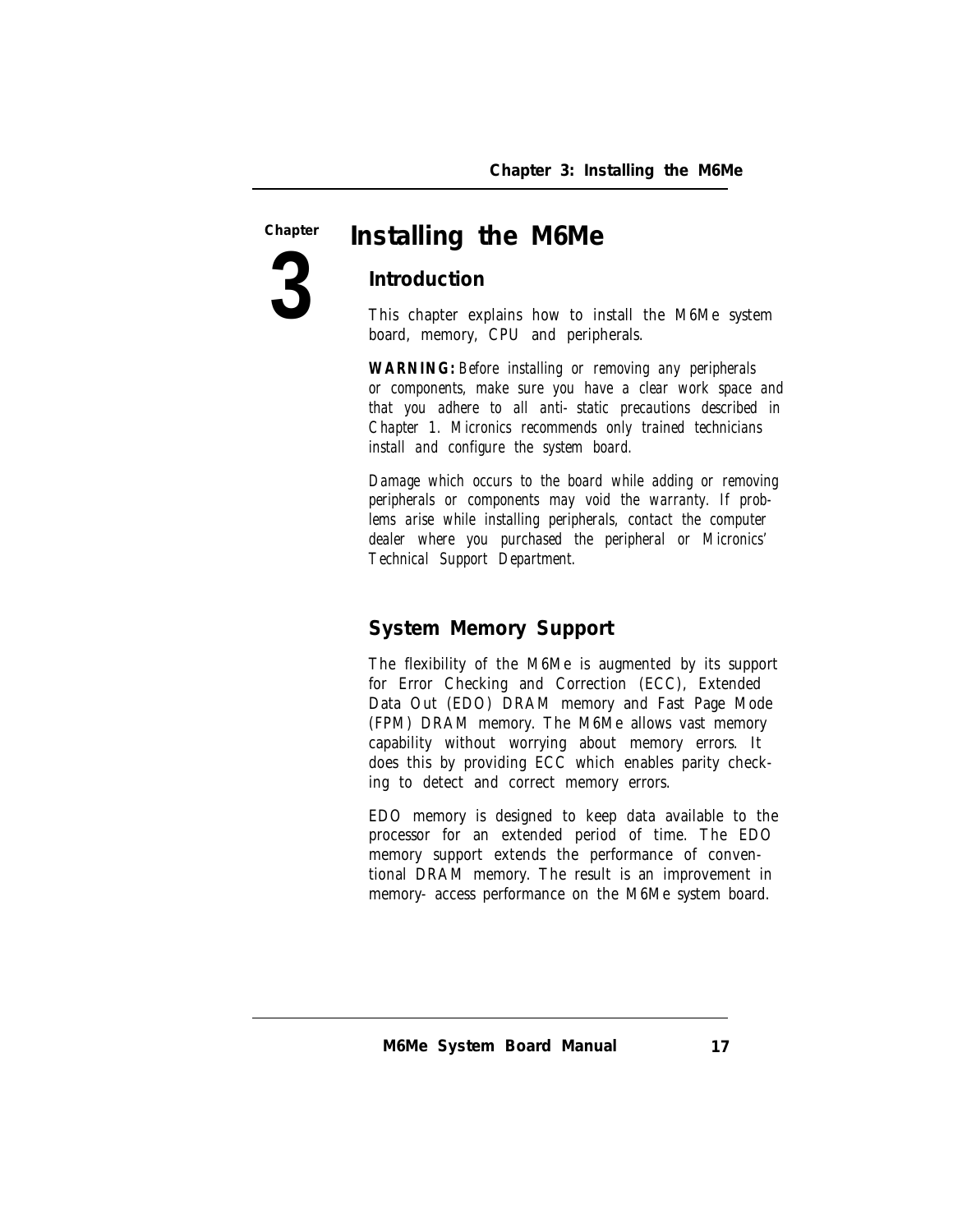# **Installing the M6Me**

Installation of the M6Me system board depends on the type of case you use. The M6Me is designed for the standard AT form factound is likely to be limited to tower cases. NOTE: If you are unfamiliar with installing a system board, Micronics highly recommends that you read the computer user's manual or contact your dealer's technical support department.

#### **Tools Required**

Micronics recommends using the following tools to install the M6Me:

- **Small Phillips screwdriver**
- **The Tweezers or a pair of needle-nose pliers**
- **Tray** (to hold loose screws)

#### **Equipment Required**

Micronics recommends using the following equipment with the M6Me for a typical configuration:

- Chassis with standard hardware (tower case preferable).
- A high-quality power supply capable of providing continuous power within a 5 volt range. A power filter may be used with a noisy AC power source.
- **PS/2 mouse and compatible keyboard.**
- **Eight** ohm speaker.
- **Example 15** Standard ribbon cables for internal connections.
- **Guarge Standard power cord (grounded).**
- **Heat sink with cooling fan for CPU** (required).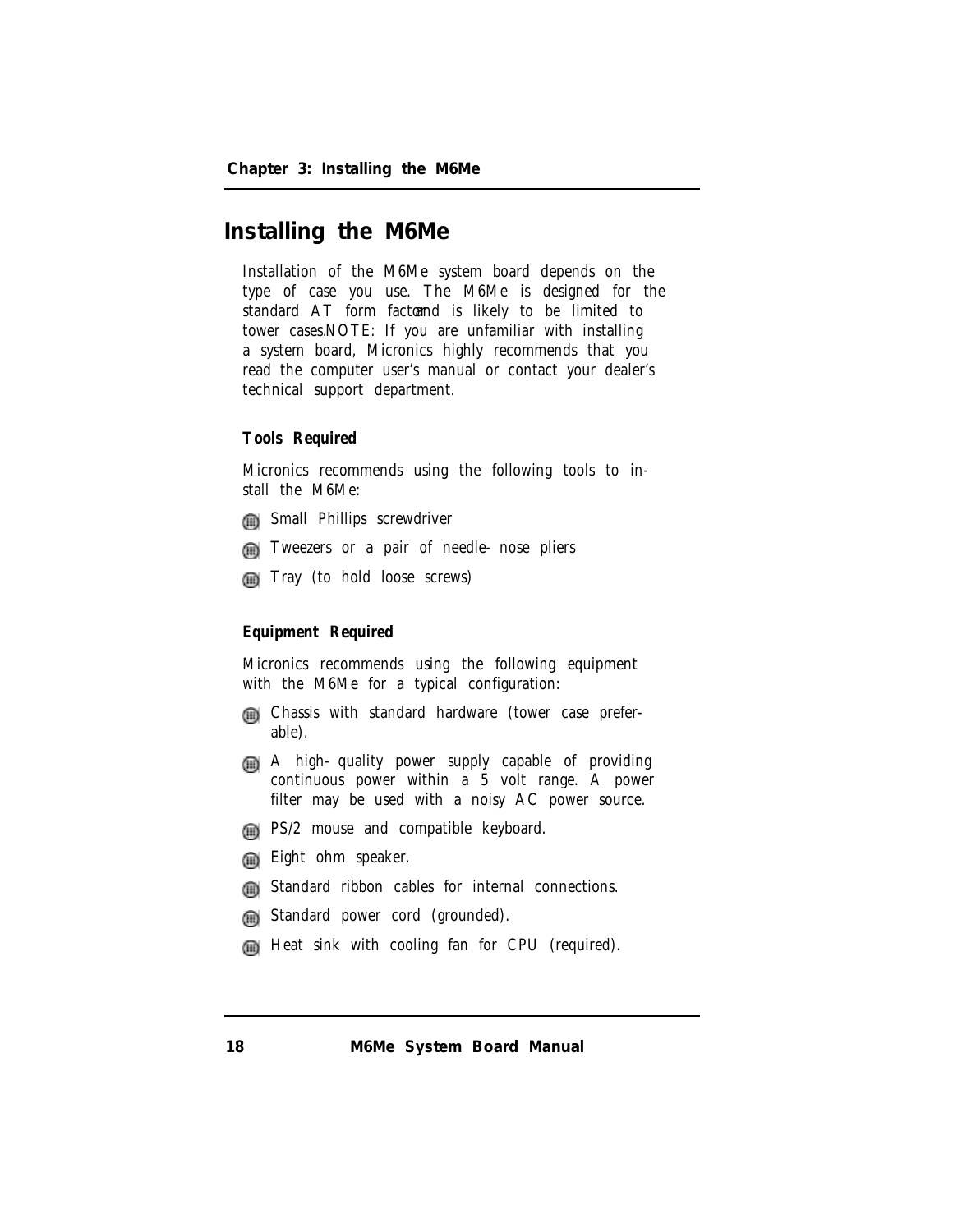### **System Memory**

System memory devices, commonly known as SIMMs, are necessary to operate the M6Me system board. The M6Me has eight 32/36-bit SIMM sockets and can be upgraded to 512 Megabytes of RAM. In addition, support is provided for Error Checking (ECC), Extended Data Out (EDO) DRAM memory and Fast Page Mode (FPM) DRAM memory. This chapter will explain the type of SIMMs supported, list the rules for adding memory to the M6Me, give some examples of common memory configurations and show how to physically install the new SIMMs.

#### **SIMMs Supported**

The M6Me supports the following types of 60 or 70ns SIMMs:

4MB (1MBx32/36) 8MB (2MBx32/36) 16MB (4MBx32/36) 32MB (8MBx32/36) 64MB (16MBx32/36)

#### **Upgrading Rules**

The following is a list of rules to follow when upgrading SIMMs. If you follow these rules, your upgrade should be trouble-free:

- Use 70ns or faster SIMMs.
- Upgrade SIMMs one bank at a time. Each bank must contain two SIMMs of the same size and preferably from the same manufacturer. For example, to add 16MB of memory to the system board, install two 8MB SIMMs into the same bank.

For long term reliability, **Micronics** recommends using SIMMs with tin-plated contacts. The use of gold-plated contacts may conflict with the tinalloy on the **SIMM** socket.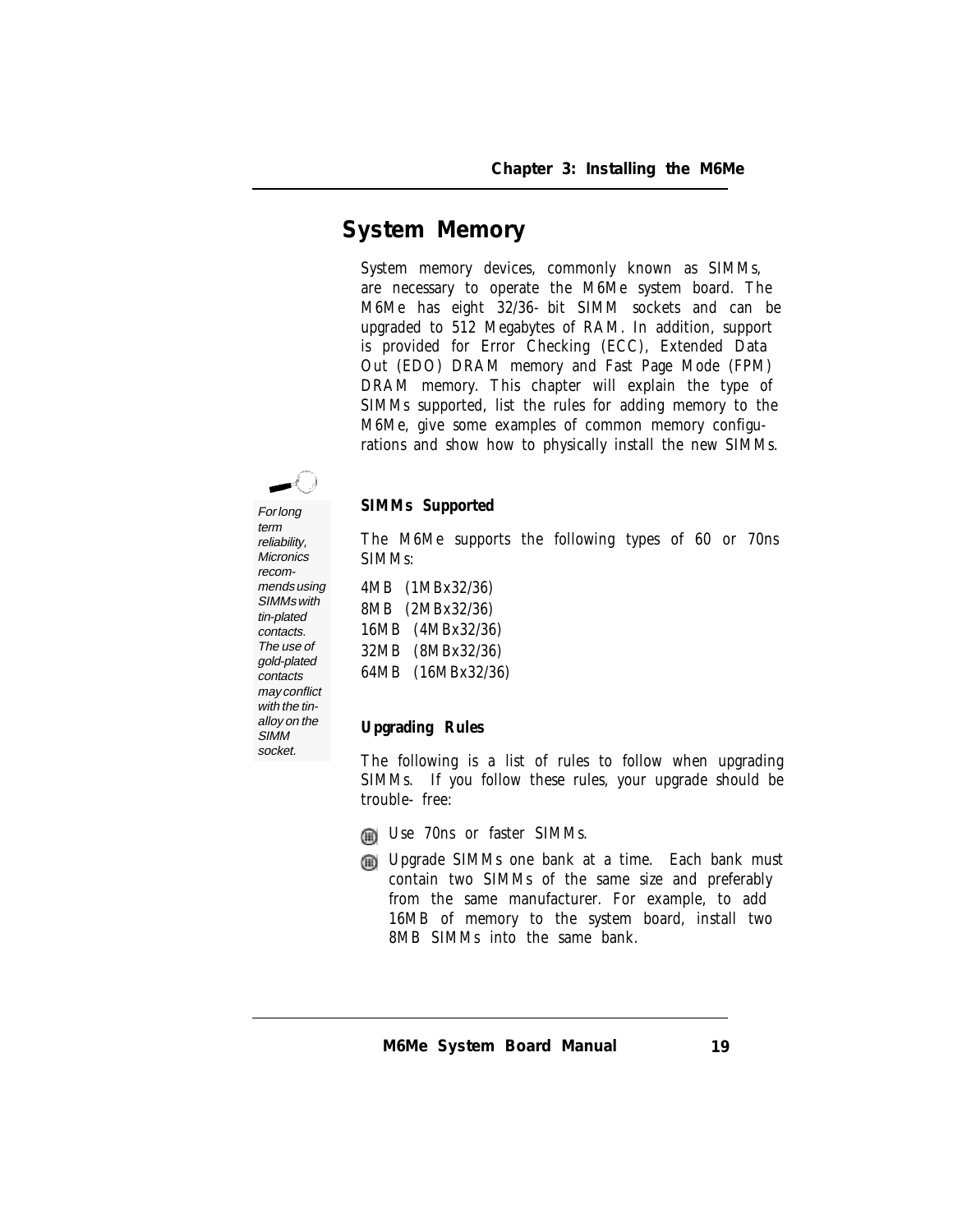**Mixing EDO and FPM Memory**

The M6Me can handle a combination of EDO and FPM memory. The memory will default to the speed of the slowest RAM installed.

Follow the rules below:

Install the two types of memory in separate banks. (For example, install EDO memory in Bank 0 and FPM memory in Bank 1.)

*NOTE: Mixing EDO and FPM memory is not recommended.*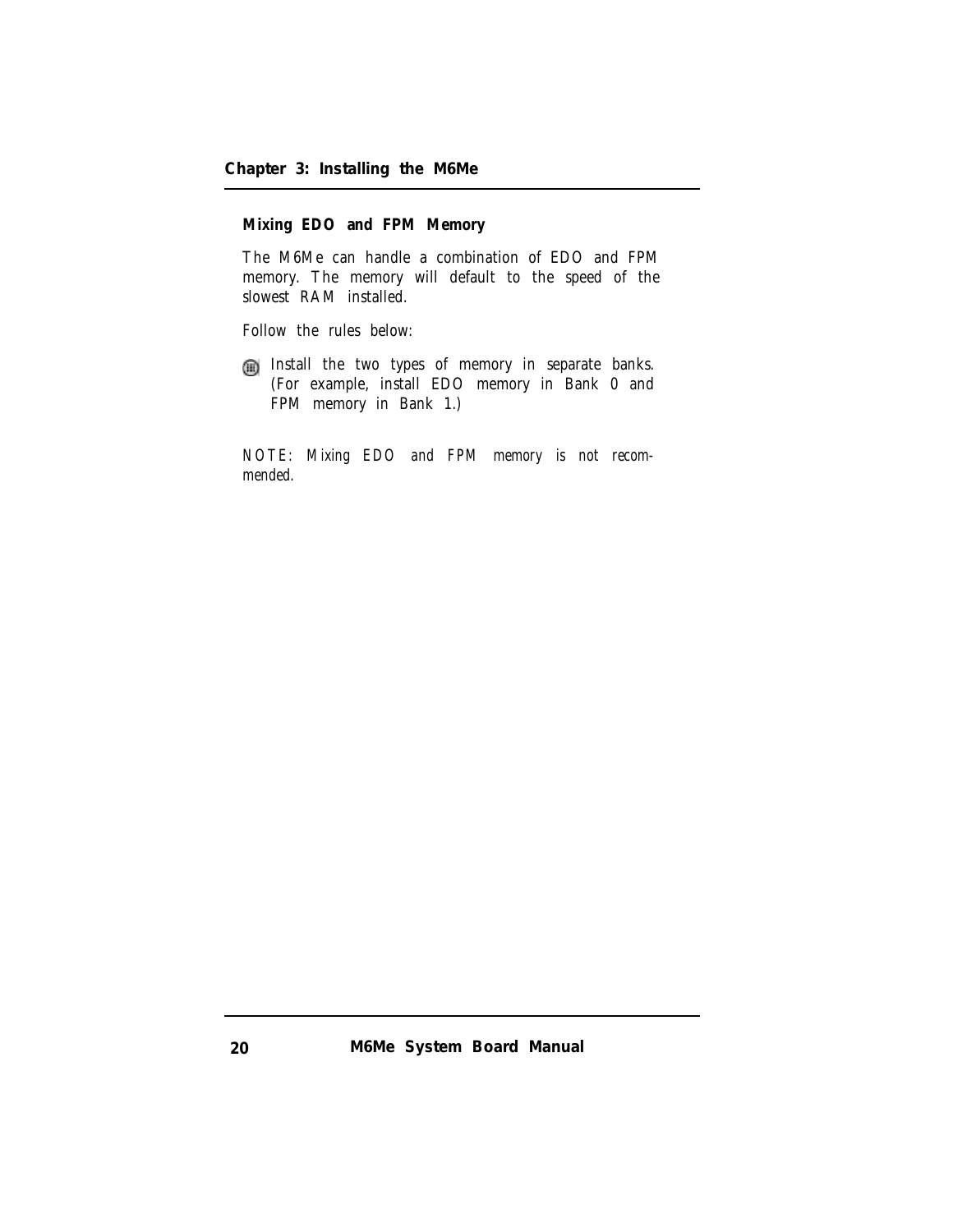−ù Ã There is no

need to set any jumpers. When you reboot, the size and type of memory are automatically detected.

**Memory Configurations**

The following tables list the most common memory configurations. The memory available depends on the number of SIMMs installed.

| <b>Memory</b> | Bank 0        | Bank 1        | Bank 2        | Bank 3        |
|---------------|---------------|---------------|---------------|---------------|
| 8MB           | (2) 1MBx32/36 |               |               |               |
| 16MB          | (2) 1MBx32/36 | (2) 1MBx32/36 |               |               |
| 16MB          | (2) 2MBx32/36 |               |               |               |
| 24MB          | (2) 1MBx32/36 | (2) 1MBx32/36 | (2) 1MBx32/36 |               |
| 24MB          | (2) 2MBx32/36 | (2) 1MBx32/36 |               |               |
| 32MB          | (2) 1MBx32/36 | (2) 1MBx32/36 | (2) 1MBx32/36 | (2) 1MBx32/36 |
| 32MB          | (2) 2MBx32/36 | (2) 1MBx32/36 | (2) 1MBx32/36 |               |
| 32MB          | (2) 2MBx32/36 | (2) 2MBx32/36 |               |               |
| 32MB          | (2) 4MBx32/36 |               |               |               |
| 40MB          | (2) 2MBx32/36 | (2) 1MBx32/36 | (2) 1MBx32/36 | (2) 1MBx32/36 |
| 40MB          | (2) 2MBx32/36 | (2) 1MBx32/36 | (2) 1MBx32/36 |               |
| 40MB          | (2) 4MBx32/36 | (2) 1MBx32/36 |               |               |
| 48MB          | (2) 2MBx32/36 | (2) 2MBx32/36 | (2) 1MBx32/36 | (2) 1MBx32/36 |
| 48MB          | (2) 2MBx32/36 | (2) 2MBx32/36 | (2) 2MBx32/36 |               |
| 48MB          | (2) 4MBx32/36 | (2) 1MBx32/36 | (2) 1MBx32/36 |               |
| 48MB          | (2) 4MBx32/36 | (2) 1MBx32/36 |               |               |
| 56MB          | (2) 2MBx32/36 | (2) 2MBx32/36 | (2) 2MBx32/36 | (2) 1MBx32/36 |
| 56MB          | (2) 4MBx32/36 | (2) 1MBx32/36 | (2) 1MBx32/36 | (2) 1MBx32/36 |
| 56MB          | (2) 4MBx32/36 | (2) 2MBx32/36 | (2) 1MBx32/36 |               |
| 64MB          | (2) 2MBx32/36 | (2) 2MBx32/36 | (2) 2MBx32/36 | (2) 2MBx32/36 |
| 64MB          | (2) 4MBx32/36 | (2) 2MBx32/36 | (2) 1MBx32/36 | (2) 1MBx32/36 |
| 64MB          | (2) 4MBx32/36 | (2) 2MBx32/36 | (2) 2MBx32/36 |               |
| 64MB          | (2) 4MBx32/36 | (2) 4MBx32/36 |               |               |
| 64MB          | (2) 8MBx32/36 |               |               |               |

Table 3-1: Memory Configurations

*M6Me System Board Manual*

*21*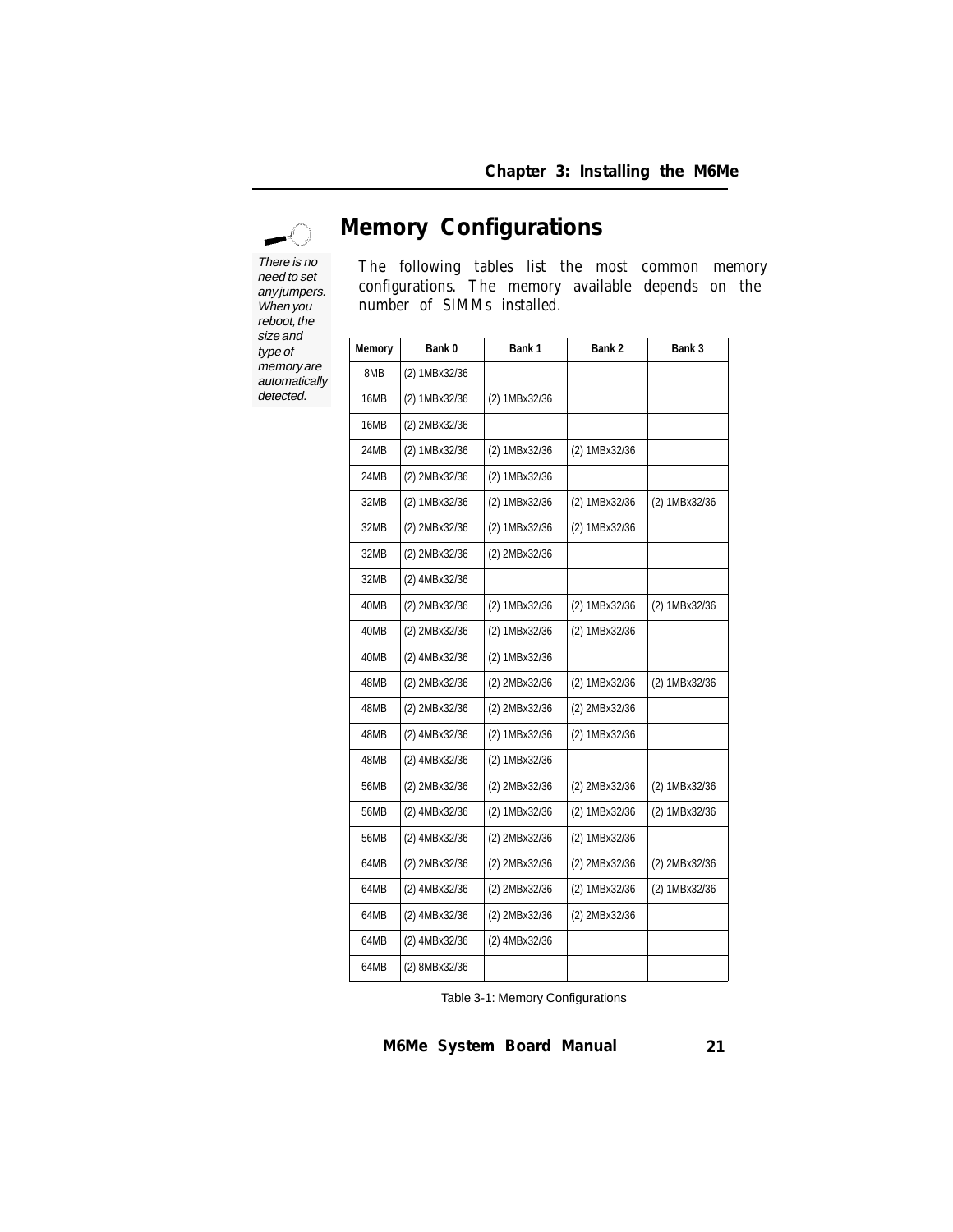|  |  | Chapter 3: Installing the M6Me |  |  |
|--|--|--------------------------------|--|--|
|--|--|--------------------------------|--|--|

| Memory       | Bank 0         | Bank 1        | Bank 2        | Bank 3        |
|--------------|----------------|---------------|---------------|---------------|
| 72MB         | (2) 4MBx32/36  | (2) 2MBx32/36 | (2) 2MBx32/36 | (2) 1MBx32/36 |
| 72MB         | (2) 4MBx32/36  | (2) 4MBx32/36 | (2) 1MBx32/36 |               |
| 72MB         | (2) 8MBx32/36  | (2) 1MBx32/36 |               |               |
| 80MB         | (2) 4MBx32/36  | (2) 2MBx32/36 | (2) 2MBx32/36 | (2) 2MBx32/36 |
| 80MB         | (2) 4MBx32/36  | (2) 4MBx32/36 | (2) 1MBx32/36 | (2) 1MBx32/36 |
| 80MB         | (2) 4MBx32/36  | (2) 4MBx32/36 | (2) 2MBx32/36 |               |
| 80MB         | (2) 8MBx32/36  | (2) 1MBx32/36 | (2) 1MBx32/36 |               |
| 80MB         | (2) 8MBx32/36  | (2) 2MBx32/36 |               |               |
| 88MB         | (2) 4MBx32/36  | (2) 4MBx32/36 | (2) 2MBx32/36 | (2) 1MBx32/36 |
| 88MB         | (2) 8MBx32/36  | (2) 1MBx32/36 | (2) 1MBx32/36 | (2) 1MBx32/36 |
| 88MB         | (2) 8MBx32/36  | (2) 2MBx32/36 | (2) 1MBx32/36 |               |
| 96MB         | (2) 4MBx32/36  | (2) 4MBx32/36 | (2) 2MBx32/36 | (2) 2MBx32/36 |
| 96MB         | (2) 4MBx32/36  | (2) 4MBx32/36 | (2) 4MBx32/36 |               |
| 96MB         | (2) 8MBx32/36  | (2) 2MBx32/36 | (2) 1MBx32/36 | (2) 1MBx32/36 |
| <b>96MB</b>  | (2) 8MBx32/36  | (2) 2MBx32/36 | (2) 2MBx32/36 |               |
| 96MB         | (2) 8MBx32/36  | (2) 4MBx32/36 |               |               |
| 104MB        | (2) 4MBx32/36  | (2) 4MBx32/36 | (2) 4MBx32/36 | (2) 1MBx32/36 |
| 104MB        | (2) 8MBx32/36  | (2) 2MBx32/36 | (2) 2MBx32/36 | (2) 1MBx32/36 |
| 104MB        | (2) 8MBx32/36  | (2) 4MBx32/36 | (2) 1MBx32/36 |               |
| 112MB        | (2) 4MBx32/36  | (2) 4MBx32/36 | (2) 4MBx32/36 | (2) 2MBx32/36 |
| 112MB        | (2) 8MBx32/36  | (2) 4MBx32/36 | (2) 1MBx32/36 | (2) 1MBx32/36 |
| 112MB        | (2) 8MBx32/36  | (2) 2MBx32/36 | (2) 2MBx32/36 | (2) 2MBx32/36 |
| 112MB        | (2) 8MBx32/36  | (2) 4MBx32/36 | (2) 2MBx32/36 |               |
| 120MB        | (2) 8MBx32/36  | (2) 4MBx32/36 | (2) 2MBx32/36 | (2) 1MBx32/36 |
| 128MB        | (2) 4MBx32/36  | (2) 4MBx32/36 | (2) 4MBx32/36 | (2) 4MBx32/36 |
| 128MB        | (2) 8MBx32/36  | (2) 4MBx32/36 | (2) 2MBx32/36 | (2) 2MBx32/36 |
| <b>128MB</b> | (2) 8MBx32/36  | (2) 4MBx32/36 | (2) 4MBx32/36 |               |
| 128MB        | (2) 8MBx32/36  | (2) 8MBx32/36 |               |               |
| 128MB        | (2) 16MBx32/36 |               |               |               |

Table 3-1: Memory Configurations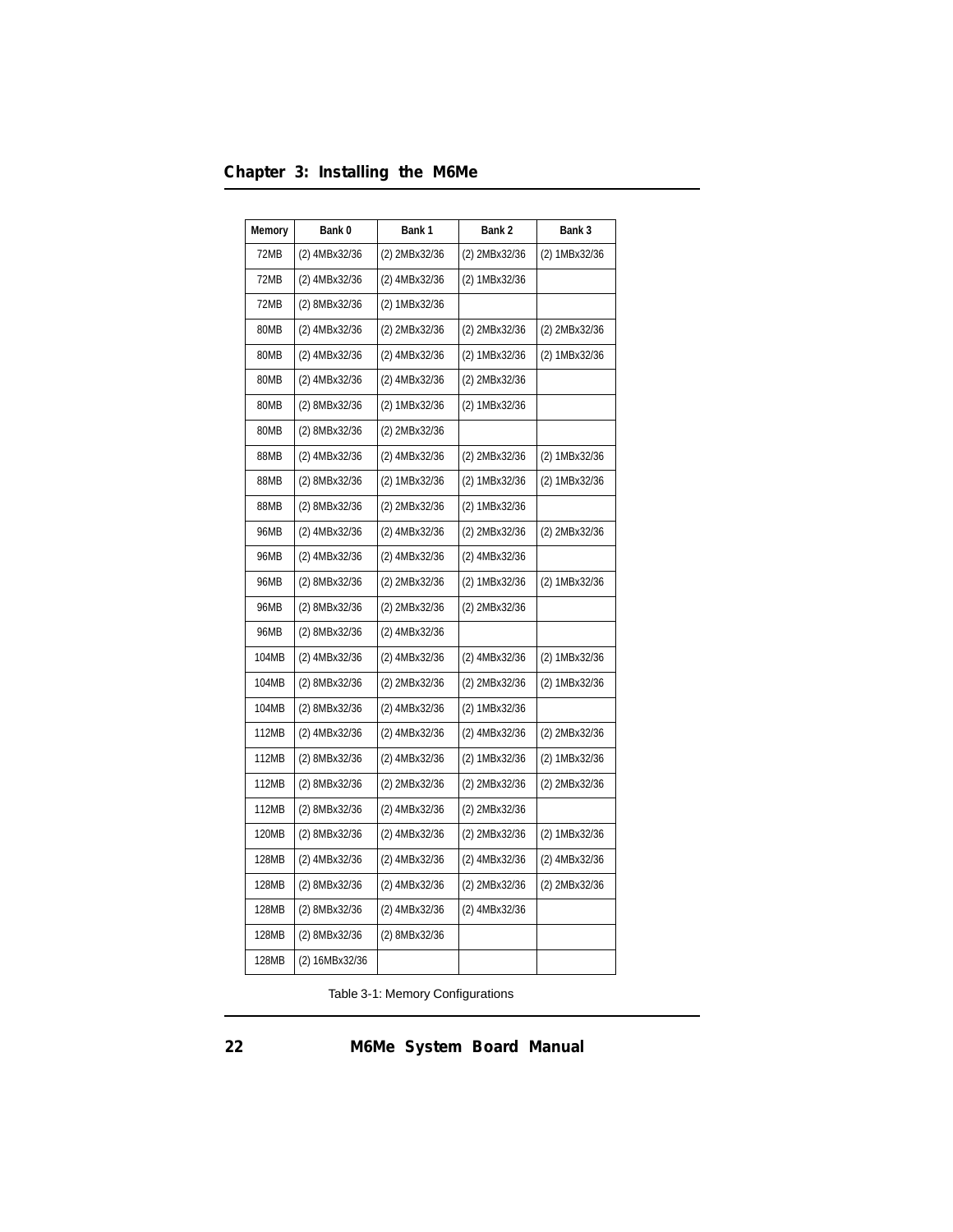|  |  | Chapter 3: Installing the M6Me |  |  |
|--|--|--------------------------------|--|--|
|--|--|--------------------------------|--|--|

| Memory | Bank 0          | Bank 1         | Bank 2        | Bank 3        |
|--------|-----------------|----------------|---------------|---------------|
| 192MB  | (2) 16MBx32/36  | (2) 8MBx32/36  |               |               |
| 200MB  | (2) 8MBx32/36   | (2) 8MBx32/36  | (2) 8MBx32/36 | (2) 1MBx32/36 |
| 200MB  | (2) 16MBx32/36  | (2) 4MBx32/36  | (2) 4MBx32/36 | (2) 1MBx32/36 |
| 200MB  | (2) 16MBx32/36  | (2) 8MBx32/36  | (2) 1MBx32/36 |               |
| 208MB  | (2) 8MBx32/36   | (2) 8MBx32/36  | (2) 8MBx32/36 | (2) 2MBx32/36 |
| 208MB  | (2) 168MBx32/36 | (2) 4MBx32/36  | (2) 4MBx32/36 | (2) 2MBx32/36 |
| 208MB  | (2) 16MBx32/36  | (2) 8MBx32/36  | (2) 1MBx32/36 | (2) 1MBx32/36 |
| 208MB  | (2) 16MBx32/36  | (2) 8MBx32/36  | (2) 2MBx32/36 |               |
| 216MB  | (2) 16MBx32/36  | (2) 8MBx32/36  | (2) 2MBx32/36 | (2) 1MBx32/36 |
| 224MB  | (2) 8MBx32/36   | (2) 8MBx32/36  | (2) 8MBx32/36 | (2) 4MBx32/36 |
| 224MB  | (2) 16MBx32/36  | (2) 4MBx32/36  | (2) 4MBx32/36 | (2) 4MBx32/36 |
| 224MB  | (2) 16MBx32/36  | (2) 8MBx32/36  | (2) 2MBx32/36 | (2) 2MBx32/36 |
| 224MB  | (2) 16MBx32/36  | (2) 8MBx32/36  | (2) 4MBx32/36 |               |
| 232MB  | (2) 16MBx32/36  | (2) 8MBx32/36  | (2) 4MBx32/36 | (2) 1MBx32/36 |
| 240MB  | (2) 16MBx32/36  | (2) 8MBx32/36  | (2) 4MBx32/36 | (2) 2MBx32/36 |
| 256MB  | (2) 8MBx32/36   | (2) 8MBx32/36  | (2) 8MBx32/36 | (2) 8MBx32/36 |
| 256MB  | (2) 16MBx32/36  | (2) 8MBx32/36  | (2) 4MBx32/36 | (2) 4MBx32/36 |
| 256MB  | (2) 16MBx32/36  | (2) 8MBx32/36  | (2) 8MBx32/36 |               |
| 256MB  | (2) 16MBx32/36  | (2) 16MBx32/36 |               |               |
| 264MB  | (2) 16MBx32/36  | (2) 8MBx32/36  | (2) 8MBx32/36 | (2) 1MBx32/36 |
| 264MB  | (2) 16MBx32/36  | (2) 16MBx32/36 |               |               |
| 272MB  | (2) 16MBx32/36  | (2) 8MBx32/36  | (2) 8MBx32/36 | (2) 2MBx32/36 |
| 272MB  | (2) 16MBx32/36  | (2) 16MBx32/36 | (2) 1MBx32/36 | (2) 1MBx32/36 |
| 272MB  | (2) 16MBx32/36  | (2) 16MBx32/36 | (2) 2MBx32/36 |               |
| 280MB  | (2) 16MBx32/36  | (2) 16MBx32/36 | (2) 2MBx32/36 | (2) 1MBx32/36 |
| 288MB  | (2) 16MBx32/36  | (2) 8MBx32/36  | (2) 8MBx32/36 | (2) 4MBx32/36 |
| 288MB  | (2) 16MBx32/36  | (2) 16MBx32/36 | (2) 2MBx32/36 | (2) 2MBx32/36 |
| 288MB  | (2) 16MBx32/36  | (2) 16MBx32/36 | (2) 4MBx32/36 |               |
| 296MB  | (2) 16MBx32/36  | (2) 16MBx32/36 | (2) 4MBx32/36 | (2) 1MBx32/36 |

Table 3-1: Memory Configurations

*M6Me System Board Manual*

*23*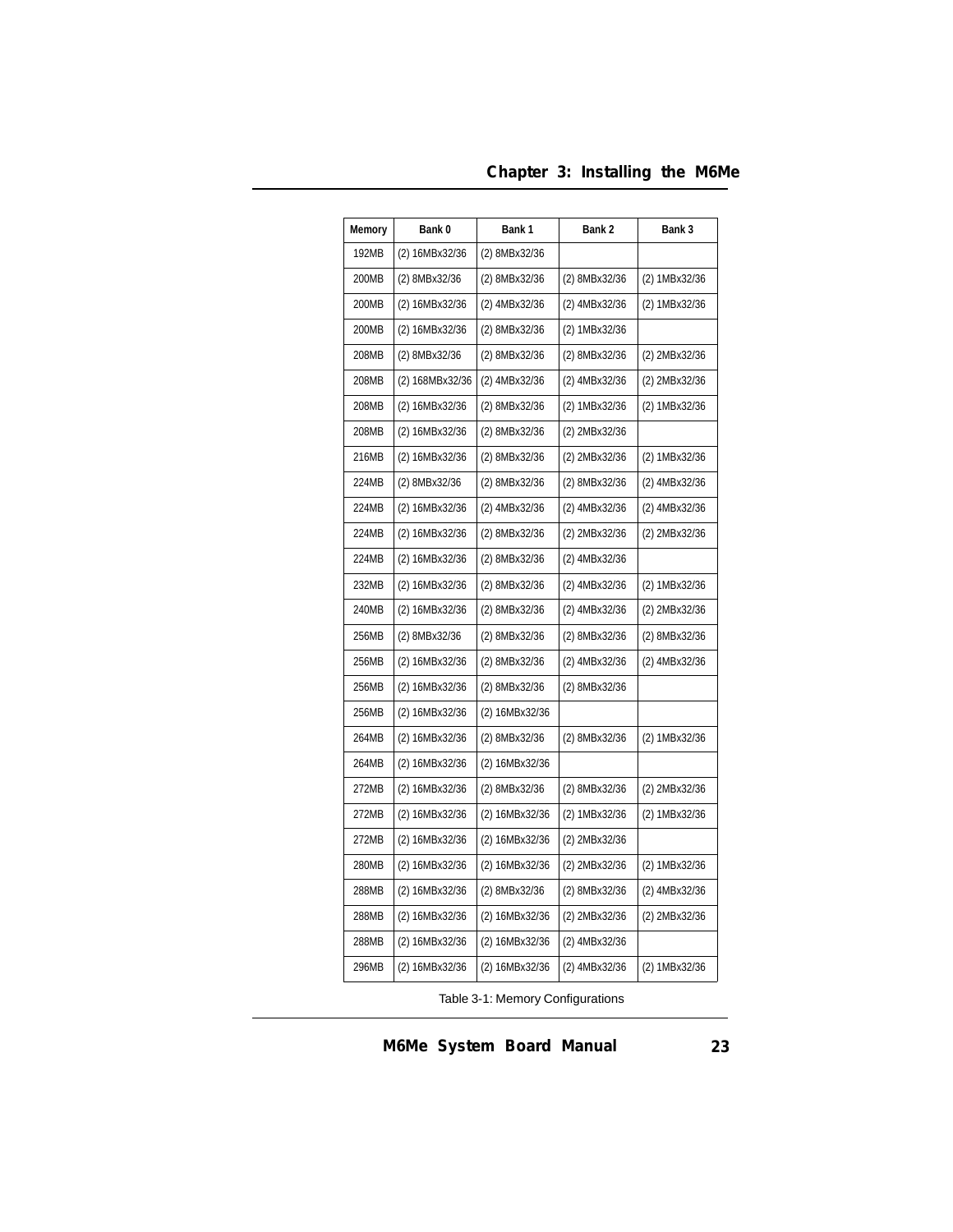|  |  | Chapter 3: Installing the M6Me |  |  |
|--|--|--------------------------------|--|--|
|--|--|--------------------------------|--|--|

| <b>Memory</b> | Bank 0         | Bank 1         | Bank 2         | Bank 3         |
|---------------|----------------|----------------|----------------|----------------|
| 304MB         | (2) 16MBx32/36 | (2) 16MBx32/36 | (2) 4MBx32/36  | (2) 2MBx32/36  |
| 320MB         | (2) 16MBx32/36 | (2) 16MBx32/36 | (2) 4MBx32/36  | (2) 4MBx32/36  |
| 320MB         | (2) 16MBx32/36 | (2) 8MBx32/36  | (2) 8MBx32/36  | (2) 8MBx32/36  |
| 320MB         | (2) 16MBx32/36 | (2) 16MBx32/36 | (2) 8MBx32/36  |                |
| 328MB         | (2) 16MBx32/36 | (2) 16MBx32/36 | (2) 8MBx32/36  | (2) 1MBx32/36  |
| 336MB         | (2) 16MBx32/36 | (2) 16MBx32/36 | (2) 8MBx32/36  | (2) 2MBx32/36  |
| 352MB         | (2) 16MBx32/36 | (2) 16MBx32/36 | (2) 8MBx32/36  | (2) 4MBx32/36  |
| 384MB         | (2) 16MBx32/36 | (2) 16MBx32/36 | (2) 8MBx32/36  | (2) 8MBx32/36  |
| 384MB         | (2) 16MBx32/36 | (2) 16MBx32/36 | (2) 16MBx32/36 |                |
| 392MB         | (2) 16MBx32/36 | (2) 16MBx32/36 | (2) 16MBx32/36 | (2) 1MBx32/36  |
| 400MB         | (2) 16MBx32/36 | (2) 16MBx32/36 | (2) 16MBx32/36 | (2) 2MBx32/36  |
| 416MB         | (2) 16MBx32/36 | (2) 16MBx32/36 | (2) 16MBx32/36 | (2) 4MBx32/36  |
| 448MB         | (2) 16MBx32/36 | (2) 16MBx32/36 | (2) 16MBx32/36 | (2) 8MBx32/36  |
| 512MB         | (2) 16MBx32/36 | (2) 16MBx32/36 | (2) 16MBx32/36 | (2) 16MBx32/36 |

Table 3-1: Memory Configurations

*M6Me System Board Manual*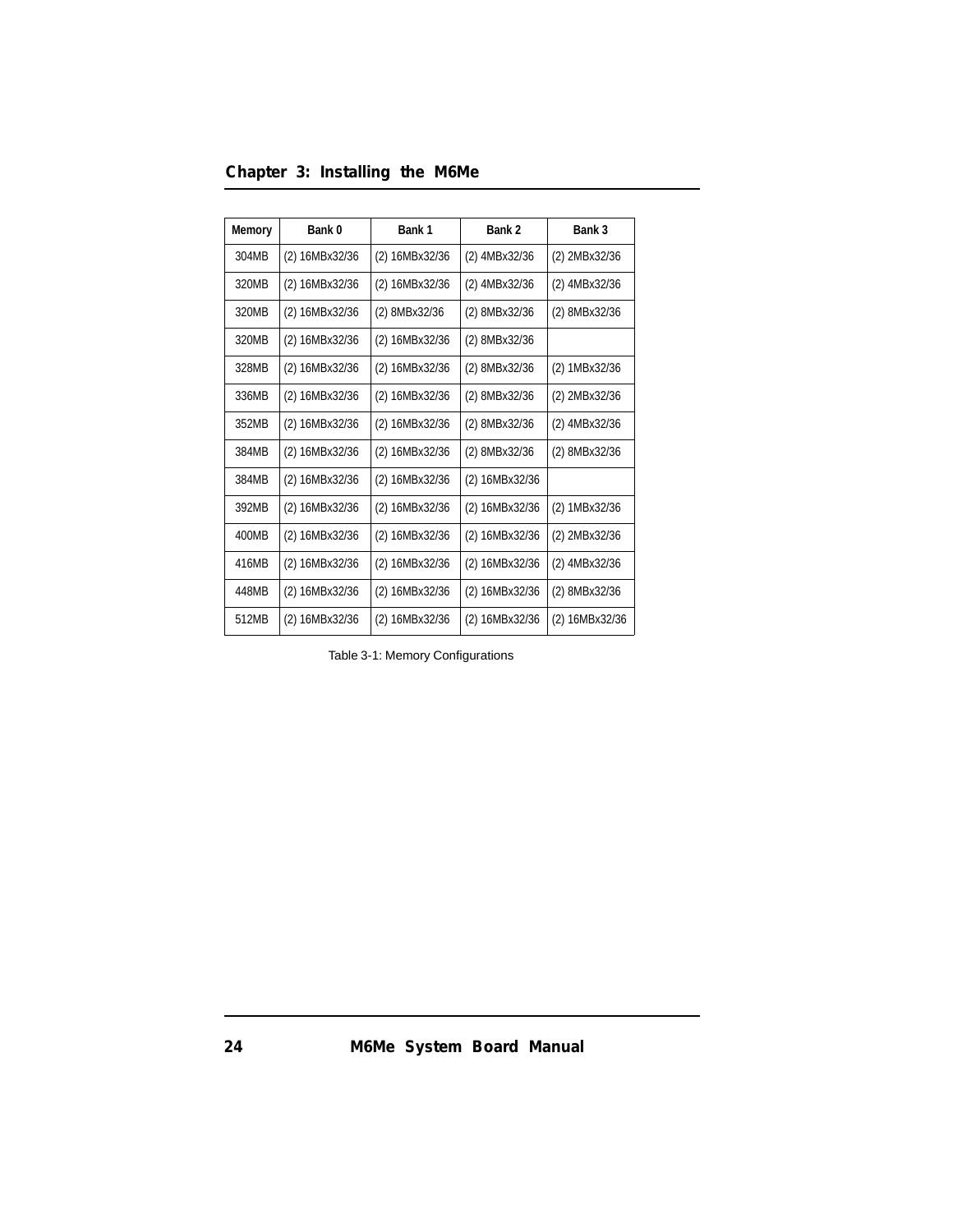### **Installing the SIMMs**

To install the SIMMs, locate the memory banks on the system board and perform the following steps:

- 1. Hold the SIMM so that the notched edge is aligned with the notch othe SIMM socket (Figure  $3-1$ ).
- 2. Insert the SIMM at a 45 degree angle.
- 3. Gently push the SIMM into an upright position until it locks into lace (past the release tabs).

#### **Removing SIMMs**

To remove SIMMs, follow the steps below:

- 1. With both thumbs (or fingers), press the release tabs away from theocket.
- 2. With the SIMM free from the release tabs, lift the module up and lace in an anti-static bag or package.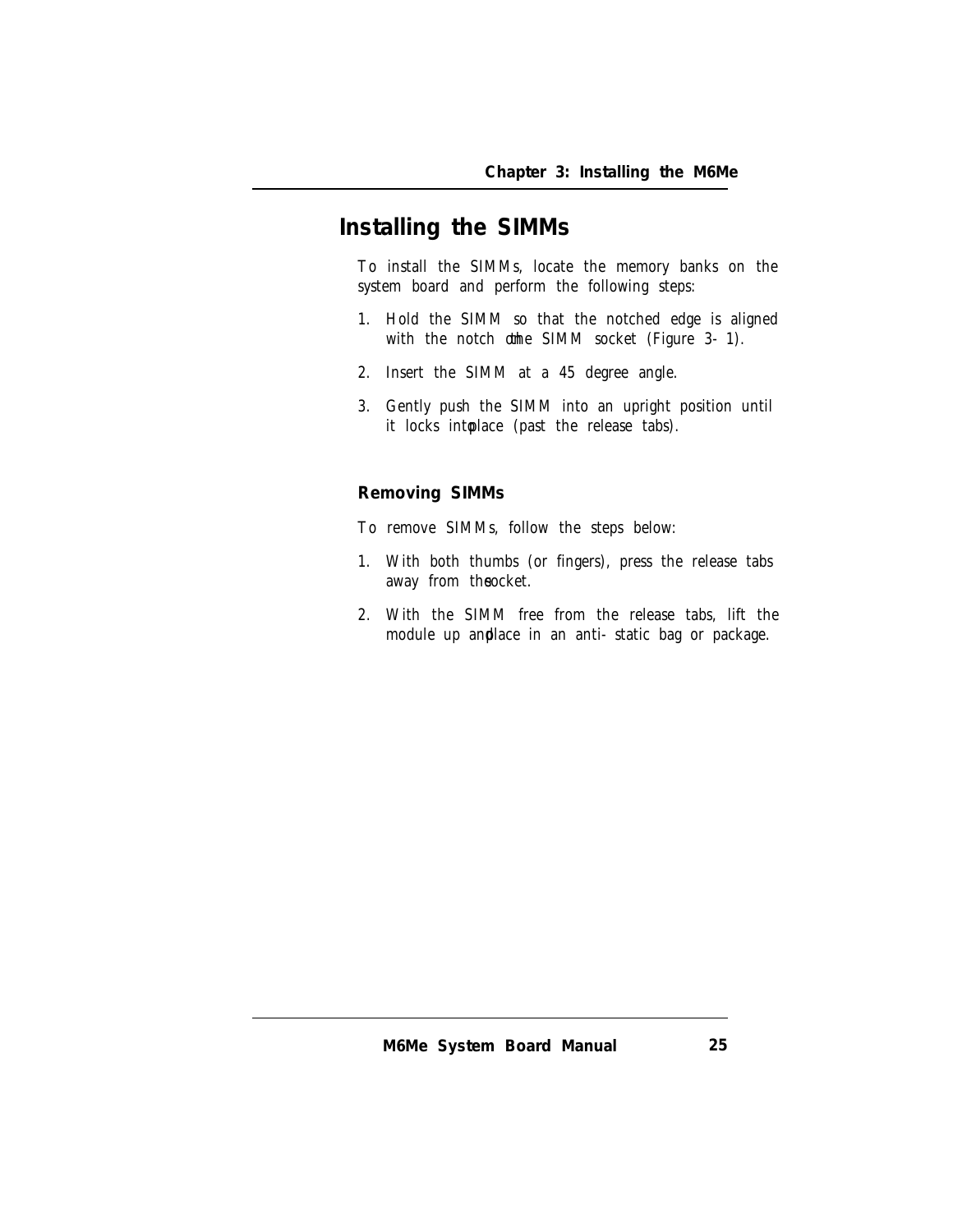### **Installing a CPU**

The M6Me is designed to support dual Pentium Pro processors. Follow the steps below to install the main or second processor:

- 1. Turn off the computer and remove its cover.
- 2. Locate the ZIF socket illustrated in Figure 2-1.
- 3. Lift the lever of the socket.
- 4. Locate pin 1 on the processor and pin 1 on the socket (refer to Figure  $2-$  C) and  $y$  place the processor into the socket, making sure pin 1 orprtheessor and pin 1 on the socket are aligned.
- 5. Push the lever down until it locks into place.
- 6. Make sure the speed selection jumpers are set correctly (refer to Chapter 2 - Jumper Settings).
- 7. If you are only installing the upgrade processor, you do not need thange any jumpers or BIOS settings. The system will automatically ecognize the new processor.

*NOTE: If your operating system supports dual processors, you may need to reconfigure or reinstall your operating system. Refer to your software documentation for more information.*

*WARNING: Pentium Pro processors require a heat-sink with a cooling fan. Failure to provide adequate cooling of the processor may seriously affect system performance or cause permanent damage to the processor.*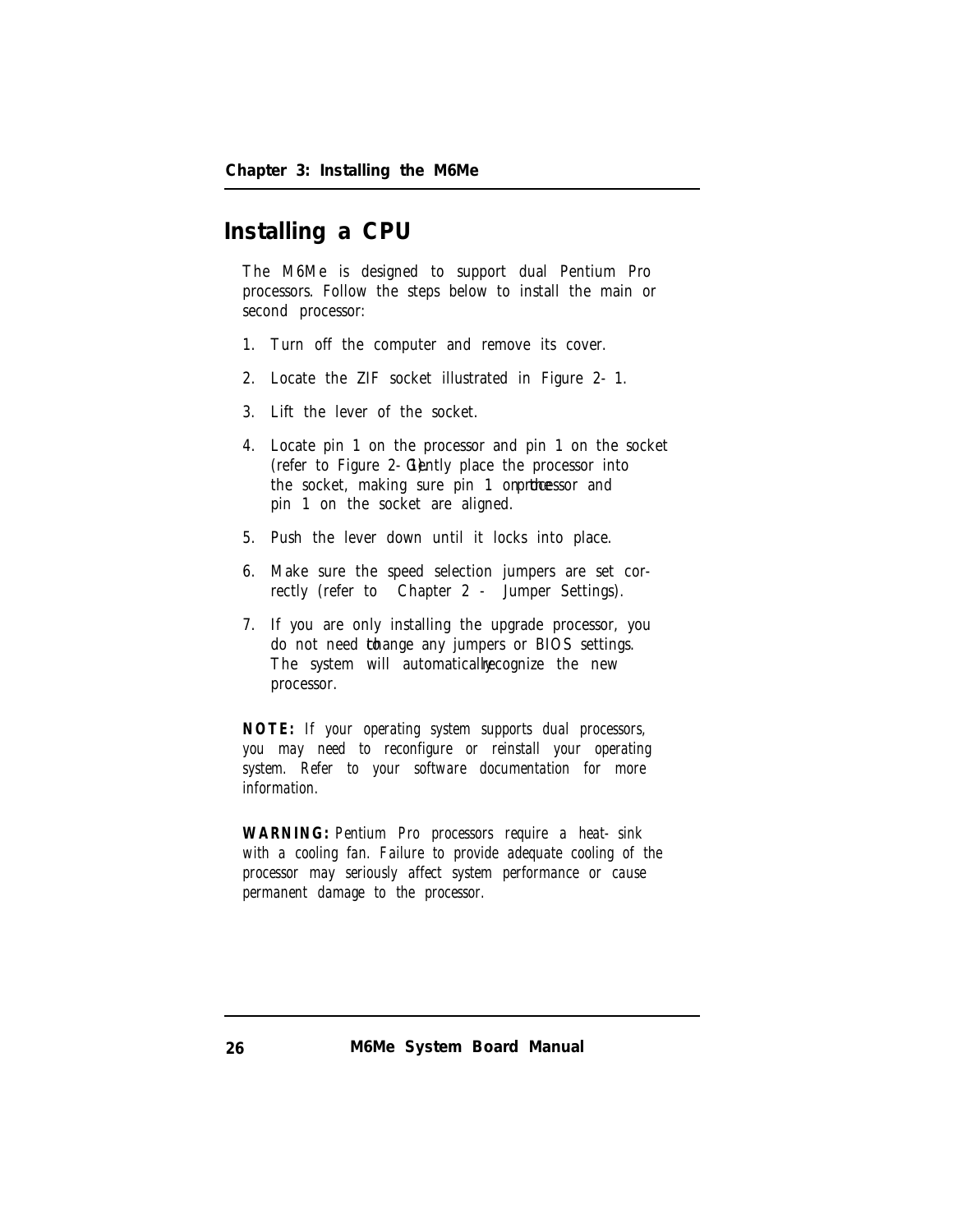# **Installing a PCI Peripheral Card**

Micronics PCI slots accommodate all PCI peripherals<br>that meet the PCI 2.1 specifications. Follow the st meet the PCI 2.1 specifications. Follow the steps below to install a PCI card:

- 1. Turn the computer system off and remove its cover.
- 2. Choose an unused PCI slot and remove the slot cover.
- 3. Insert the card with the bottom edge level to the slot. *Never insert the card at an angle.*
- 4. Carefully push the card straight down, making sure the card is fully inserted.
- 5. Replace the screw which holds the card into place.
- 6. Replace the computer cover.
- 7. Refer to the PCI card's documentation additional instructions regarding installation and software drivers.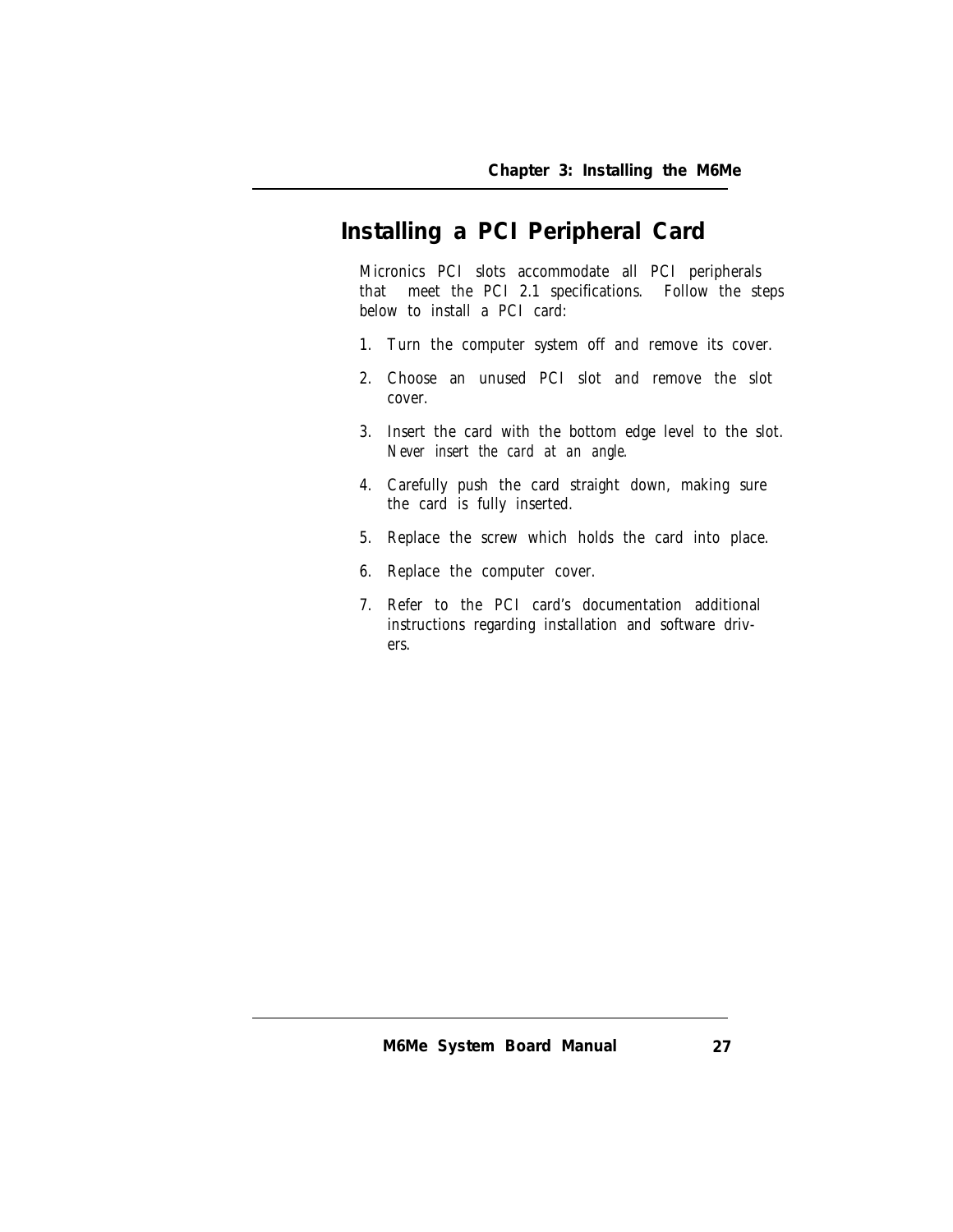### **Installing an EISA Peripheral Card**

Micronics EISA slots accommodate all EISA peripherals that meet the EISA standard. Follow the steps below to install an EISA card:

- 1. Turn the computer system off and remove its cover.
- 2. Choose an unused EISA slot and remove the slot cover.
- 3. Insert the card with the bottom edge level to the slot. *Never insert the card at an angle.*
- 4. Carefully push the card straight down, making sure the card is fully serted.
- 5. Replace the screw which holds the card into place.
- 6. Replace the computer cover.
- 7. Refer to the card's documentation for additional instructions regarding installation and software drivers.
- 8. Run the EISA configuration utility discussed in Chapter 5.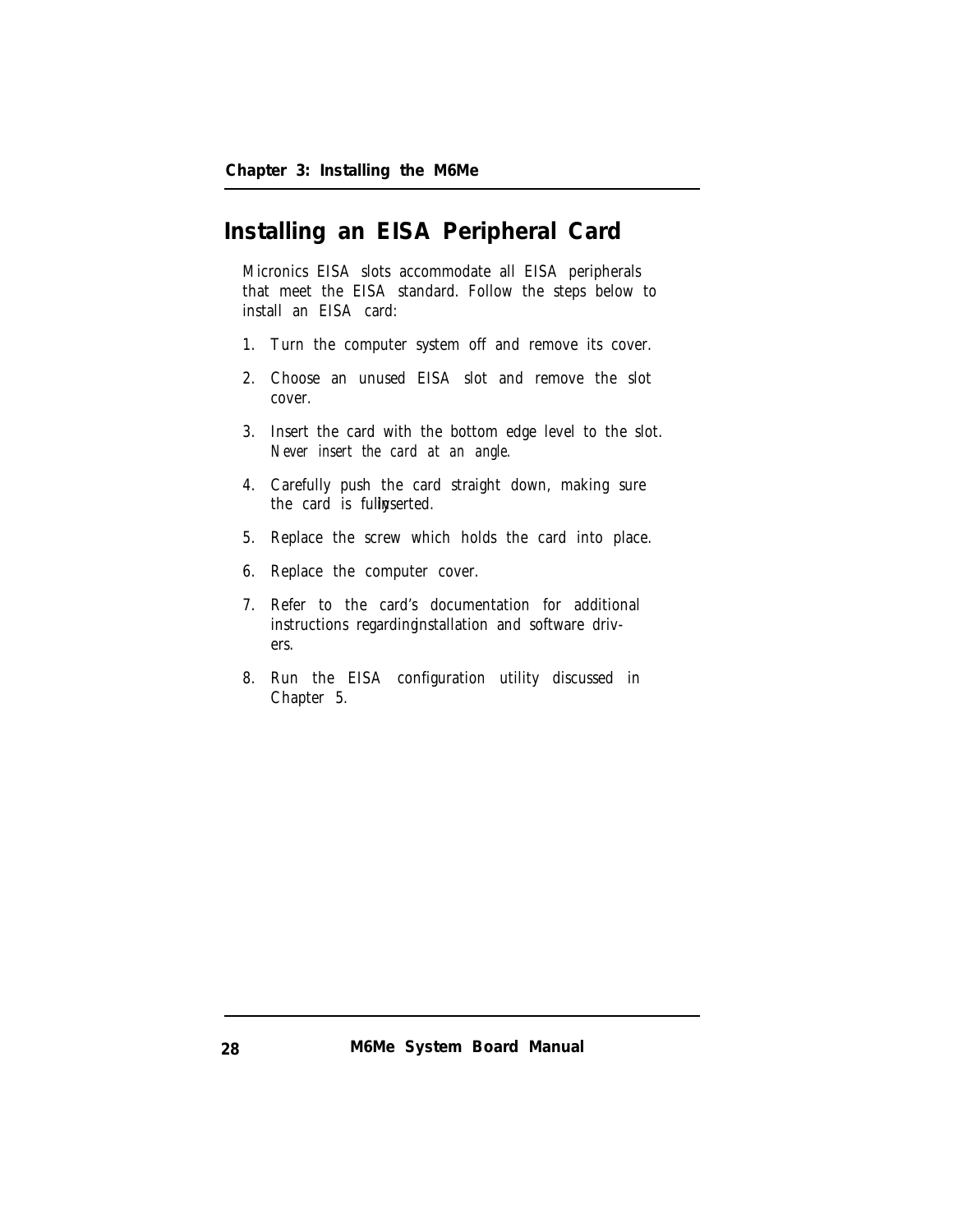# **Installing a Plug & Play Card**

Micronics EISA slots accommodate all ISA Plug & Play peripherals that meet the Plug and Play standard. Follow the steps below to install a Plug and Play peripheral card:

- 1. Turn the computer system off and remove its cover. *Note the slot number where you choose to install the Plug* and Play card. Youill need this information when you run the EISA configuration tility.
- 2. Choose an unused EISA slot and remove the slot cover.
- 3. Insert the card with the bottom edge level to the slot. Never insertthe card at an angle!
- 4. Carefully push the card straight down, making sure the card is fully serted. Replace the screw which holds the card into place.
- 5. Replace the computer cover.
- 6. Refer to the card's documentation for additional instructions regarding installation and software drivers.
- 7. Run the EISA configuration utility discussed in Chapter 5.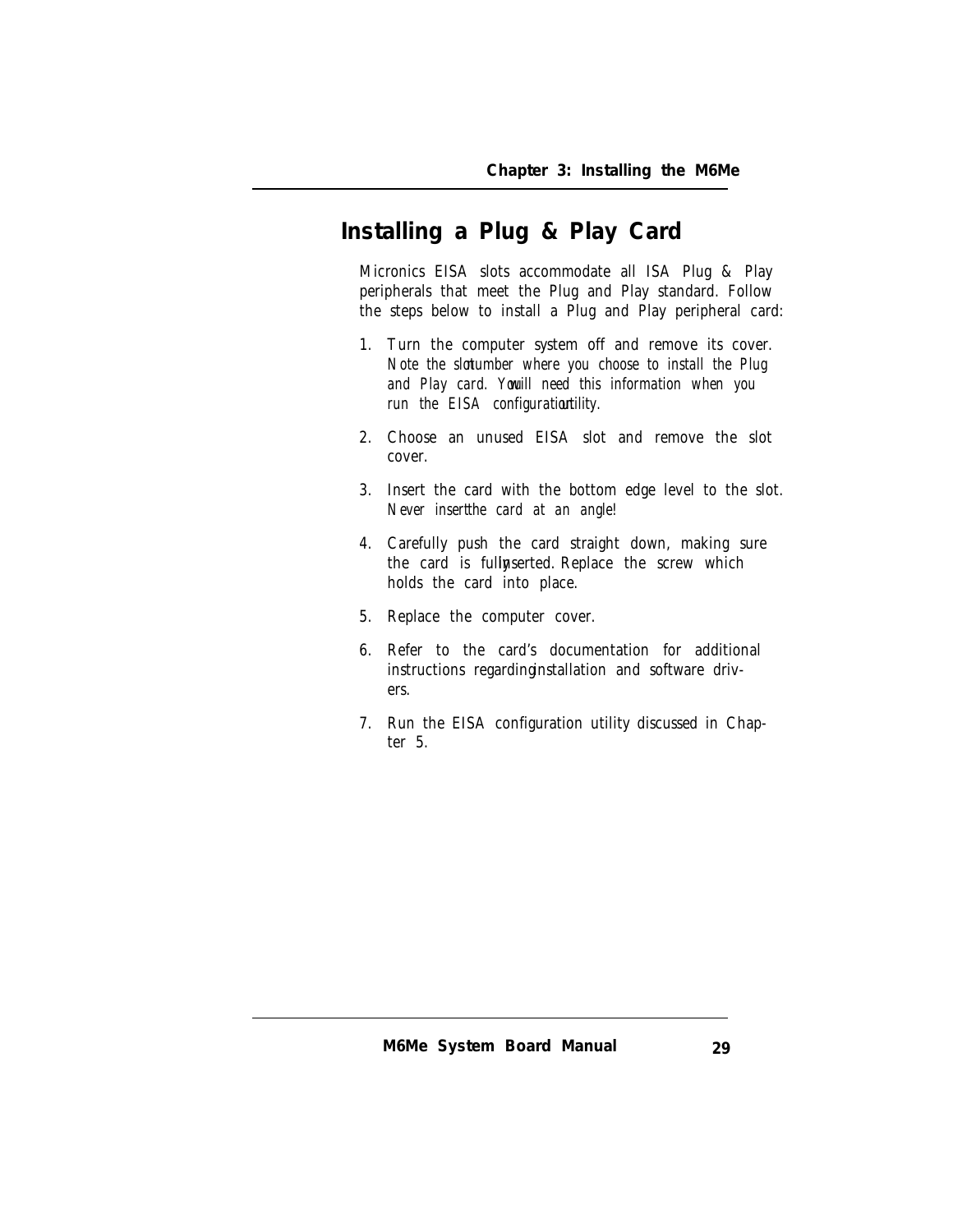### **Connecting the Graphics Option**

The M6Me is designed to accommodate an optional VGA video connector and comes with a 15-pin monitor cable. NOTE: The connector pin-outs for both the 15 pin VGA onboard connector and monitor cable connector are the same as the standard 15-pin D-shell connector pin-outs.

The graphics option comes with up to 2MB of DRAM memory. The 64-bit graphics processor provides highspeed acceleration in all graphic modes. It uses a full 64 bit non-interleaved DRAM interface, which is twice the throughput of 32-bit controllers. Full motion digital video can be scaled up to full screen at 1024x768 resolution.

#### **Connecting the Video Cable**

- 1. Turn the computer system off.
- 2. Locate the monitor's power switch and make sure it is turned OFF.
- 3. Plug the end of the video cable with the 15-pin connector (which is larger than the other connector) into the video socket on the back of your monitor. Then tighten the two thumbscrews on the cable connector.
- 4. Plug the other end of the video cable into the video socket on the M6Me and tighten the thumbscrews (see Figure 2.1).

See Chapter 6 for information on installing video device drivers.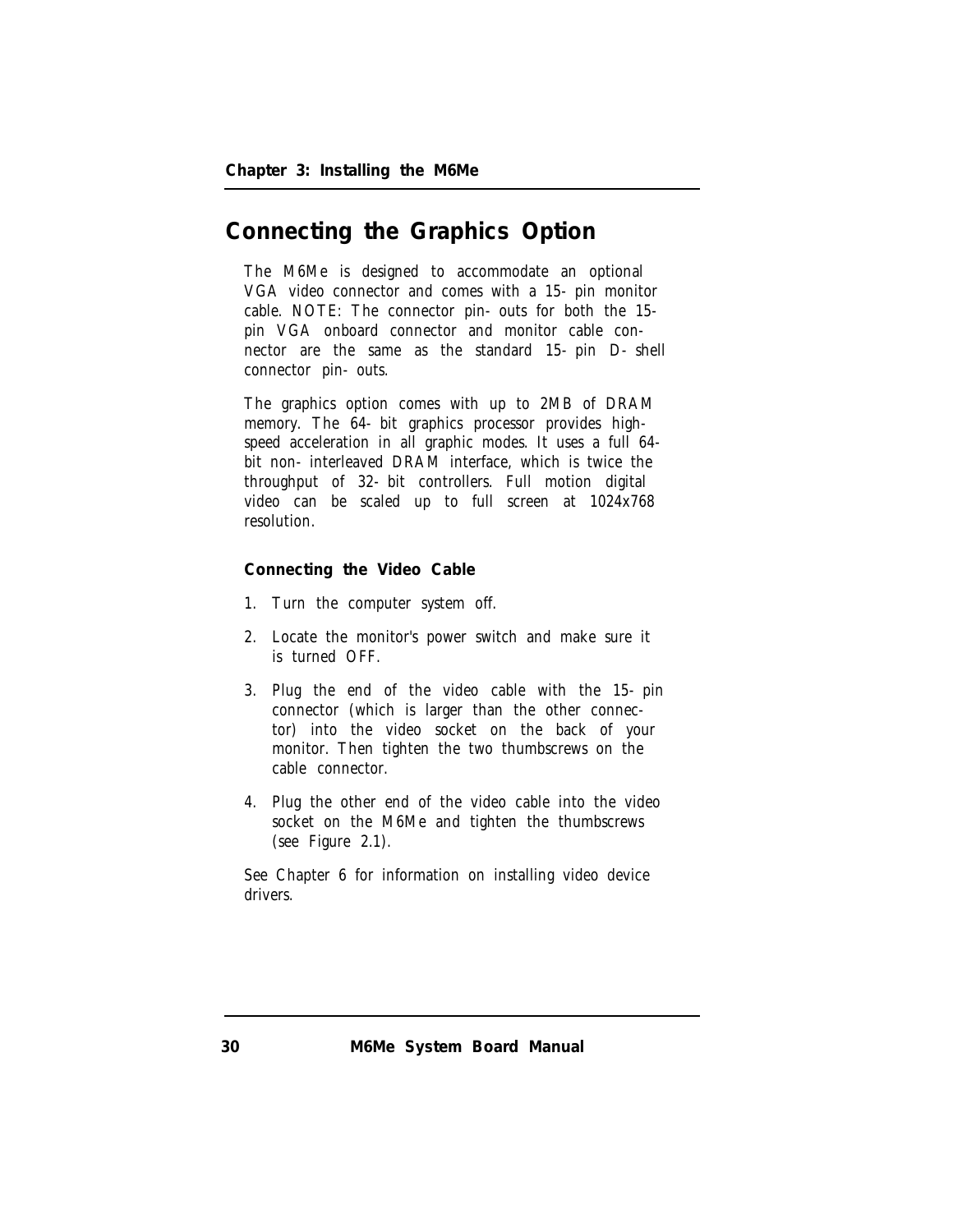# **Connecting the SCSI Option**

The M6Me is designed to accommodate optional integrated Ultra Wide SCSI PCI throughput (up to 40MBytes/ sec data rate). Connectors are provided for Normal (Fast Wide) SCSI (50-pin connector) and Wide (Ultra Wide) SCSI (68- pin connector). The Wide SCSI configuration allows up to 15 SCSI peripherals to be connected. The M6Me SCSI interface is Plug and Play compliant and is fully compatible with the PCI 2.0 specification.

Refer to the "Adaptec AHA-2940Ultra/2940Ultra Wide User's Guide" for information on installing and connecting SCSI devices.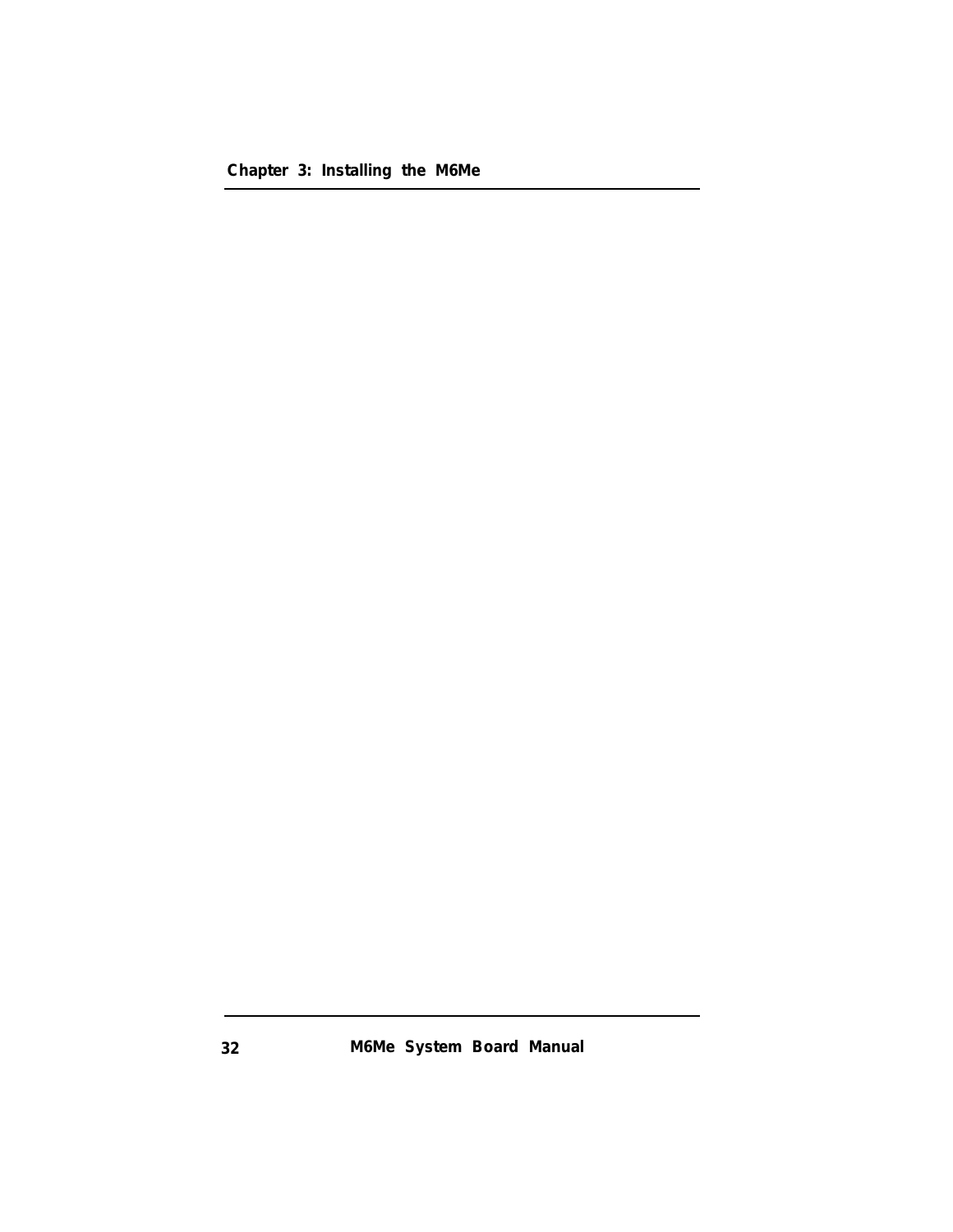#### *The BIOS Setup Utility* **Chapter**

**Configuration**

**4**

After the M6Me system board and all hardware is installed, the system is ready for configuration. Before turning on the computer, make sure all cables are correctly connected and all jumpers are correctly set.

It is recommended you keep the computer cover off the first time you boot the system. This will make it easier to correct any difficulties that might arise.

#### **Initial Boot Up**

Power up the M6Me. If the system does not properly boot, check all your cables and peripherals for bad connections. You may also get beep codes or error messages. If this occurs, consult Appendices B and/or C for a guide to possible solutions.

After the system properly boots, it is ready to be configured. The following information explains the proper procedures for BIOS configuration.

### **Setup**

The Setup program is used to configure the computer's BIOS (Basic Input/Output System). The computer's BIOS is responsible for configuring the system board and providing hardware information to the operating system. In order for the computer to run properly, run the Setup procedure after first installing the system board and whenever you make a hardware change to the system.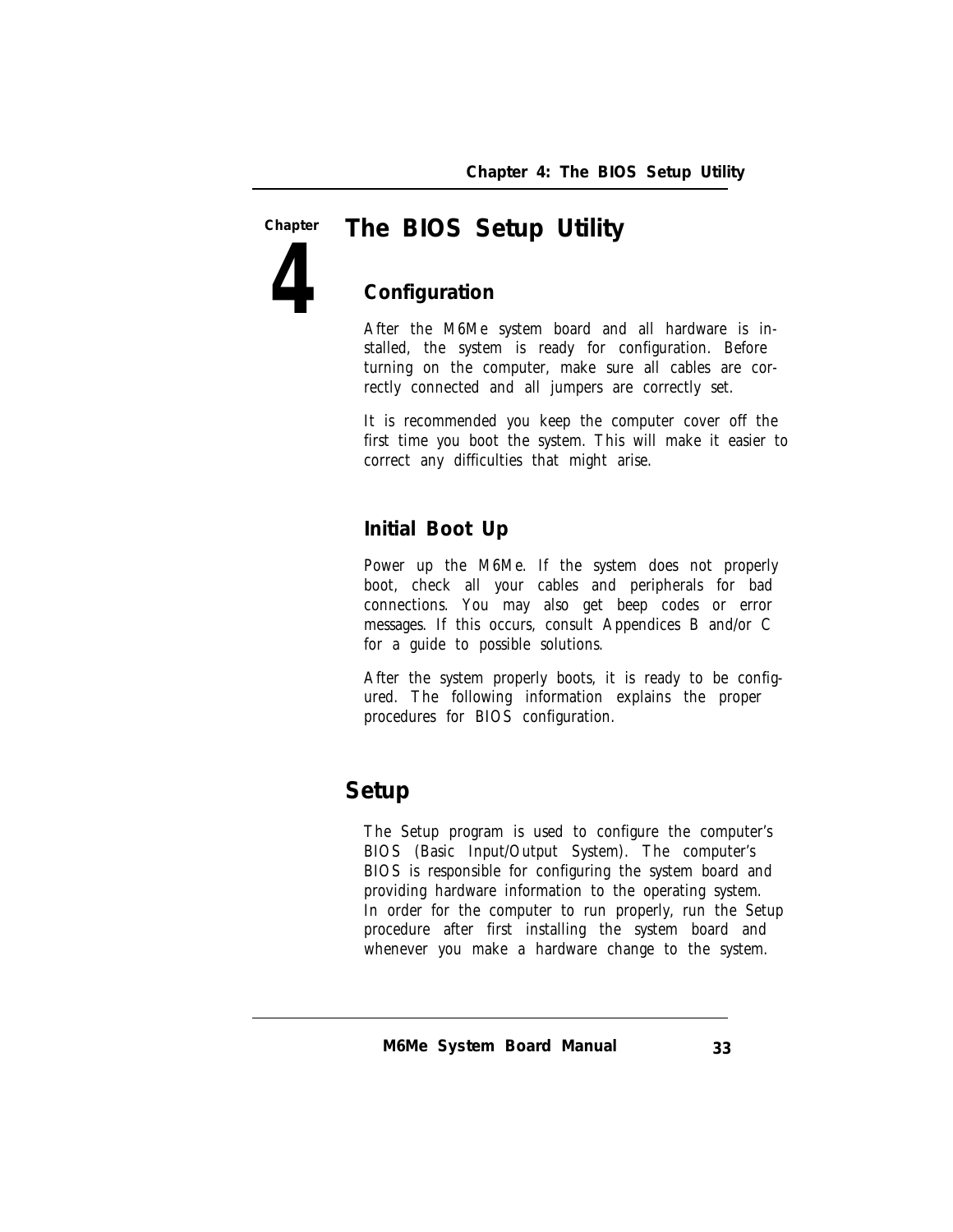After the system is turned on and goes through a memory test, the Power-Up screen (Figure 4-1) will appear on your monitor:



Figure 4-1: Power-Up Screen

When "Press <F2> to enter SETUP" appears at the bottom of the screen, press the  $\langle F2 \rangle$  key to begin the Setup procedure. The CMOS Main Screen (Figure 4-2) should appear and the prompt should be on the time line. The Setup procedure can only be activated during the boot sequence.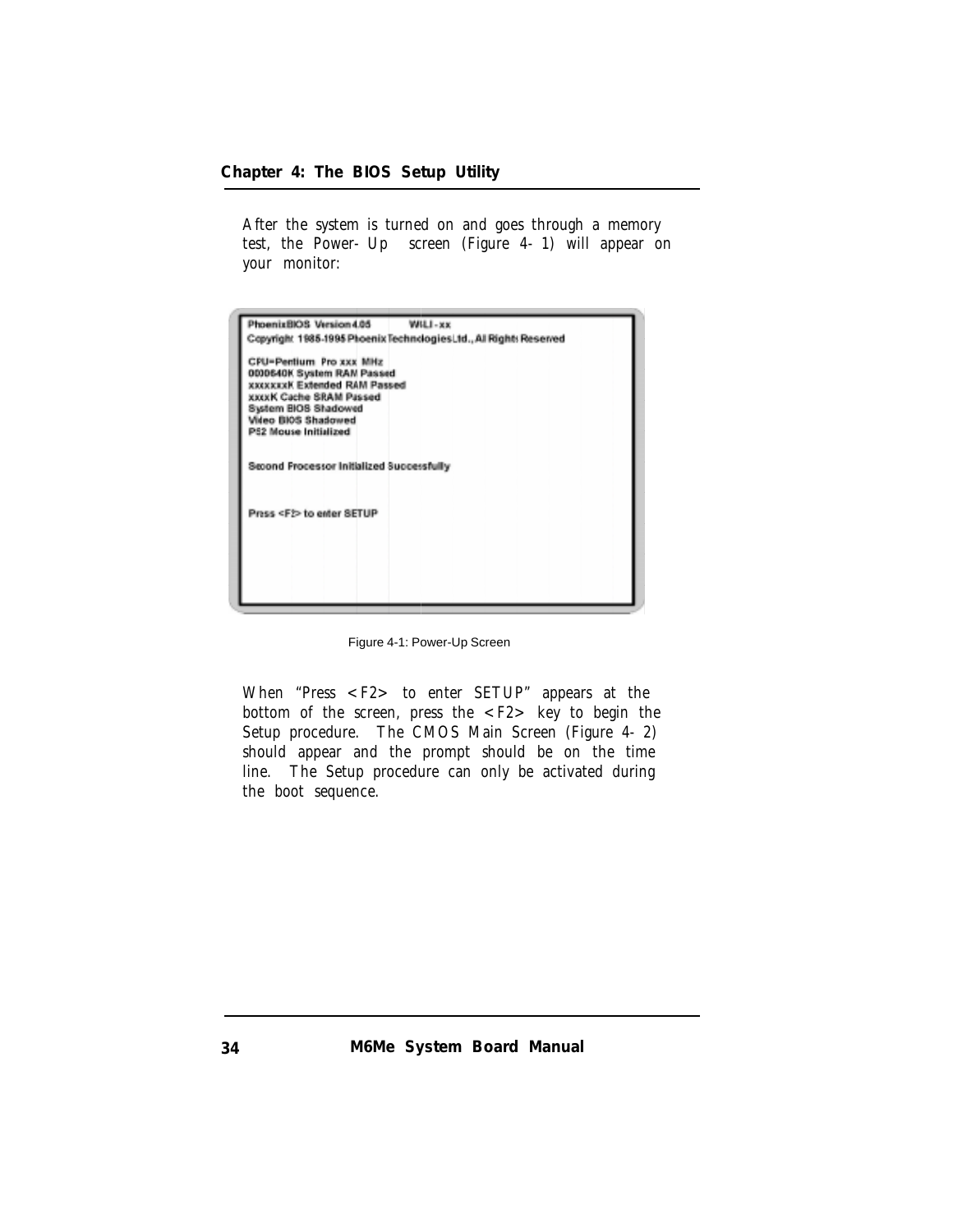# **Running the Setup Procedure**

The M6Me system board has five primary CMOS configuration screens: Main Screen, Advanced Screen, Boot Screen, Security Screen and Exit Screen. To toggle between the screens, press the right arrow  $\times$  and the left arrow  $\ll$  keys.

# **Setting the Main Screen**

The CMOS Main screen (Figure 4-2) is used to set the time and date, to set the floppy drive types, to configure IDE hard disks and to configure the video. This chapter explains how to configure each of these categories. To move between the categories, use the up and down arrow  $< \hat{I}/\hat{I}$  keys.

| Main<br>Advanced<br><b>Boot</b>           | Exit<br><b>Security</b> |                                                                          |
|-------------------------------------------|-------------------------|--------------------------------------------------------------------------|
| System Time:                              | IHH: MM: SSI            | Item Specific Help                                                       |
| <b>System Date:</b>                       | <b>IMMODAYYYYI</b>      | <tab>, &lt;8hift<tab>, or<br/><enter> selects field.</enter></tab></tab> |
| Diskette A:                               | <b>M.44 MB. 3 1/2"T</b> |                                                                          |
| <b>Diskotto B:</b>                        | <b>Diot Installed)</b>  |                                                                          |
| IF-IDE Adapter 0 Master:                  | <b>INone</b>            |                                                                          |
| IF-IDE Adapter 0 Slave:                   | <b>INone</b>            |                                                                          |
| 1 IDE Adapter 1 Master:                   | iNone)                  |                                                                          |
| 1 IDE Adapter 1 Slaver                    | <b>INone</b>            |                                                                          |
| <b>Bystem Memory:</b>                     | <b>BI-40KB)</b>         |                                                                          |
| Extended Mamory:                          | Exxx MBI                |                                                                          |
| <b>Cached</b>                             | <b>IEnabled</b>         |                                                                          |
| F1 Help TJ Select Item - J+ Change Values |                         | F9 Setup Defaults                                                        |

Figure 4-2: CMOS Main Screen

*M6Me System Board Manual*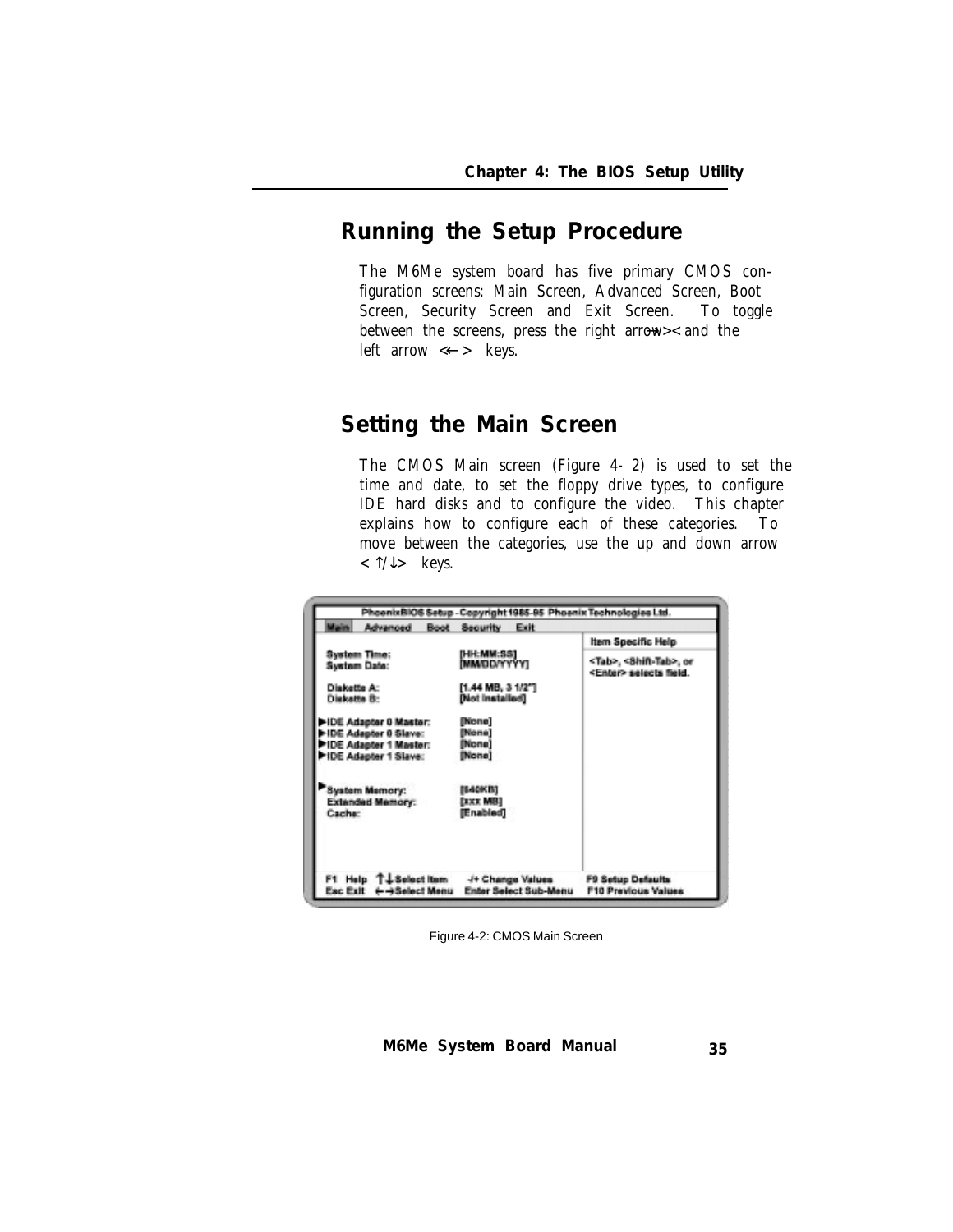#### **System Time and Date**

To set the time, use the  $\langle - \rangle$  key to decrease the number and the  $\langle + \rangle$  key to increase the number. To move the prompt forward, use the <Tab> key; to move the prompt backward, use the <Shift-Tab> key. To set the date, use the up and down arrows  $\sim$  to highlight the System Date and follow the same procedure used to set the time.

#### **Diskette A or B**

To configure a floppy drive added to or removed from your computer, use the up and down arrow  $\log x$ to select the desired drive. Use the  $\langle +/-\rangle$  keys to change the setting until it matches the floppy drive you installed. The BIOS supports 2.88MB, 1.44MB, 1.2MB, 720KB, and 360KB floppy drives.

**IDE Adapters (Hard Disk Setup)**

If you are setting up a SCSI hard disk, select None in the IDE Device parameters (see your SCSI card manual for more details). To install an IDE device, select the device to configure and press ENTER. An IDE Device submenu will appear (see Figure 4-3).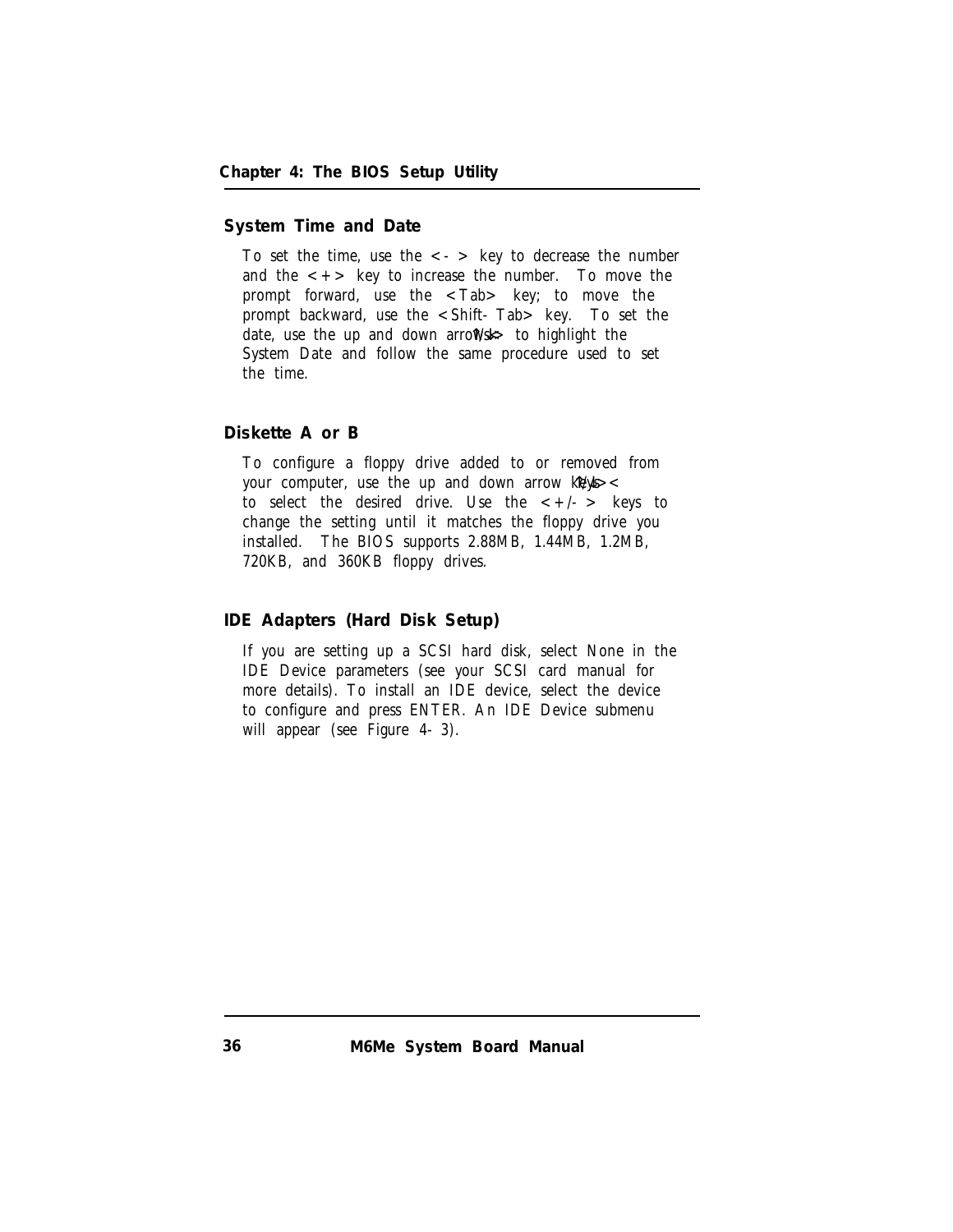|                                                                                                                  |                                                      | Item Specific Help                       |
|------------------------------------------------------------------------------------------------------------------|------------------------------------------------------|------------------------------------------|
| <b>Autotype Fixed Disk:</b><br>Турес<br><b>Cylinders:</b><br>Heads:<br>Sectors/Track:                            | [Press Enter]<br>[None]                              |                                          |
| Write Precomp:<br>Multi-Sector Transfers:<br><b>IDE Transfer Mode:</b><br>32 Bit VO:<br><b>LBA Mode Control:</b> | [Disabled]<br>[Disabled]<br>[Disabled]<br>[Standard] |                                          |
| <b>Select Item</b><br>Help<br>Esc Exit<br><b>Select Menu</b>                                                     | -/+ Change Values<br>Enter Select Sub-Menu           | F# Setup Defaults<br>F10 Previous Values |

Figure 4-3: IDE Device Submenu

**Autotype Fixed Disk**

The easiest way to set your IDE devices is to let the BIO do it for you. When the IDE Device submenu first appears, the Autotype Fixed Disk selection is highlighted. Simply press ENTER and the remaining information is entered automatically.

Do not adjust the rest of the settings unless absolutely necessary. The BIOS automatically enters the optimal settings.

#### **Type**

This category selects the drive type installed in the system. The options are Auto, 1-39, User and None (default). If Autotype Fixed Disk does not find your drive's parameters, fill this information in manually under the User category. This information may be in the manual that came with your system. If not, contact your dealer or the hard drive manufacturer to fill in this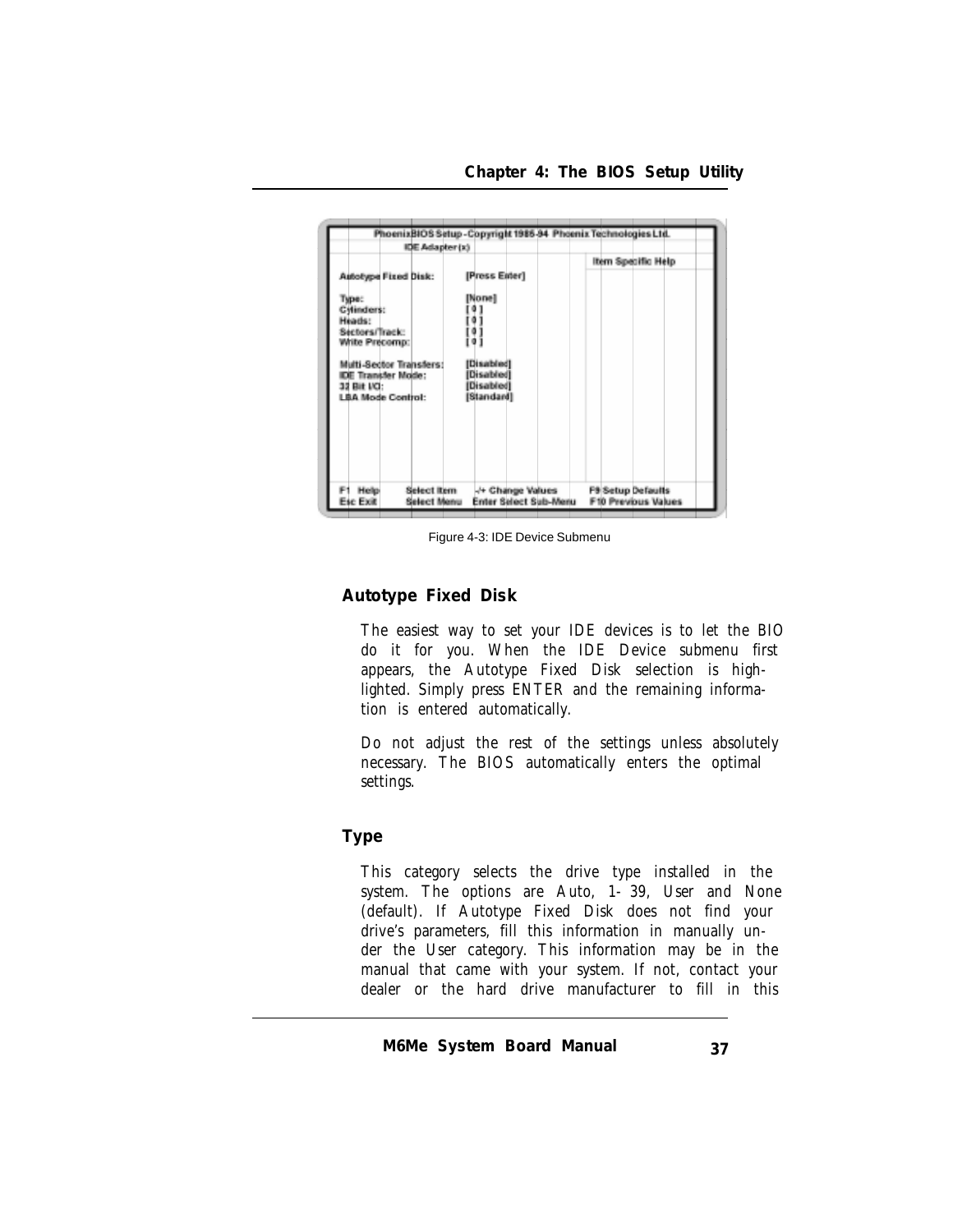category. If you are using a SCSI hard drive, select None and refer to the documentation which came with the SCSI adapter.

## **Multiple-Sector Transfers**

This category determines the number of sectors per block for multiple sector transfers. The options are Disabled (default), 2 Sectors, 4 Sectors, 8 Sectors, and 16 Sectors.

# **LBA Mode Control**

Enable LBA (Logical Block Addressing) to support IDE drives larger than 528MB in size. The default setting is Disabled.

**32-Bit I/O**

This category allows the user to enable the 32-bit I/O function of the PCI IDE controller. Select Disabled if your drive will not run at this speed. The default setting is Disabled.

#### **Transfer Mode**

This category provides the transfer modes for internal and external devices. The Standard option is the default setting for internal devices. The Fast PIO 1, Fast PIO 2, Fast PIO 3 and Fast PIO 4 options are for external devices.

## **System Memory**

The System Memory category identifies the size of the base memory. It cannot be changed.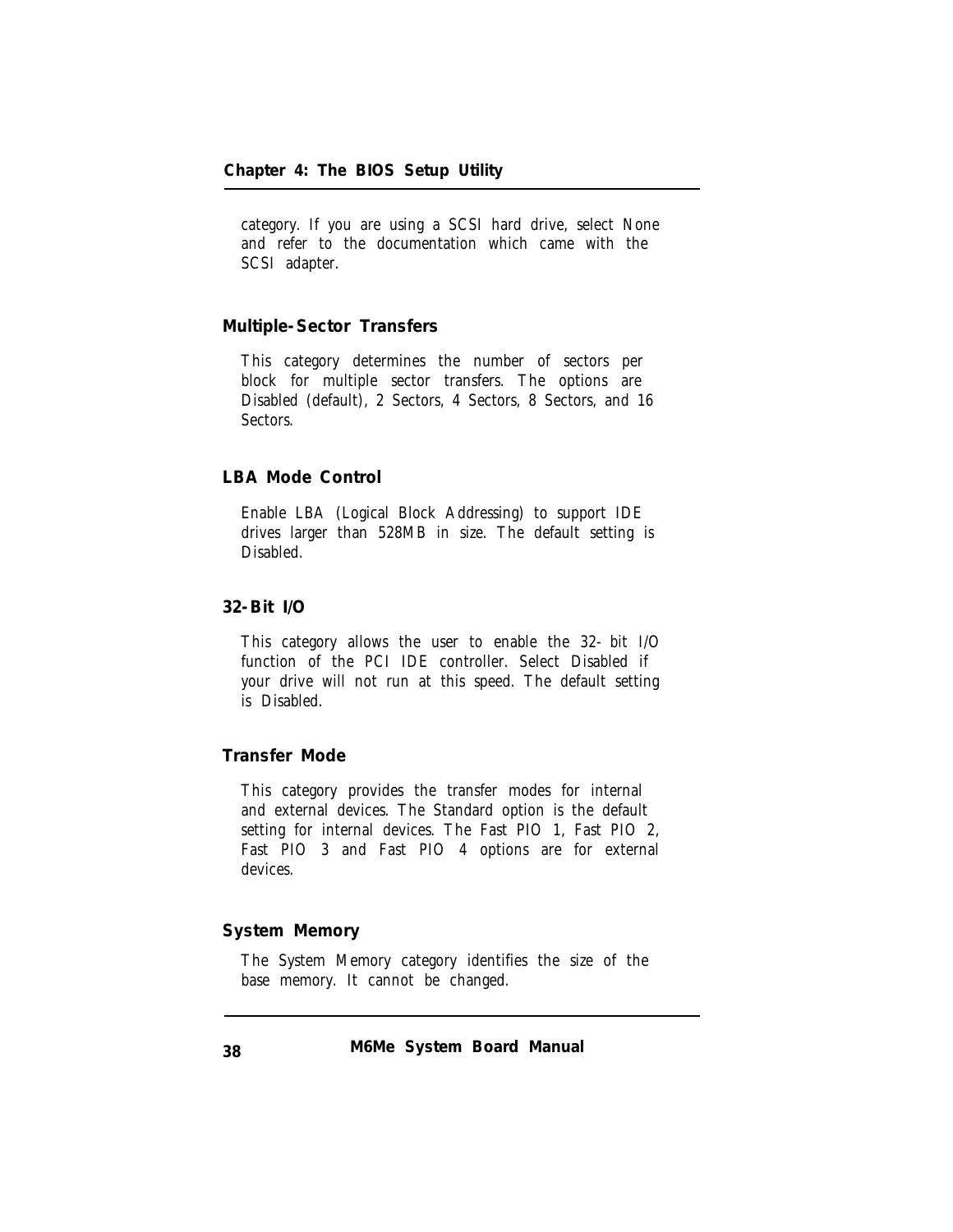# **Extended Memory**

The Extended Memory category automatically detects the amount of memory installed above the amount in the System Memory category. Because the BIOS automatically calculates the amount of memory installed in your system, you cannot change this category without adding or removing memory.

## **Cache**

This selection allows you to enable the memory cache. For optimal performance, select Enabled (default).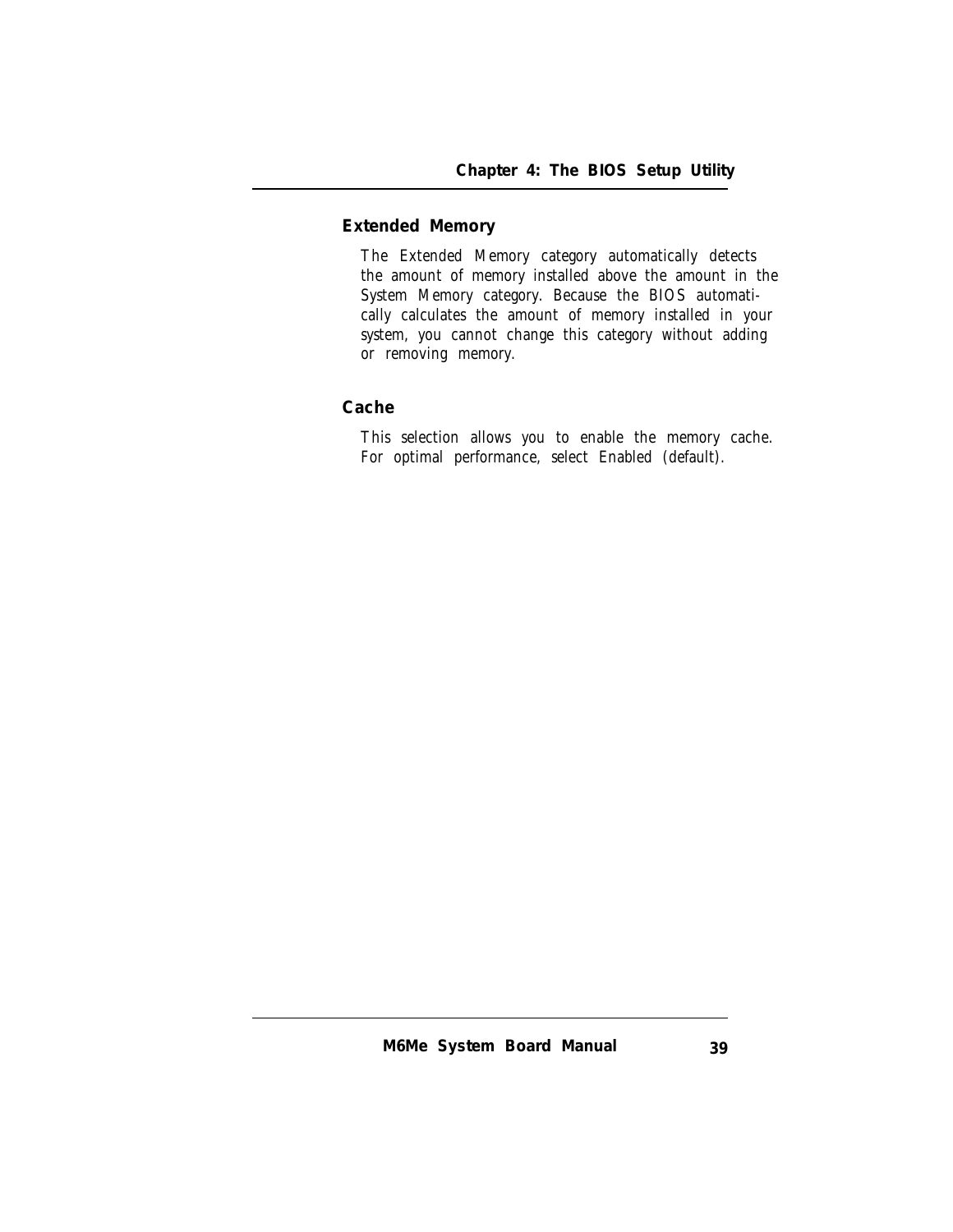# **Setting the Advanced Screen**

To move to the Advanced screen, use the left and right arrow keys  $\leftarrow$  /  $\rightarrow$  keys until you see the screen below.

| [Auto]<br>[Auto]<br><b>ICOM Portl</b> | <b>Item Specific Help</b><br>Sets COMport address.                                                                                                 |
|---------------------------------------|----------------------------------------------------------------------------------------------------------------------------------------------------|
|                                       |                                                                                                                                                    |
|                                       |                                                                                                                                                    |
|                                       |                                                                                                                                                    |
|                                       |                                                                                                                                                    |
|                                       |                                                                                                                                                    |
| [Auto]                                |                                                                                                                                                    |
|                                       |                                                                                                                                                    |
|                                       |                                                                                                                                                    |
| [Disabled]                            |                                                                                                                                                    |
|                                       |                                                                                                                                                    |
|                                       |                                                                                                                                                    |
|                                       |                                                                                                                                                    |
| [No]                                  |                                                                                                                                                    |
|                                       |                                                                                                                                                    |
|                                       |                                                                                                                                                    |
|                                       |                                                                                                                                                    |
|                                       |                                                                                                                                                    |
|                                       |                                                                                                                                                    |
|                                       | F9 Setup Defaults<br><b>F10 Previous Values</b>                                                                                                    |
|                                       | <b>IATI</b><br>[Enabled]<br>[70ns]<br>Mol<br>f1.11<br>[DOS]<br>[Disabled]<br>Help T & Select item ++ Change Values<br><b>Enter Select Sub-Menu</b> |

Figure 4-4: Advanced Screen

#### **Serial Port A**

Serial Port A may be set for Auto (default), COM1, COM2, COM3, COM4 or Disabled.

## **Serial Port B**

Serial Port B may be set for Auto (default), COM1, COM2, COM3, COM4 or Disabled.

# **Serial Port B Mode**

Serial Port B Mode may be set for COM Port (default), IrDA or ASKIR. This selection sets the interface to standard or infrared.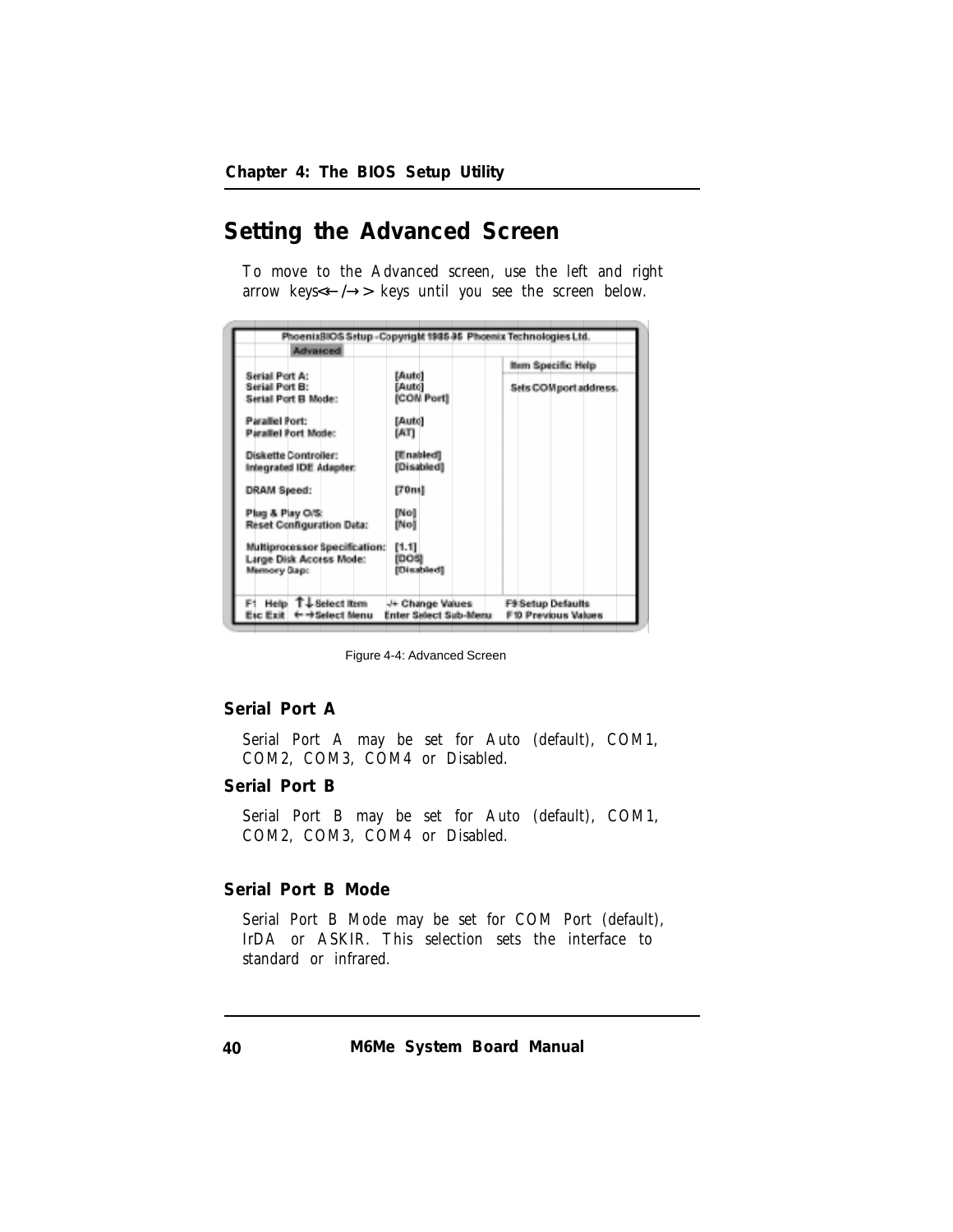# **Parallel Port**

The parallel port may be set for Auto (default), LPT1, LPT2 or may be disabled.

#### **Parallel Port Mode**

The parallel port may be set for output mode (AT) (default), bidirectional mode (PS/2) and Extended Capabilities Port (ECP).

#### **Diskette Controller**

The floppy disk controller may be enabled or disabled.

#### **Integrated IDE Adapter**

Enables the integrated Local Bus IDE adapter. The IDE controller may be enabled or disabled.

#### **DRAM Speed**

The memory speed can be set for 50ns, 60ns or 70ns (default).

# **Plug & Play O/S**

This selection, when set to Yes, allows the system to work with a Plug and Play operating system such as Windows 95. The default setting is No.

#### **Reset Configuration Data**

Select Yes to clear the system configuration data. The default setting is No.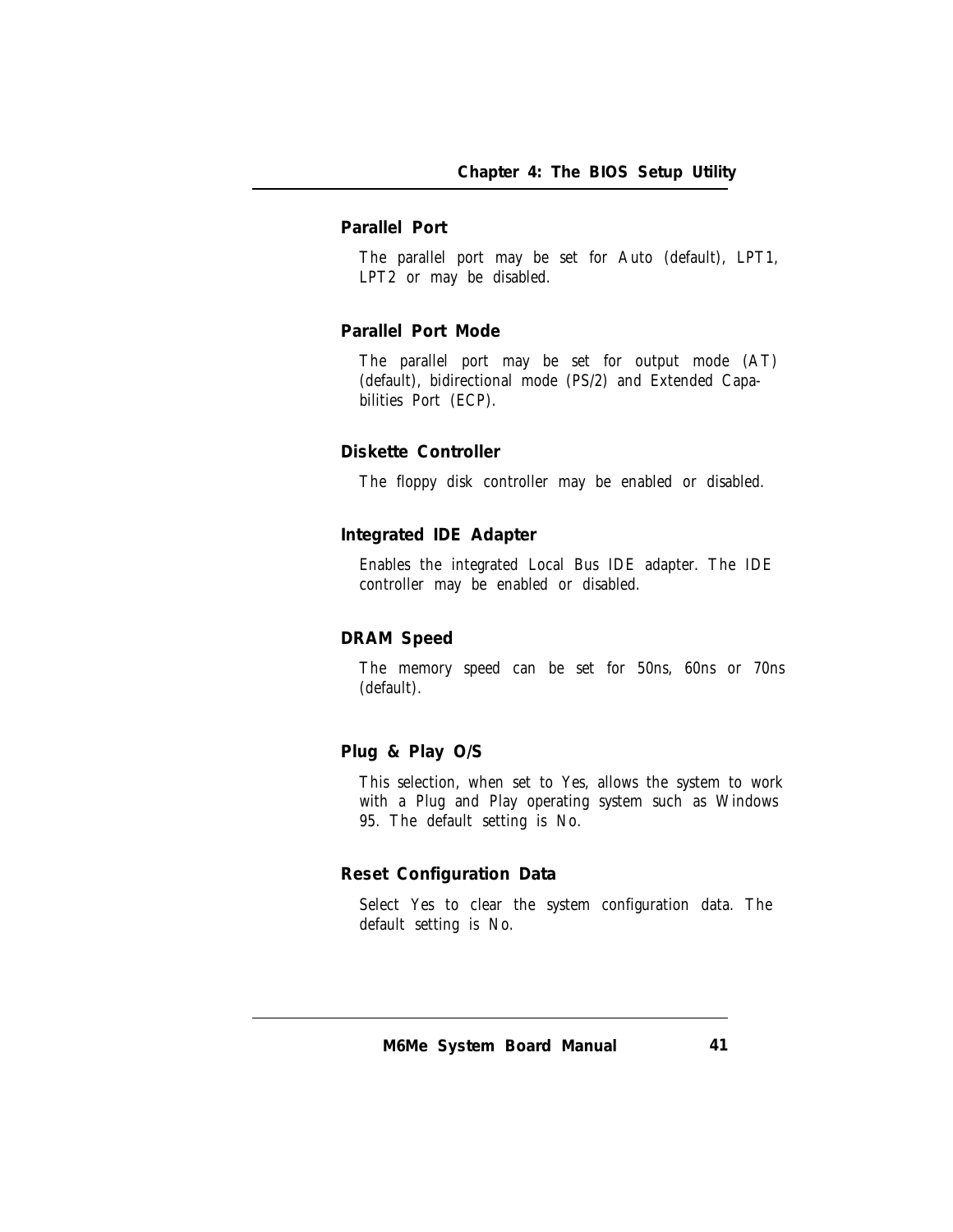# **Multiprocessor Selection**

This selection allows you to select the 1.1 (default) or 1.4 multiprocessor specification.

#### **Large Disk Access Mode**

If you are using a DOS operating system (MS-DOS, Novell DOS or PC-DOS), set to DOS (default). If you are using anything else, set to OTHER.

### **Memory Gap**

When enabled, this category removes the memory between 15 and 16 megabytes from the system. This one megabyte hole will allow some ISA network cards to map into this memory space. Banyan network cards require this feature. Enable this feature only if needed. The default is Disabled.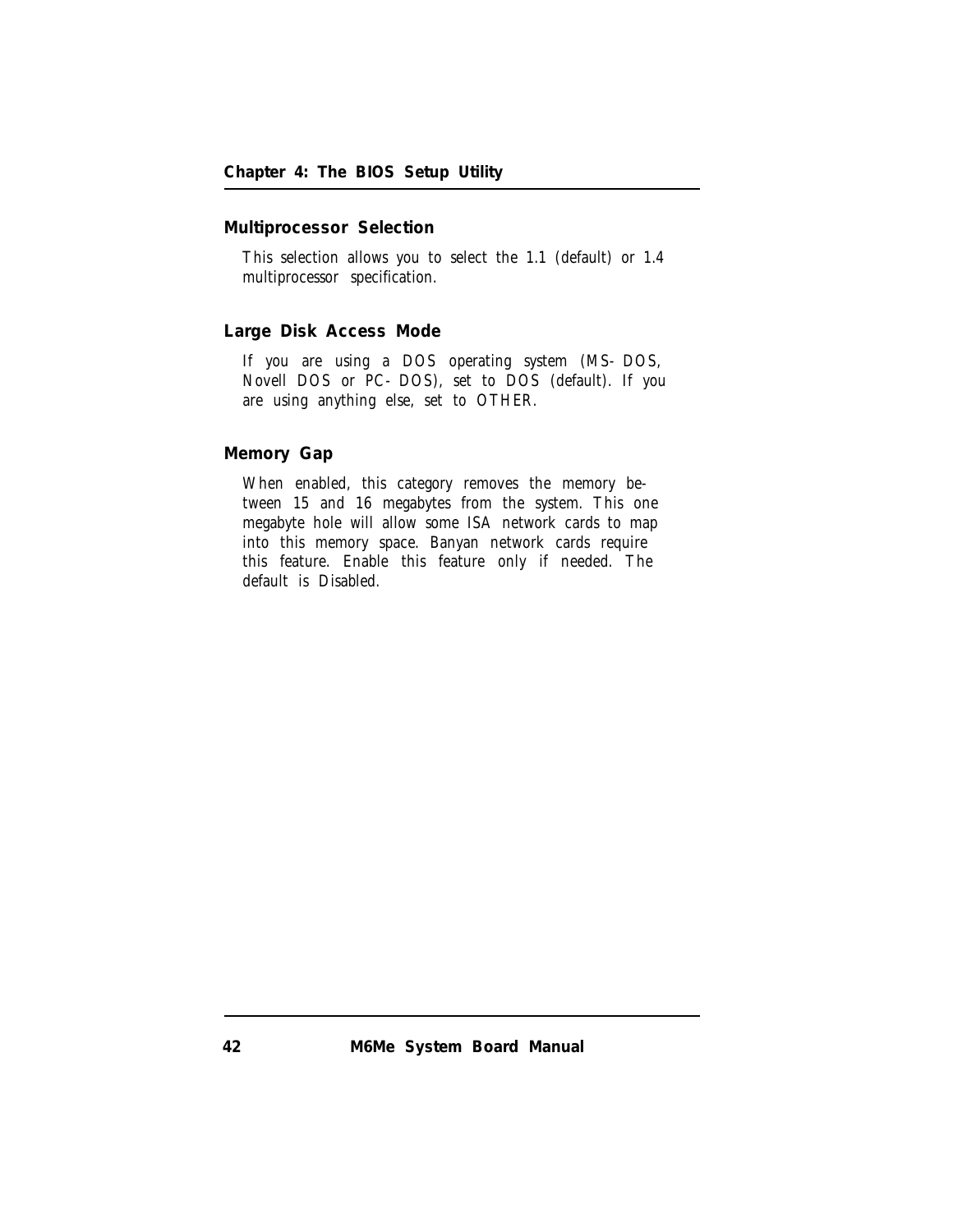# **Boot Screen**

The Boot screen allows you to configure the power-up system configuration settings.

|                                                                              |                                     |             |                                                               | PhoeniaBIOS Setup - Copyright 1985-95 Phoenix Technologies Ltd. |
|------------------------------------------------------------------------------|-------------------------------------|-------------|---------------------------------------------------------------|-----------------------------------------------------------------|
| Main                                                                         | Advanced                            | <b>Boot</b> | Security.<br>Exit                                             |                                                                 |
| Boot sequence:<br>SETUP prompt:<br>PCST Errors:<br>Floppy check:<br>Numlock: |                                     |             | [A: then C:]<br>[Enabled]<br>[Emabled]<br>[Enabled]<br>[Auto] | Item Specific Help                                              |
| F1 Help<br>Esc Exit                                                          | T. J. Select Item<br>+ +Select Menu |             | -/+ Change Values<br><b>Enter Select Sub-Menu</b>             | F9 Setup Defaults<br><b>F10 Previous Values</b>                 |

Figure 4-5: Boot Screen

**Boot Sequence**

This selection will read the diskette drive (default) and the hard drive in sequence on boot.

# **Setup Prompt**

If this selection is enabled, the message "Press F2 to ente Setup" is displayed on boot. The default setting is Enabled.

# **POST Errors**

If this selection is enabled (default) and an error occurs on boot, the BIOS will display a SETUP entry or resume prompt. If this selection is disabled, the system will always attempt to boot.

*M6Me System Board Manual*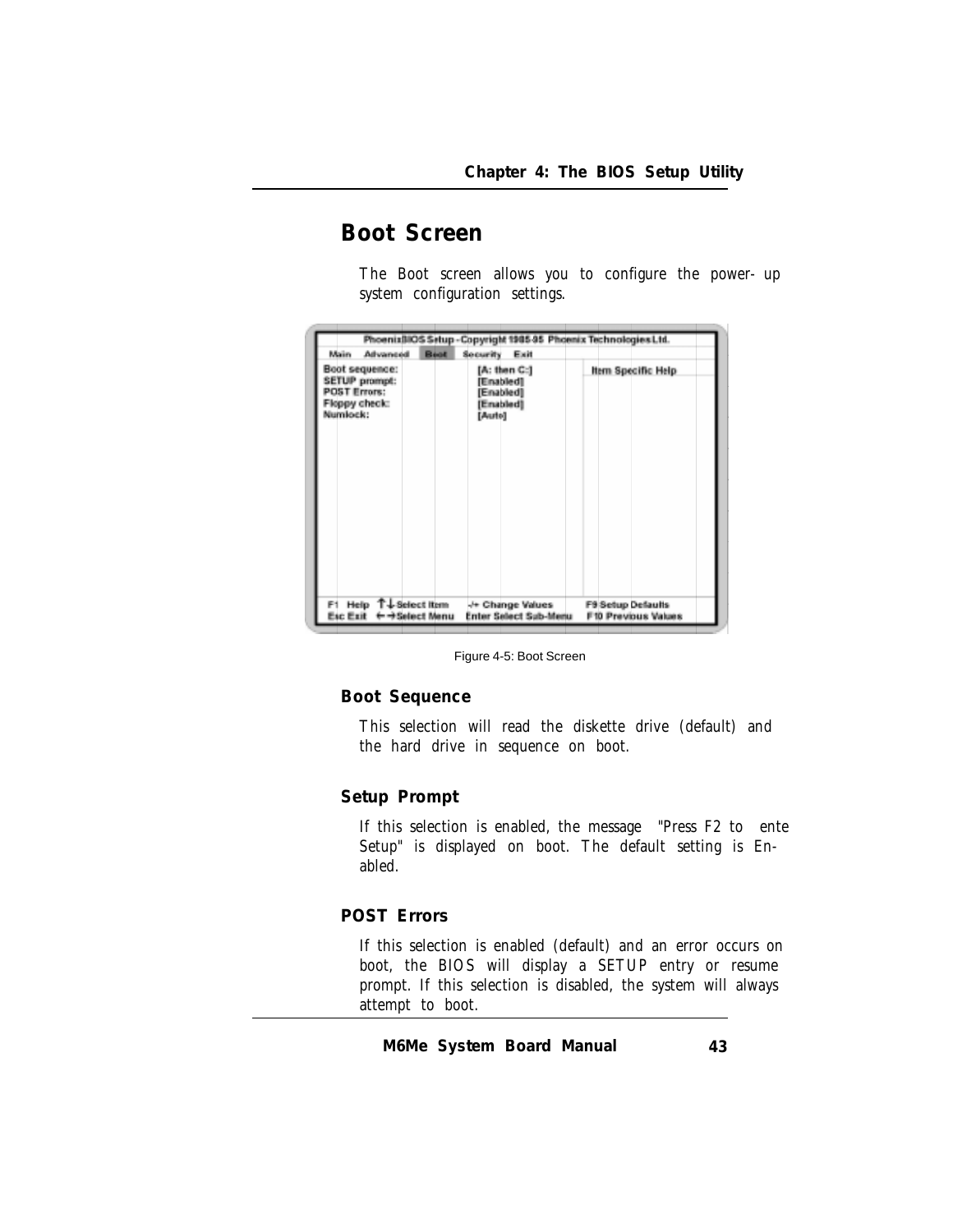**Floppy Check**

This selection checks for the existence of a floppy drive.

**Numlock**

Setting this to Enabled activates Numlock upon boot. Setting this to Auto activates Numlock if the BIOS detects a numeric keyboard. It may also be disabled.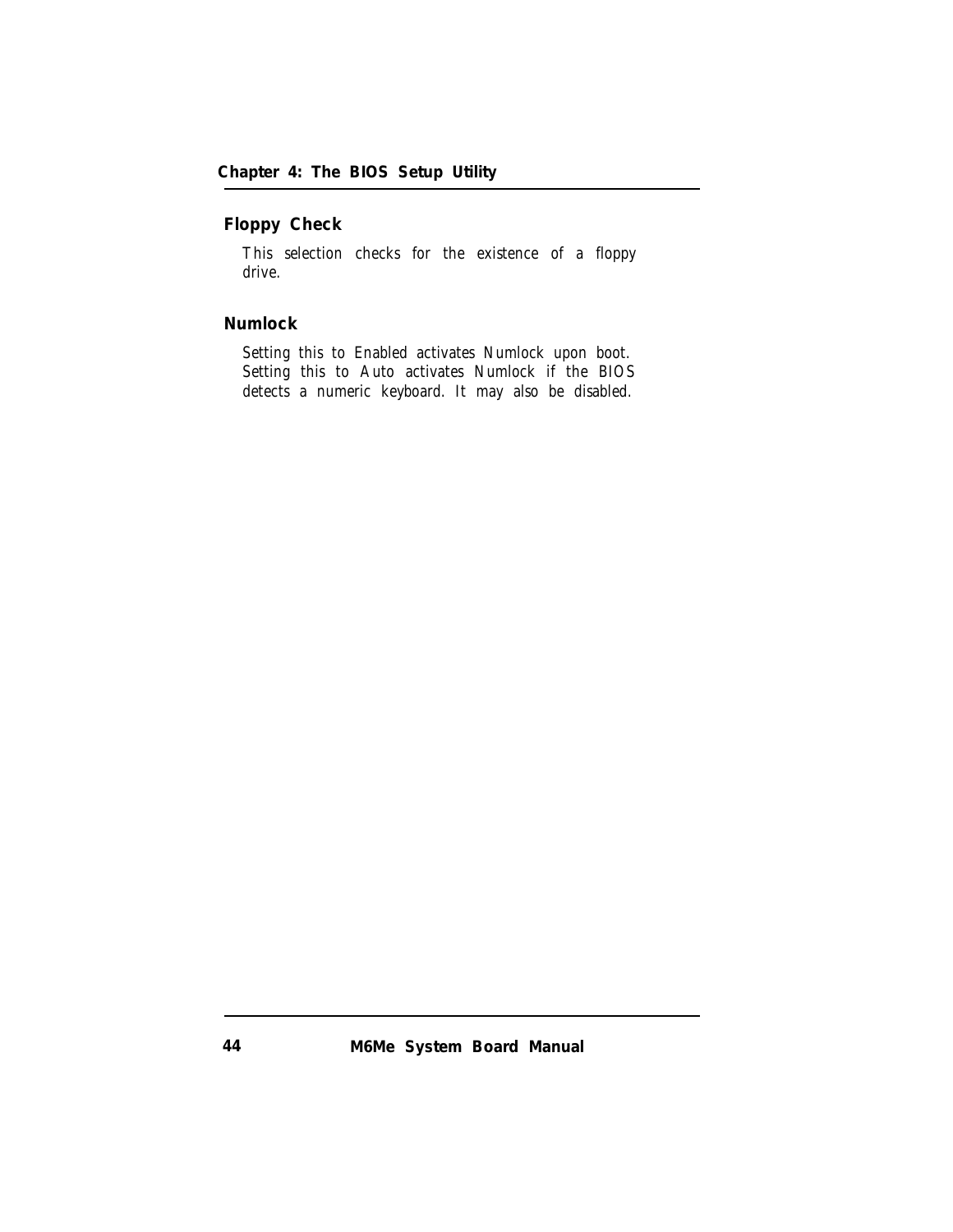# **Security Screen**

The Security screen controls access to the computer. The security screen allows for settings of two passwords. The Supervisor Password allows access to the system and Setup. The User Password allows access to the system, but not to all Setup features.

| Malin                          | Advanced        | Boot          | <b>Security</b>   | Exit |                    |  |
|--------------------------------|-----------------|---------------|-------------------|------|--------------------|--|
|                                |                 |               |                   |      | Item Specific Help |  |
| <b>Supervisor Password Is</b>  |                 | Disabled      |                   |      |                    |  |
| <b>User Password Is</b>        |                 | Disabled      |                   |      |                    |  |
| <b>Set Supervisor Password</b> |                 | [Press Enter] |                   |      |                    |  |
| Set User Password              |                 | [Press Enter] |                   |      |                    |  |
| <b>Password on Boot:</b>       |                 | [Disabled]    |                   |      |                    |  |
|                                |                 |               |                   |      |                    |  |
| <b>Diskette access:</b>        |                 | [User]        |                   |      |                    |  |
| Fixed disk boot sector:        |                 | [Normal]      |                   |      |                    |  |
| System backup reminder:        |                 | [Disabled]    |                   |      |                    |  |
|                                |                 |               |                   |      |                    |  |
|                                |                 |               |                   |      |                    |  |
|                                |                 |               |                   |      |                    |  |
|                                |                 |               |                   |      |                    |  |
|                                |                 |               |                   |      |                    |  |
|                                |                 |               |                   |      |                    |  |
|                                |                 |               |                   |      |                    |  |
|                                |                 |               |                   |      |                    |  |
| F1.<br>Help                    | T J Select Item |               | -/+ Change Values |      | F9 Setup Defaults  |  |

Figure 4-6: Security Setup Screen

**Supervisor Password Is**

If a Supervisor Password is set up for the system, it reads Enabled. If the password is not set up, it reads Disabled (default).

**User Password Is**

If a User Password is set up for the system, it reads Enabled. If the password is not set up, it reads Disabled (default).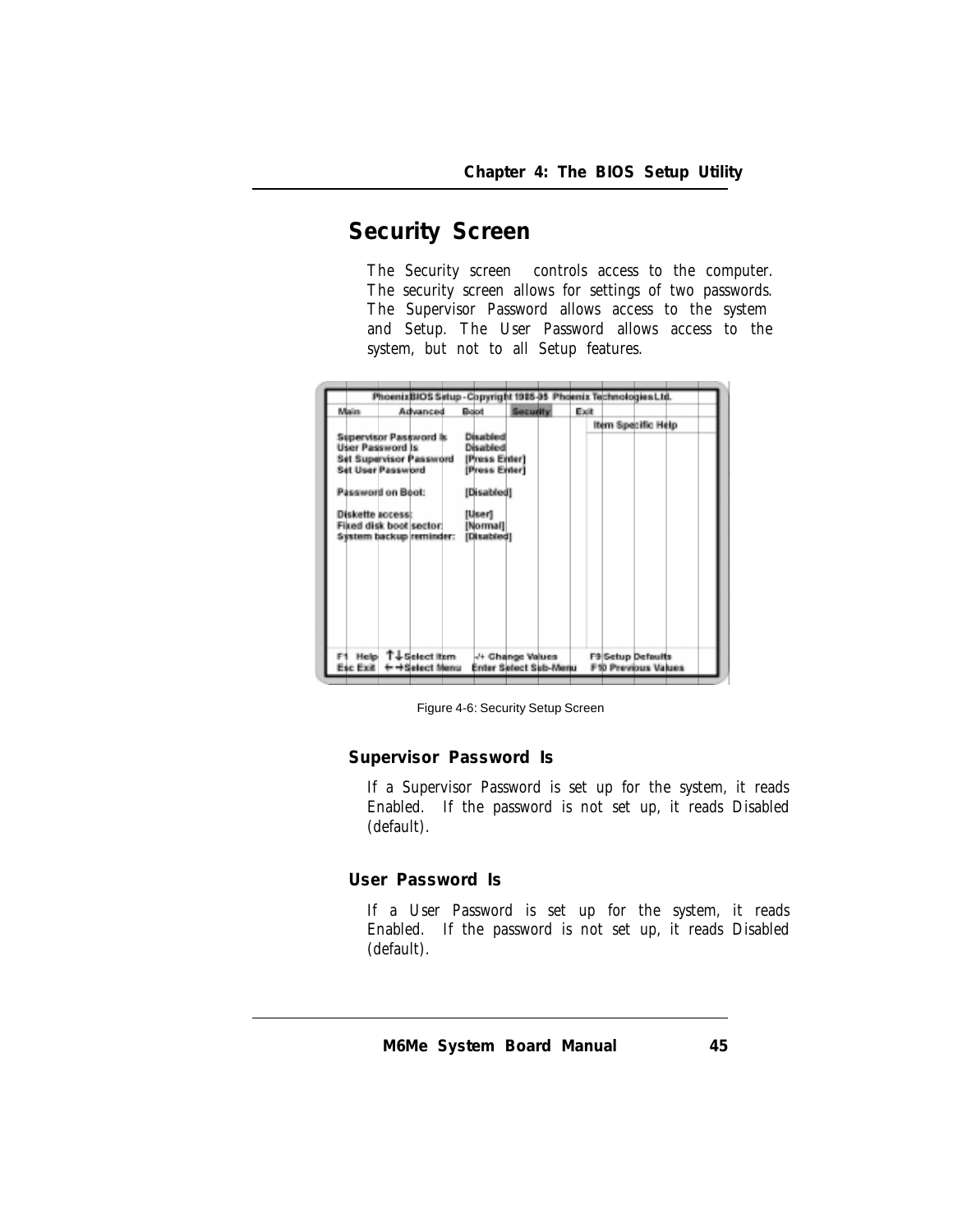**Set Supervisor Password**

Press the ENTER key to enter the Supervisor Password submenu.



Figure 4-7: Supervisor Password Submenu

Type the password and press the ENTER key. Retype the password and press the ENTER key again. Write down the password somewhere safe so it will not be forgotten. The password may be disabled by setting the new password to nothing (pressing the ENTER key without first typing a password).

*WARNING: If you forget the Supervisor Password, it cannot be disabled without discharging the CMOS.*

**Set User Password**

Follow the same procedure used to set the Supervisor Password.

*NOTE: After a password is entered, it is saved immediately. All other changes may still be discarded (see Exit Screen).*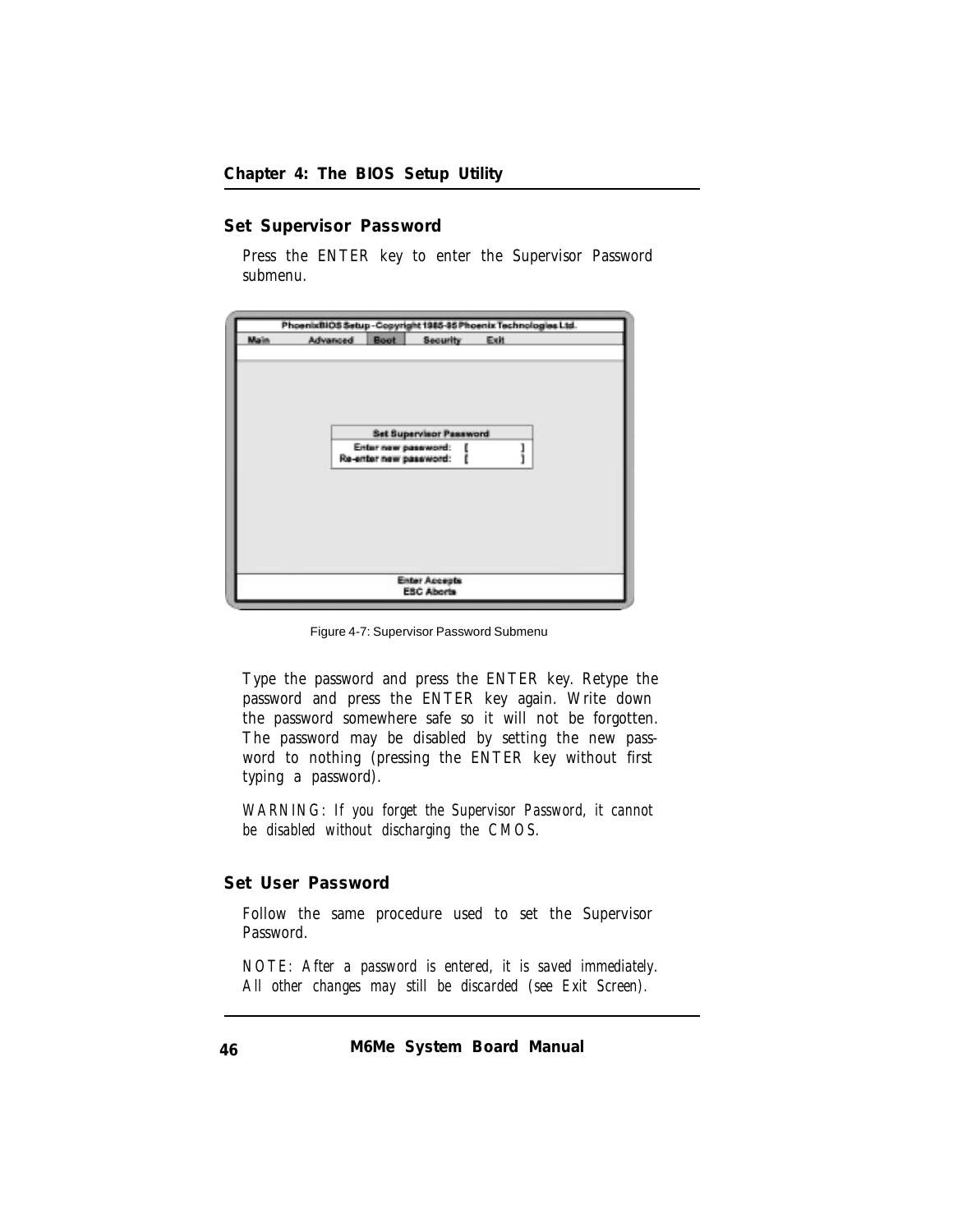## **Password on Boot**

When enabled, the system requires a password upon powerup. Either the Supervisor or User Password may be entered.

## **Diskette Access**

This selection allows floppy disk access with an option of the supervisor or user. Selecting Supervisor gives floppy disk access to the supervisor only. Selecting User (default) gives floppy disk access to both the anserthe supervisor. If the passwords are enabled, this option may only be changed by the supervisor.

# **Fixed Disk Boot Sector**

This selection allows the boot sector of the fixed disk to be write protected. The default setting is Normal. When set for Write Protected, it serves as a form of virus protection. If the passwords are enabled, this option may only be changed by the supervisor.

# **System Backup Reminder**

When enabled, this selection displays a message during system bootup to remind you to backup your system. The default setting is Disabled.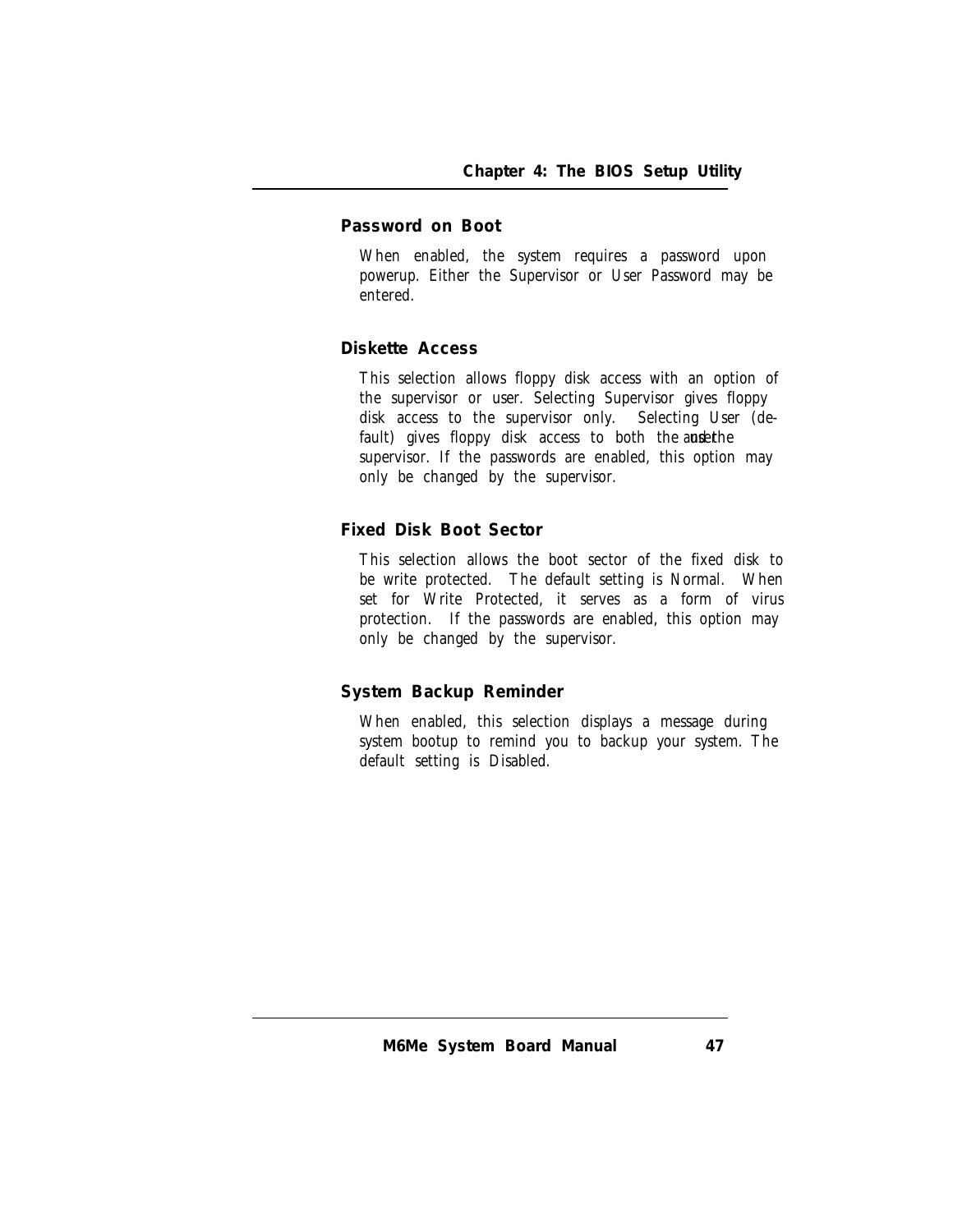# **Exit Screen**

After you complete configuring the BIOS, select the Exit screen.



Figure 4-8: Exit Screen

Choose "Save Changes and Exit" and reboot the computer. Your computer is ready for use.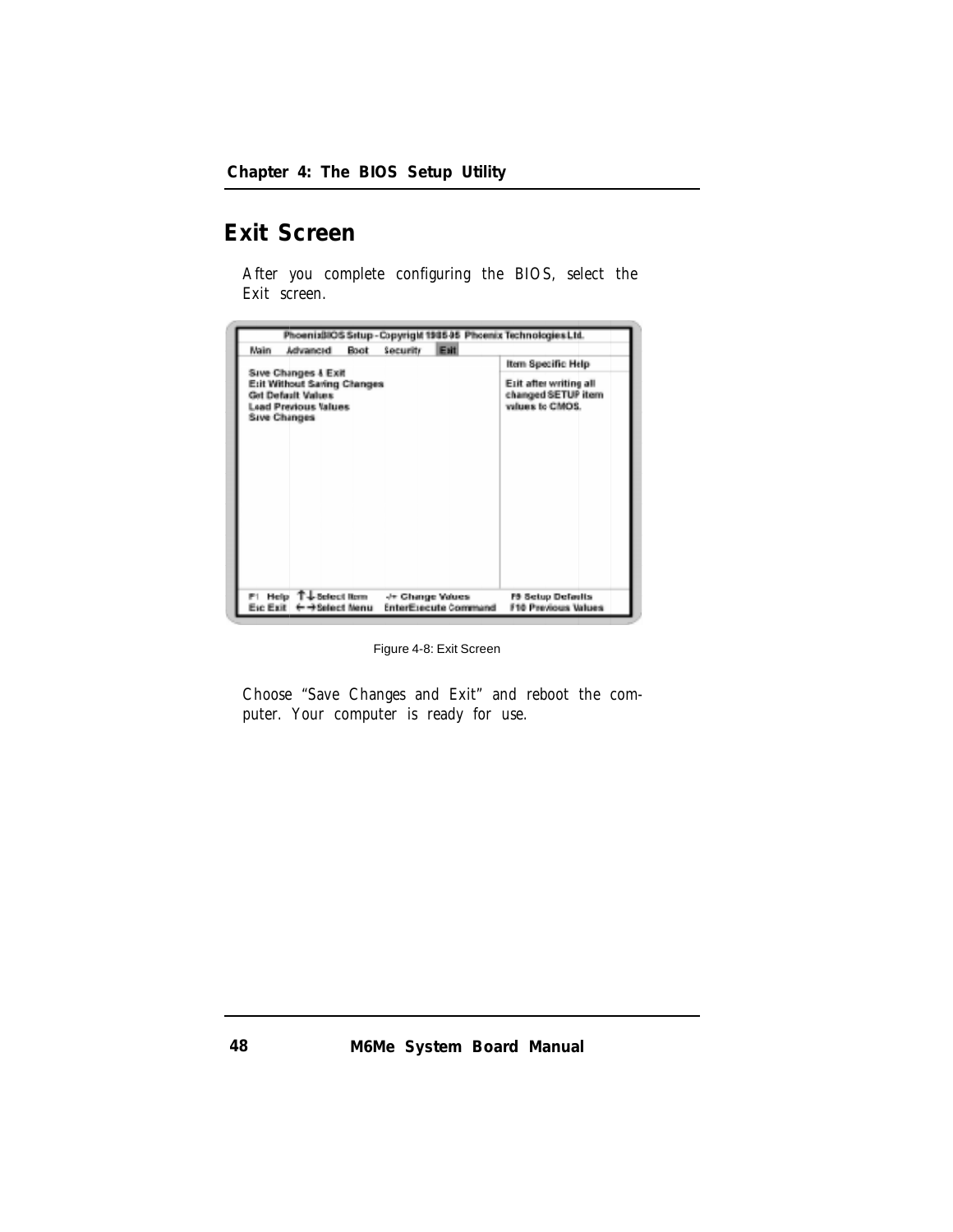#### *The EISA Utility* **Chapter**

**5**

# **Introduction**

The M6Me is shipped with the Micro Computer System EISA Configuration Utility. The EISA Configuration Utility is a software utility designed to configure EISA peripherals.

For more information on the EISA Configura-

tion Utility, consult the manual on the CF diskette.

The MCS EISA utility is designed to optimize the performance of your EISA peripherals and to maintain conflictfree configuration information. This is achieved through a series of initialization commands stored in nonvolatile memory. The EISA Utility determines the configuration, creates the initialization commands and makes sure the configuration is correct.

# **When Should You Run the EISA Utility?**

The EISA utility retains the configuration information in nonvolatile memory. If this information is lost, the utility retains a backup copy (the file with the .sci extension) on your hard disk. Run the EISA utility the first time your computer is booted up and every time you add or remove EISA peripheral cards.

**What You Will Need**

Prior to running the EISA utility, you will need to do the following:

- ❏ Install all peripheral cards.
- ❏ Locate and set aside the EISA Utility diskette and all diskettes that came with your EISA peripherals. They contain the .cfg and .ovl files necessary for configuration.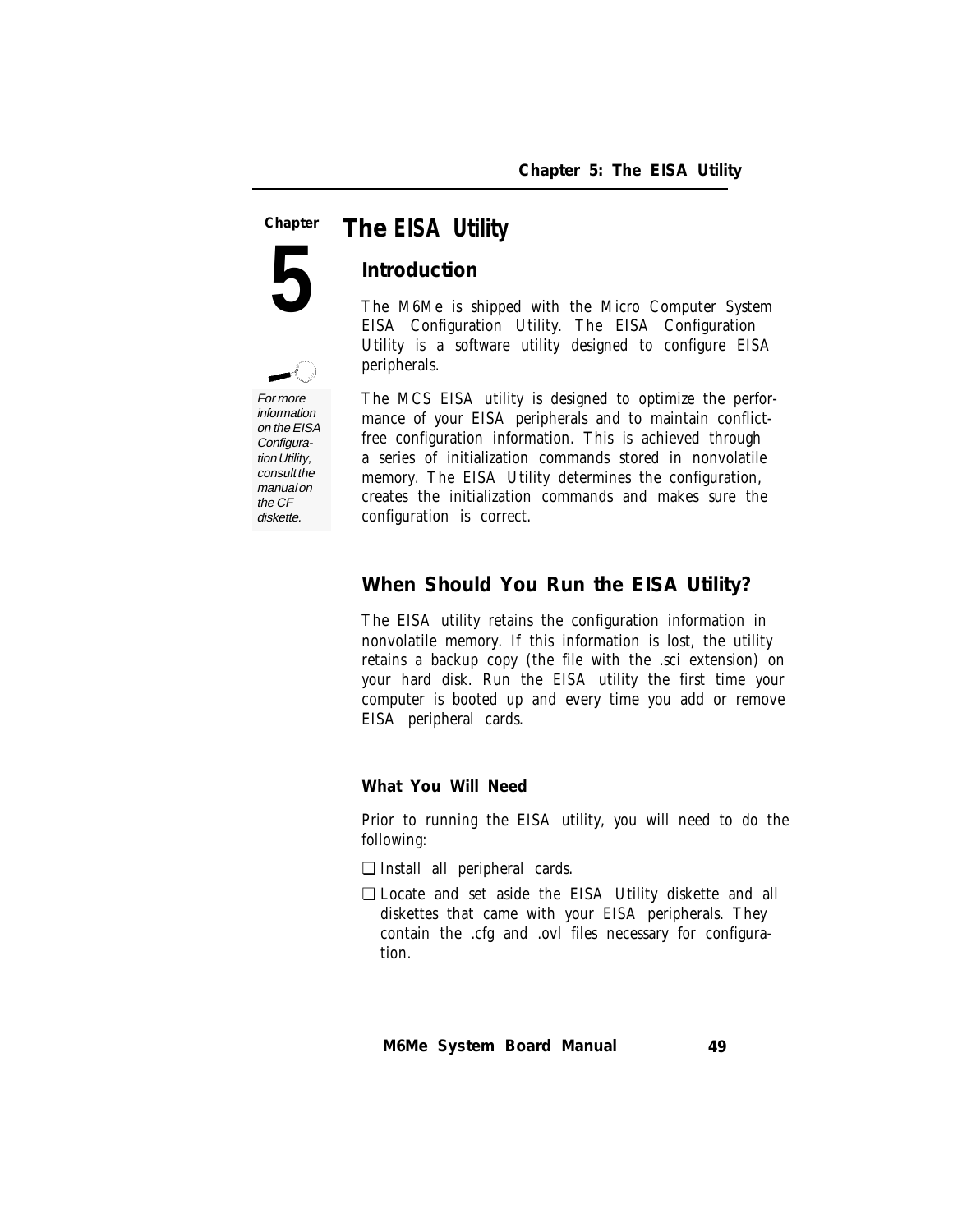# **Starting the Utility**

Follow the steps below to start the EISA utility:

- 1. Insert the EISA Configuration diskette into Drive A (or B).
- 2. At the A: prompt, type "cf" and press <ENTER>. The ConfigurationIntroduction screen will appear:

| EISA Configuration Utility                         | Help=F1 |
|----------------------------------------------------|---------|
|                                                    |         |
|                                                    |         |
|                                                    |         |
|                                                    |         |
|                                                    |         |
| ESA Configuration Utility                          |         |
| (C) Copyright 1389, 1396                           |         |
| Micro Computer Systems, Inc.                       |         |
| All Rights Reserved.                               |         |
| This program is provided to help you set your      |         |
| computer's configuration. You should use this      |         |
| program the first time you set up your computer.   |         |
| and whenever you add additional boards or options. |         |
| Press ENTER to continue                            |         |
| <b>OK=ENTER</b>                                    |         |
|                                                    |         |
|                                                    |         |
|                                                    |         |

Figure 5-1: EISA Configuration Introduction Screen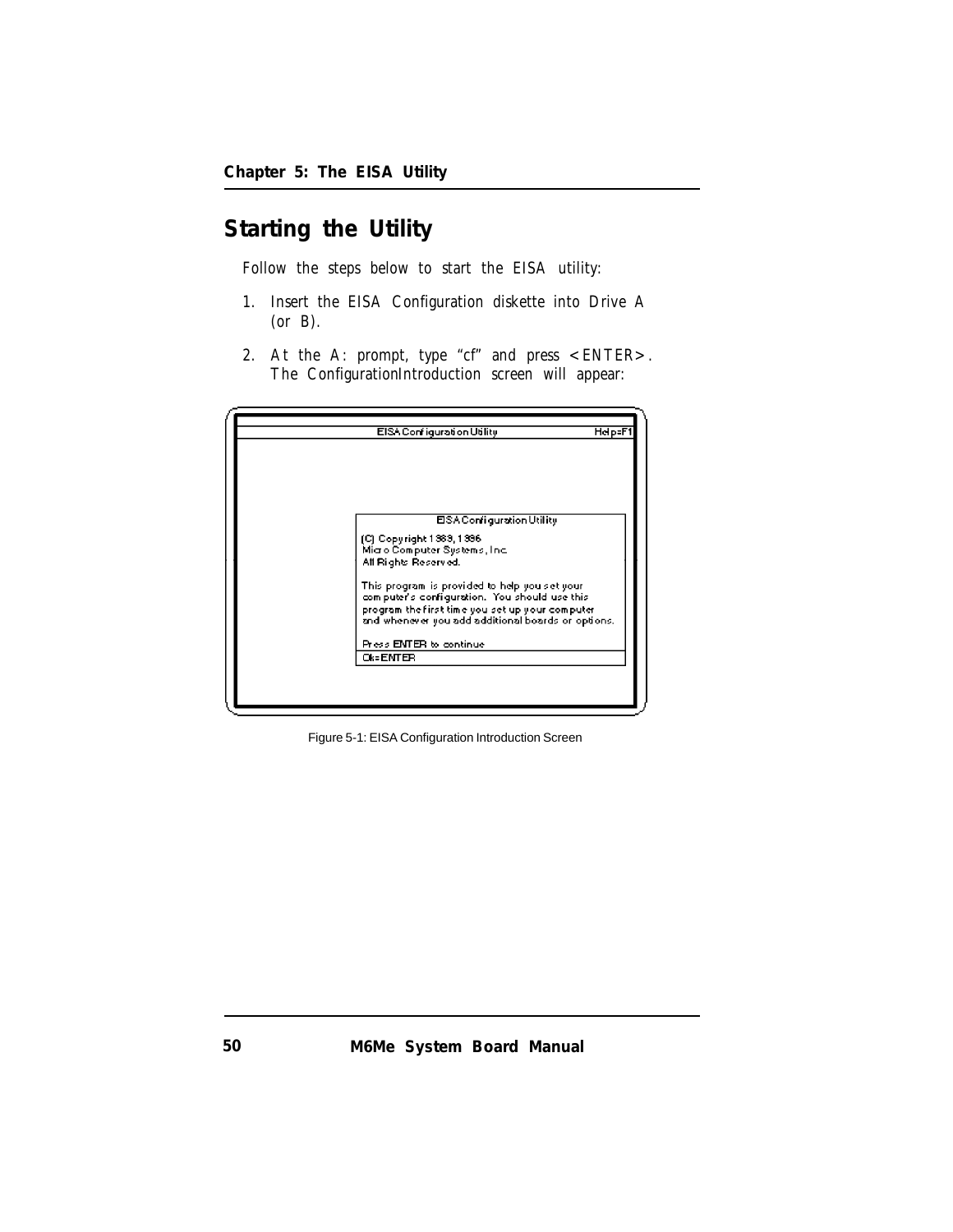# **Main Menu**

After pressing <ENTER>, the main menu appears. The main menu lists five steps for configuring the system board. To select a step, highlight the appropriate selection, and press <ENTER>. Figure 5-2 shows the main menu.

| Steps in configuring your computer               |  |
|--------------------------------------------------|--|
| Step 1: Important CISA Configuration Information |  |
| Sizp 2: Add or ramove boards                     |  |
| Step 3: View or edit details                     |  |
| Stop 4: Examine required waitches                |  |
| Step 5: Save and Cxit                            |  |
| Soloct=ENTER <cancel=esc></cancel=esc>           |  |

Figure 5-2: EISA Configuration Main Menu

# **Step 1: Important EISA Configuration Information**

Step 1 provides several pages of useful information on the configuration utility. Read this prior to using the utility.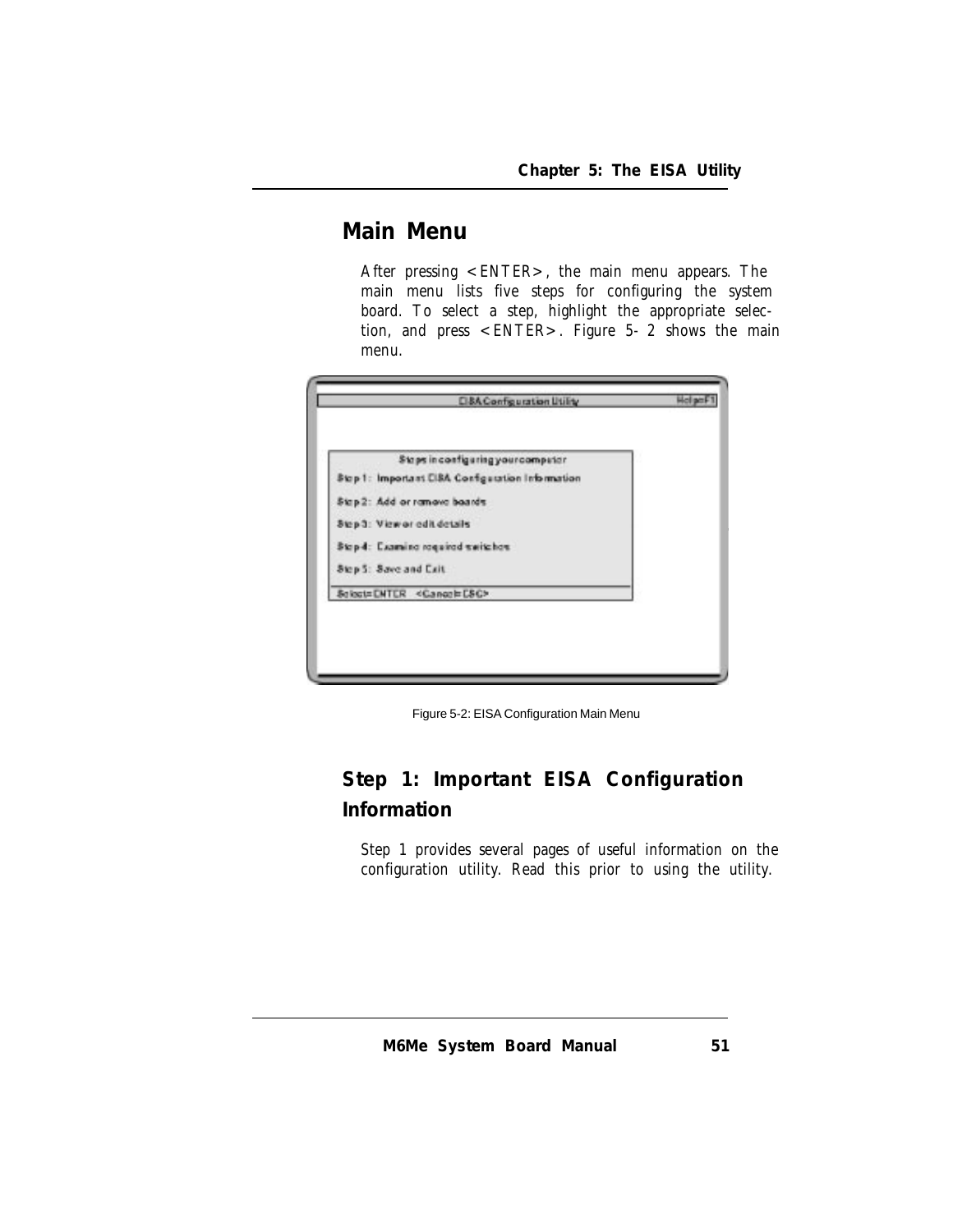# **Step 2: Add or Remove Boards**

When you select Step 2, the utility scans and locates the EISA boards installed. This chapter allows you to add or remove EISA, PCI and ISA Plug and Play peripherals. Beyond physically adding or removing the boards, it is important that you run this utility in order for your system to run properly.

When you select "Step 2: Add or Remove Boards," the following screen will appear:

|        | Listed are the boards and options detected in your computer.<br>Press INSERT to add the boards or options which could not be detected |
|--------|---------------------------------------------------------------------------------------------------------------------------------------|
|        | or which you plan to install.                                                                                                         |
|        | Press DEL to remove the highlighted board to another slot.                                                                            |
|        | Press F10 when you have completed this step.                                                                                          |
|        |                                                                                                                                       |
|        |                                                                                                                                       |
| System | Micronics M6Me - Pentium PCI-EISA System Board                                                                                        |
| Slot 1 | (Emoty)                                                                                                                               |
| Skot 2 | (Empty)                                                                                                                               |
| Slot 3 | (Empty)                                                                                                                               |
| Stot 4 | (Empty)                                                                                                                               |
| Slot 5 | (Empty)                                                                                                                               |

Figure 5-3: Add or Remove Boards Screen

Press <Insert> to add the boards that could not be detected or boards you plan to install. After you press the  $\langle$  Insert > key, the following screen (Figure 5-4) will appear.

You will need to have the configuration disks that came with each of the add-on cards you are installing. Insert the configuration disk for the peripheral you are installing and press <ENTER>.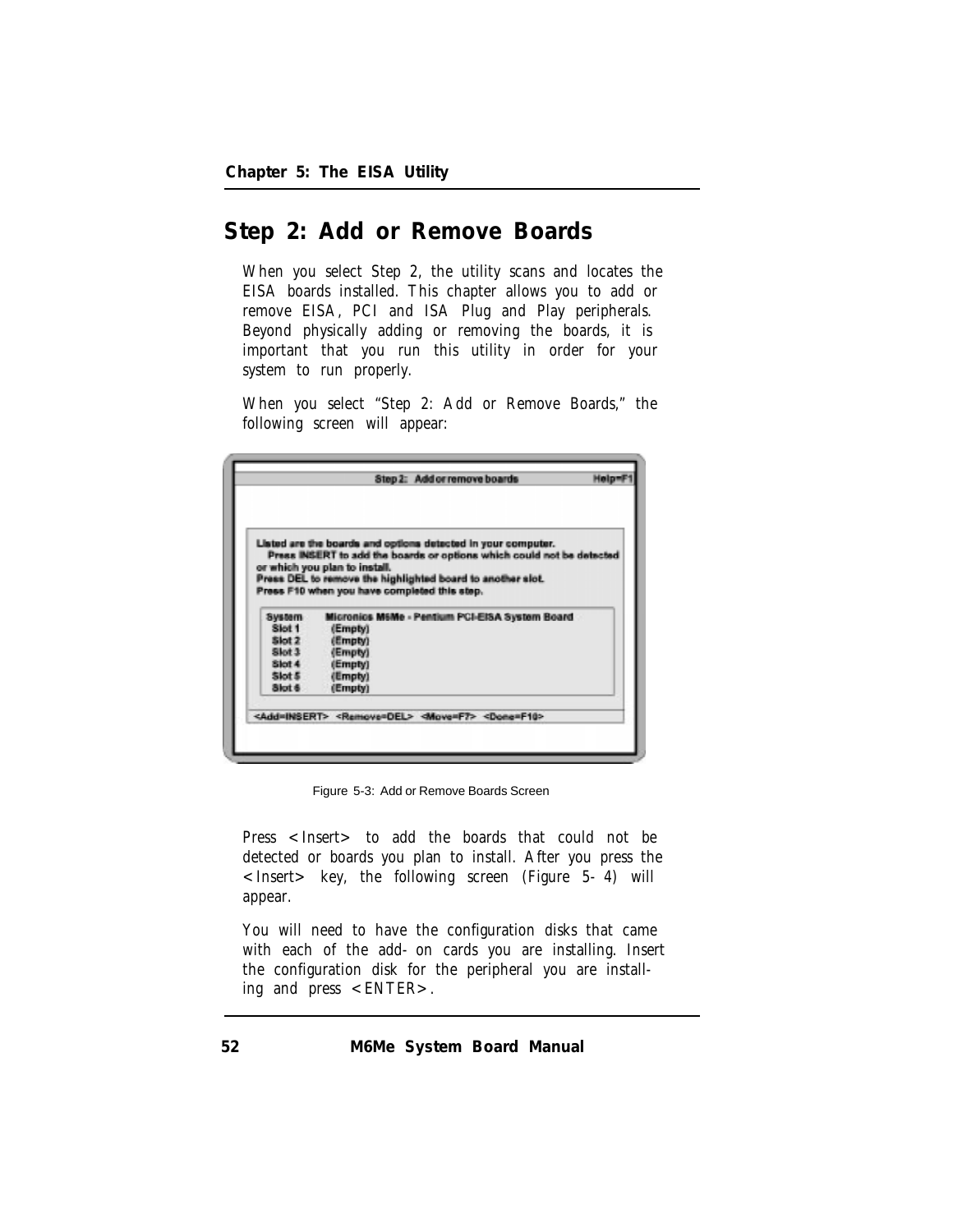*Chapter 5: The EISA Utility*



Figure 5-4 Adding an EISA Configuration (CFG) File

When you are finished installing the EISA CFG files, press the  $\langle$ F10 $\rangle$  key.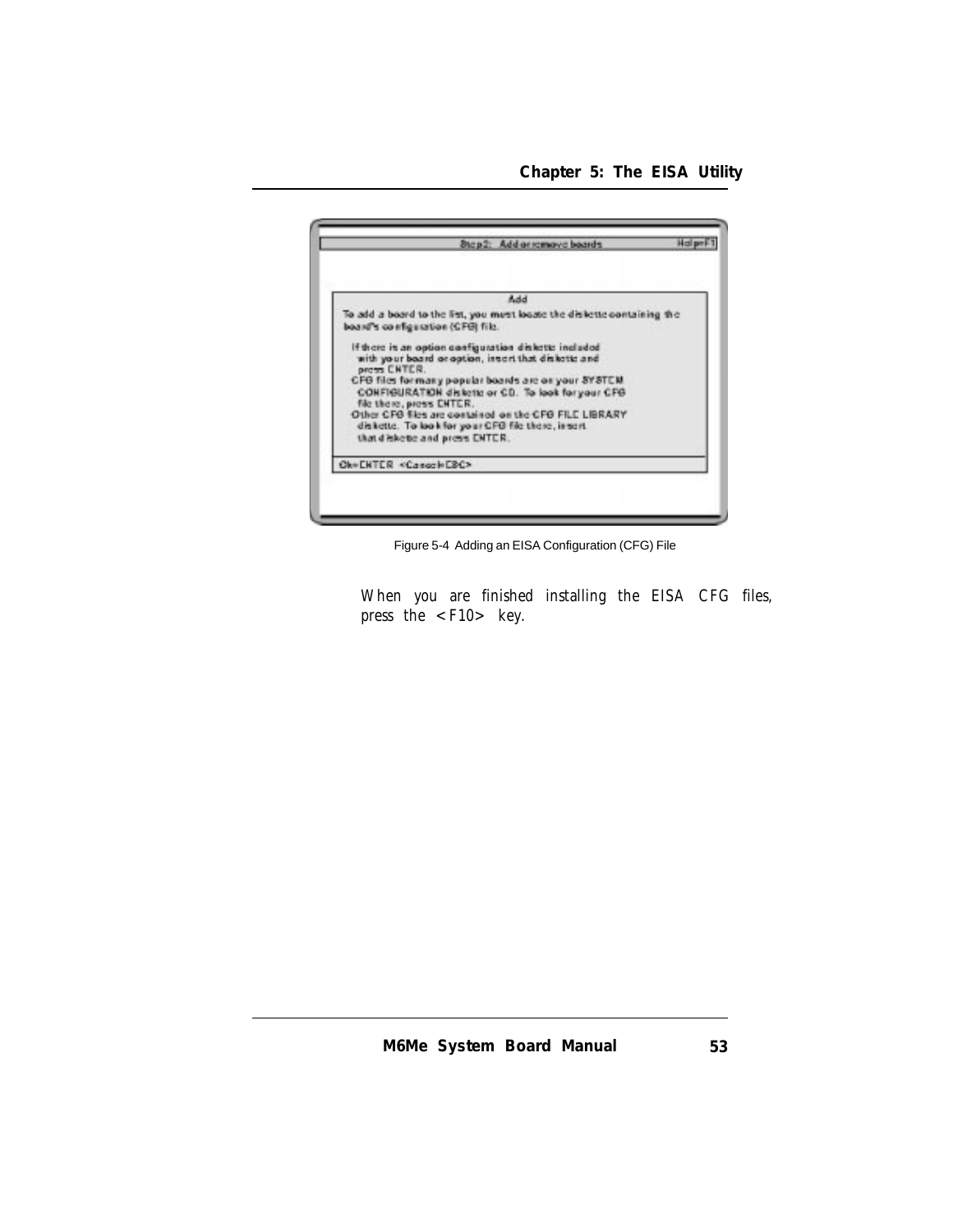# **Step 3: View or Edit Details**

When you select the "View or Edit Details" menu (Figure 5-5), a display of your system resources appears. You may edit this menu to optimize the system performance and allocation of resources. If you need to change information on this menu, select the item you wish to change and press <ENTER>.

| Press to see all information.                                                                                                    |
|----------------------------------------------------------------------------------------------------------------------------------|
| Press ENTER to edit the functions of the highlighted item.<br>Press F6 to edit its resources (IRQs, DMAs, I/O ports, or memory). |
| Press F10 when you have finished this step.                                                                                      |
| Micronics M6Me - Dual Pentium PCI-EISA System Board                                                                              |
| SYSTEM BOARD MEMORY                                                                                                              |
|                                                                                                                                  |
|                                                                                                                                  |
| <b>System Board UO Resource Allocation</b>                                                                                       |
| Serial Port A Resource Allocation COM1 OR COM3 - Enabled                                                                         |
| Serial Port B Resource Allocation COM2 OR COM4 - Enabled                                                                         |
| Parallel Port Resource Allocation Parallel Port LPT1 - Enabled                                                                   |
|                                                                                                                                  |
|                                                                                                                                  |
| <b>Lincorn</b>                                                                                                                   |
|                                                                                                                                  |

Figure 5-5: View or Edit Details Menu

# **Advanced Submenu**

The Advanced submenu (Figure 5-6) will allow you to make specialized configuration adjustments. To select this menu, press the  $\langle F7 \rangle$  key.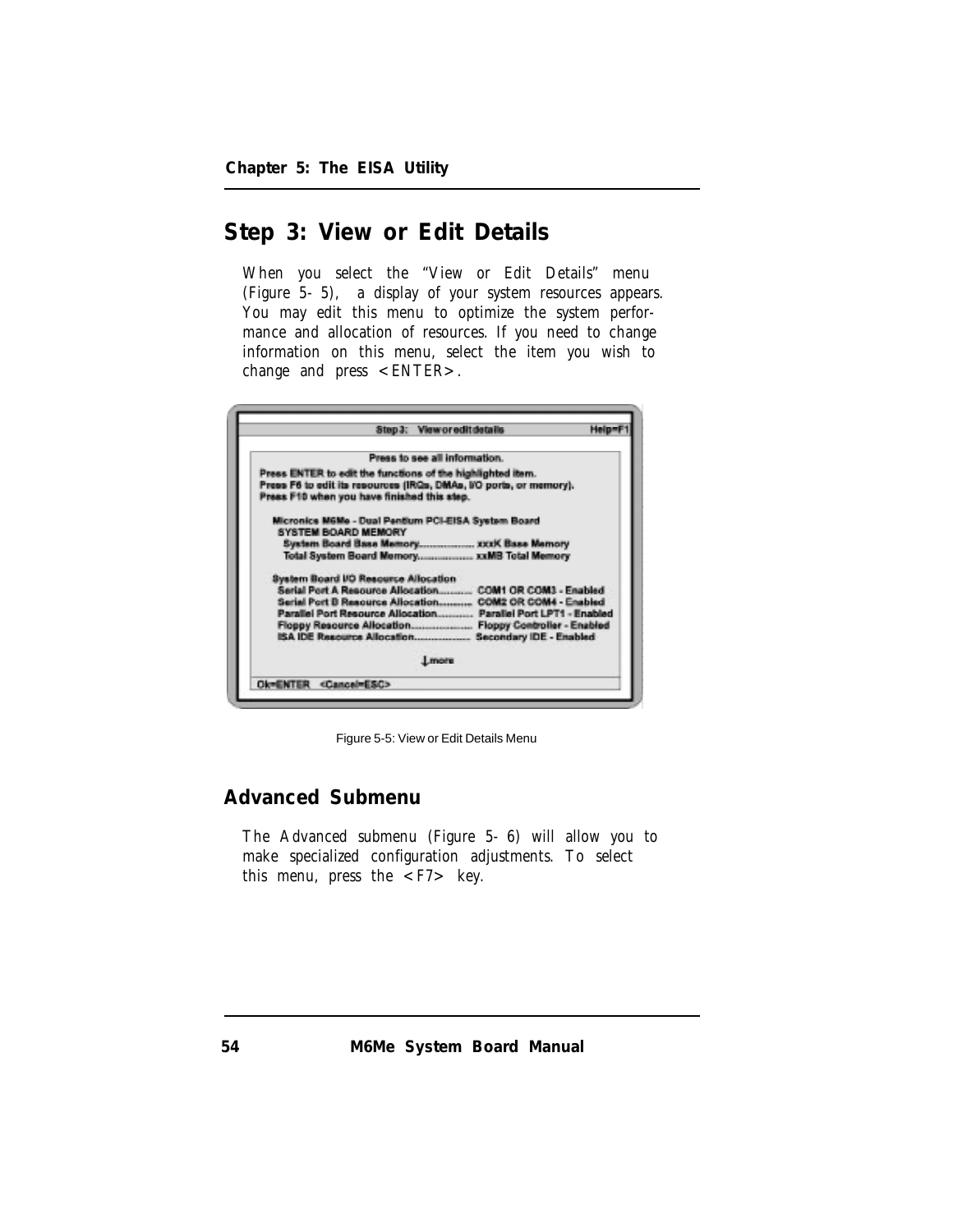*Chapter 5: The EISA Utility*



Figure 5-6: Advanced Submenu

#### **Lock/Unlock Boards**

Locking a board will prevent changes from being made to a board's settings. You may lock or unlock each board individually.

#### **View Additional Systems Information Menu**

This is another submenu that will allow you to view board specifications, system specifications, used resources and available resources.

#### **Set Verification Mode Menu**

You may set this for Automatic (default) or Manual. Automatic Verification turns on automatic detection and resolution of resource conflicts caused by configuration changes.

## **Maintain SCI Files Menu**

"Open" will allow you to load a SCI file to replace your existing EISA configuration.

When you have finished making changes to the Advanced Submenu, press  $\langle$  F10 $\rangle$  until you are back to the Main Menu.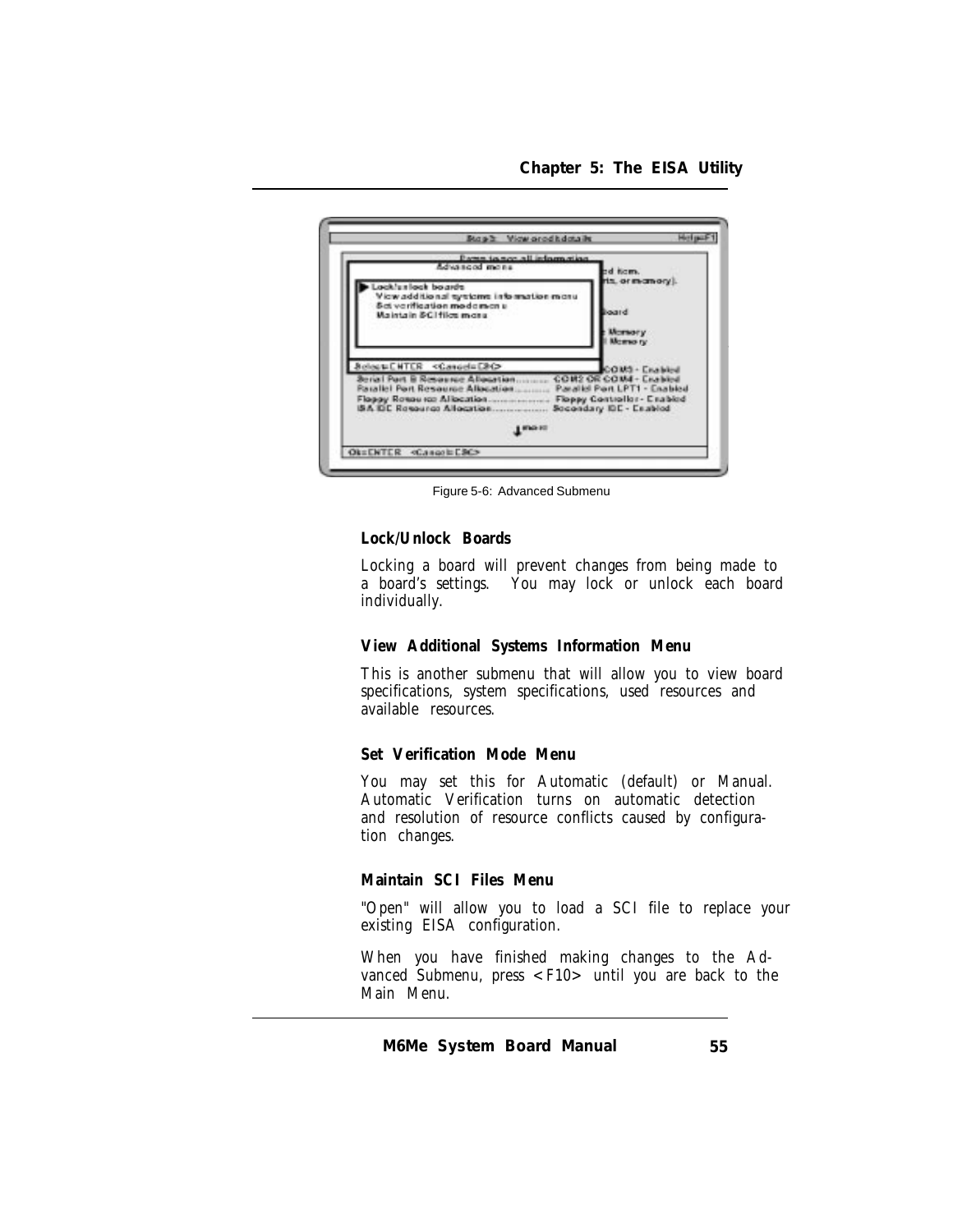# **Step 4: Examine Switches or Print Report**

**Examine Switches**

This chapter displays a listing of the motherboard jumper settings.

**Print Report**

This feature is not currently supported.

# **Step 5: Save and Exit**

Save the new configuration when you exit the utility. When you select Step 5, the Save and Exit Screen appears. It will give you the option of saving the new configuration or returning to the Main menu. If you have finished configuring your EISA utility, select "Save the configuration and restart the computer."

The Reboot Screen will then appear. Press the <ENTER> key and the computer will reboot. The changes are now complete and you are ready to use your computer.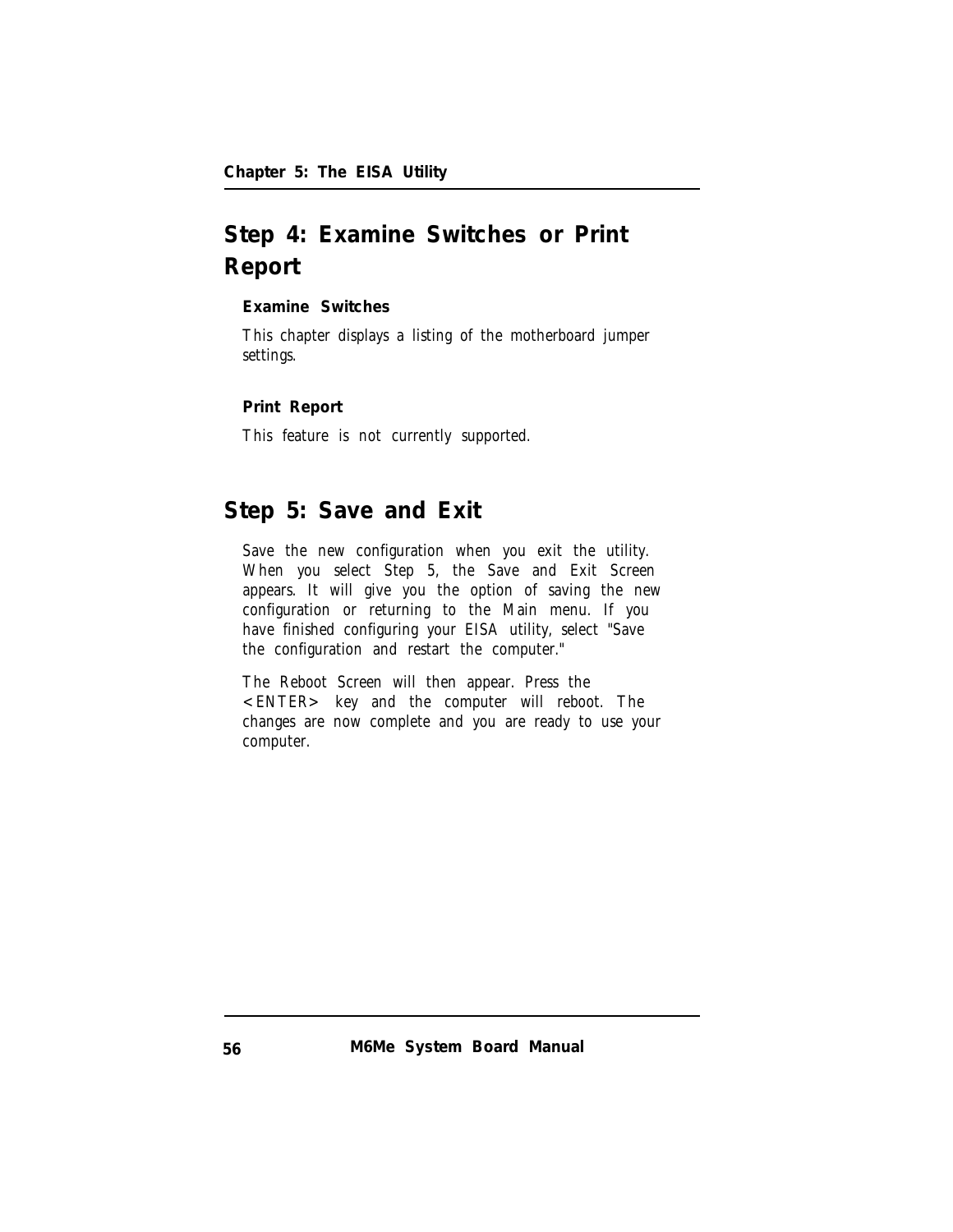**Chapter**

**6**

# *Installing Device Drivers*

This chapter explains how to install the software device drivers and utilities necessary to utilize the optional video and SCSI supportDrivers are included for Windows 95 and Windows NT. Other drivers and utilities are available through our online services.

# **About Device Drivers**

Device drivers are necessary for the computer system to communicate with devices such as CD-ROM drives, sound controllers, graphics adapters or devices that are not natively supported by the system BIOS. Once started, device drivers remain active in the background of the computer system. Usually a device driver is added to the CONFIG.SYS file, the AUTOEXEC.BAT file or both.

# **Installing the Video Drivers**

## **Windows 95**

- 1. Start Microsoft Windows 95. The New Hardware Found screen appears.
- 2. Insert the M6Me Drivers and Utilities disk into your floppy drive.
- 3. From the New Hardware Found screen, select the Driver From Disk Provided by Hardware Manufacturer option. Click on Next.
- 4. Type in the driver location: A:\ (where A is the floppy drive letter). Click on OK.
- 5. Windows 95 copies the M6Me drivers and utilities to your hard drive.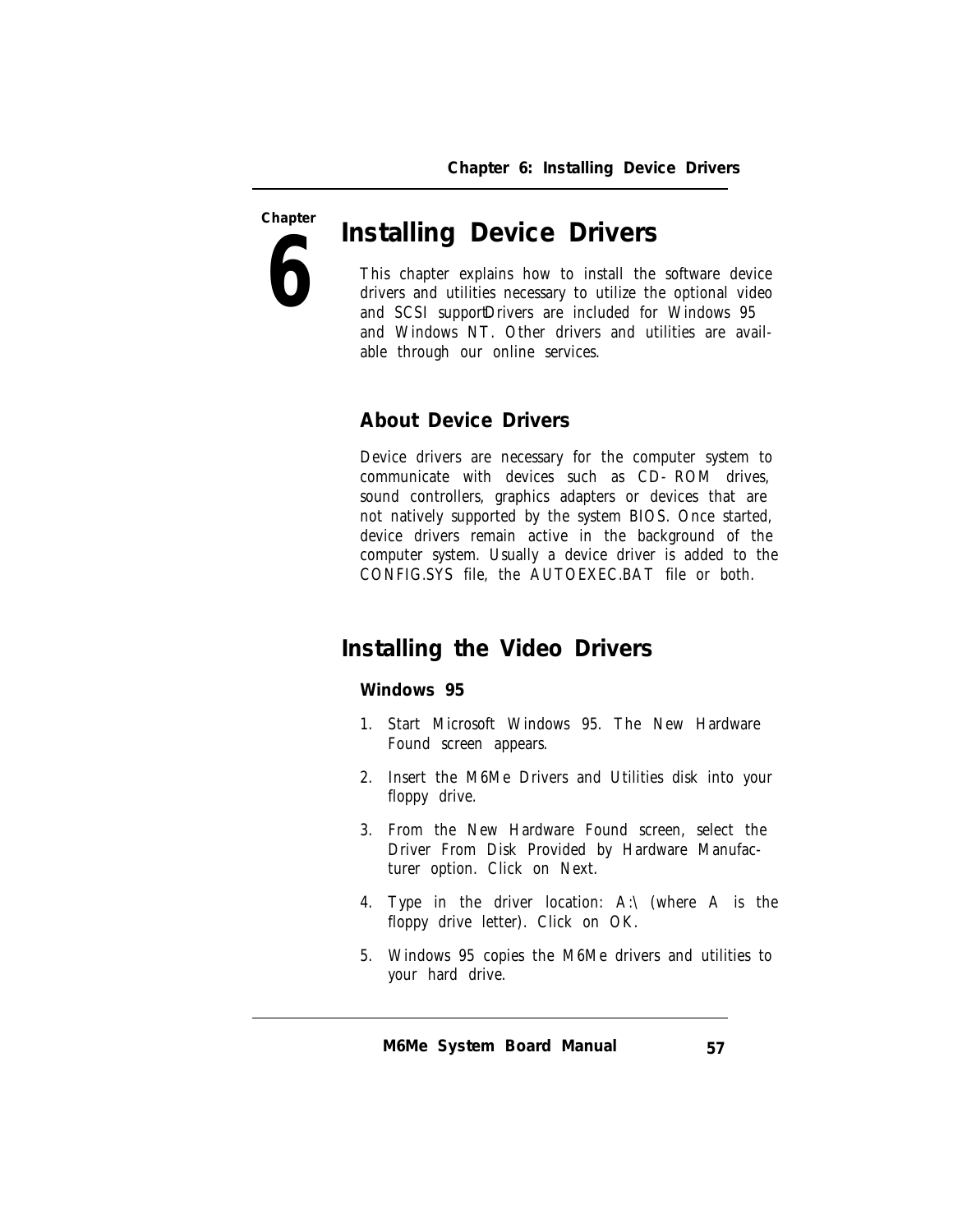## **Windows NT**

- 1. Boot Windows NT in VGA mode.
- 2. From the Main group, double-click on Control Panel, then double-click on Display.
- 3. Select Change Display Type.
- 4. From the Change Display Type screen, select Change for the adapter type.
- 5. Select the Other button.
- 6. Insert the M6Me Drivers and Utilities disk to your floppy drive. Click on OK.
- 7. Click on the Install button.
- 8. Click on Yes to install the driver.
- 9. When the Windows NT Setup dialog box appears, select drive A:\, then click on Continue.
- 10. When a message appears stating that the drivers were successfully installed, click on OK.
- 11. Restart your computer for the changes to take effect.

# **Installing the SCSI Drivers**

Refer to the "Adaptec 7800 Family Manager Set User's Guide" for driver and configuration information for your operating system.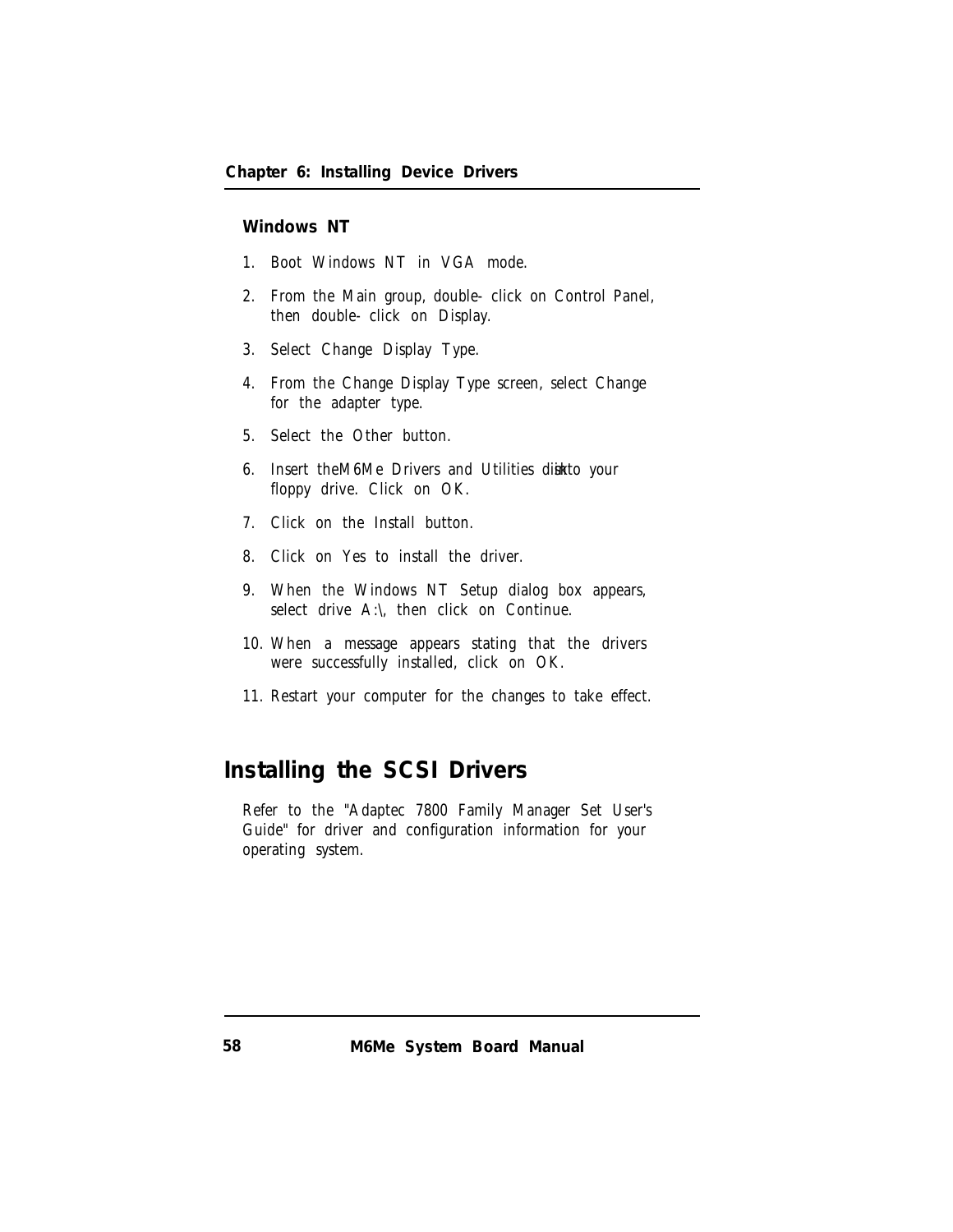# **Appendix** *Specifications*

| Part Number:      | $09 - 00271 - 01$                                                                                                                                                                              |
|-------------------|------------------------------------------------------------------------------------------------------------------------------------------------------------------------------------------------|
| Processor:        | Dual ZIF socket 8 for Intel Pentium<br>Pro processor support for<br>150-200MHz processors.<br>Dual VRM headers to supply CPU-<br>specific voltages.                                            |
|                   | CPU Clock SelectFrequency synthesizer chip.<br>Support for 60 and 66MHz CPU bus.                                                                                                               |
| Chipset:          | Intel 440FX PCIset.<br>Intel PCEB/ESC EISA Bridge.<br>SMC FDC37C93X Ultra I/O chip.                                                                                                            |
| Form Factor:      | Standard AT footprint.                                                                                                                                                                         |
| <b>Expansion:</b> | Three 32- bit PCI slots.<br>Six 32- bit EISA slots.<br>One is a shared PCI/EISA slot.                                                                                                          |
| <b>BIOS:</b>      | Phoenix 4.0X Plug and Play BIOS on<br>1MB Flash.<br>Auto- detection of memory size.<br>Auto- detection and display of ECC<br>and EDO memory.<br>Auto- configuration of IDE hard disk<br>types. |
| RAM Capacity:     | Maximum memory 512MB.<br>Supports FPM and EDO DRAM<br>memory.<br>ECC supported via chipset.                                                                                                    |
| Cache:            | 16K Level 1 Write Back on CPU<br>chip.<br>256K/512K Level 2 cache in CPU<br>package.                                                                                                           |

*M6Me System Board Manual 59*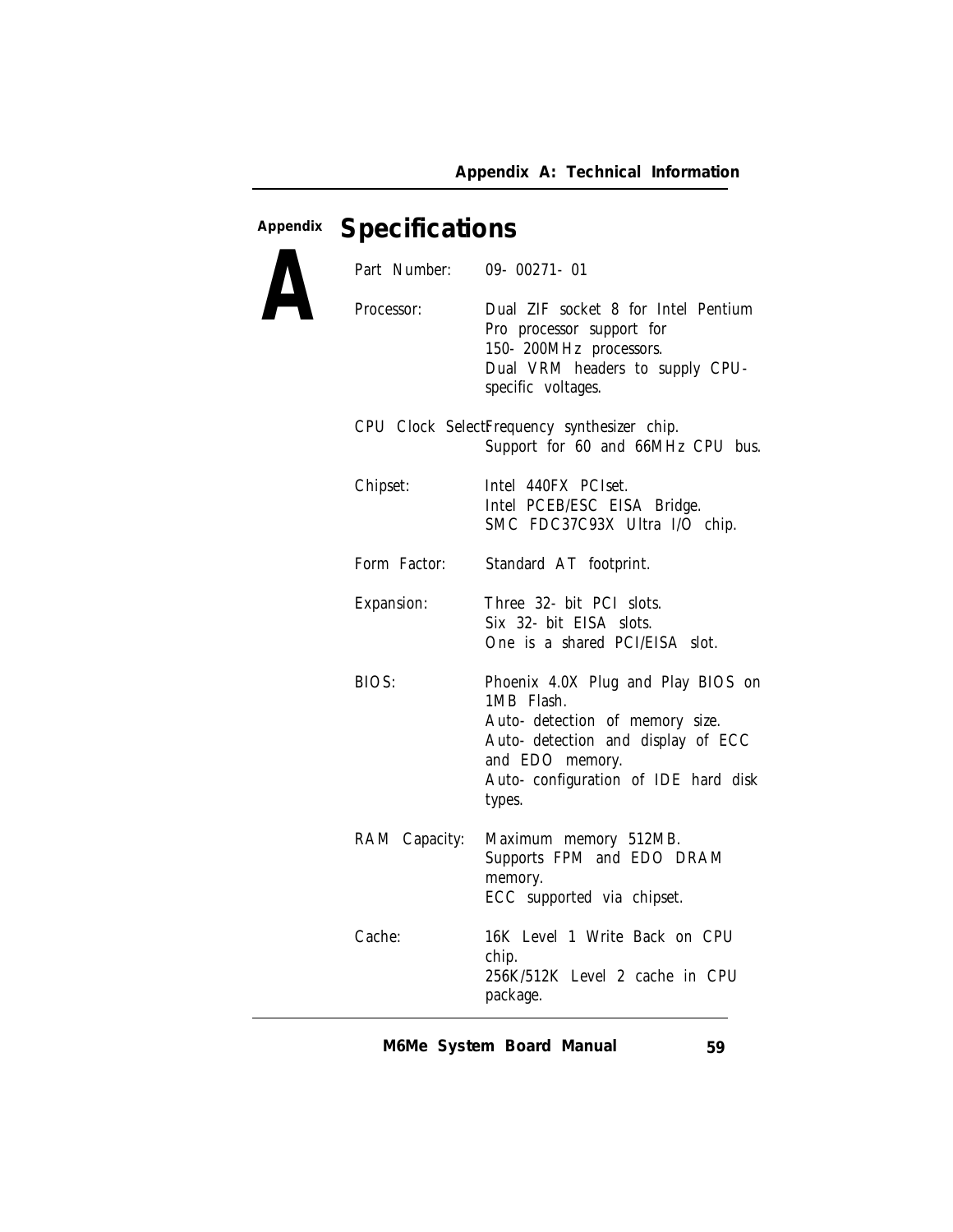| (optional)                       | Fast Wide SCSI: Adaptec 7880 Fast Wide SCSI Bus Mastering<br>controller.<br>Resident 50- pin SCSI connector.<br>Resident 68- pin SCSI connector (Ultra Wide<br>SCSI). |
|----------------------------------|-----------------------------------------------------------------------------------------------------------------------------------------------------------------------|
| (optional)                       | Onboard Video: Cirrus Logic 5436 chipset with up to 2MB DRAM<br>Video cable with VGA monitor connector.                                                               |
| Keyboard/Mouse: PS/2 compatible. | Optional AT style DIN keyboard connector.                                                                                                                             |
| I/O Ports:                       | Two high speed serial ports (16550 compatible).<br>Enhanced Parallel Port with ECP support.                                                                           |
| <b>Floppy Port:</b>              | Auto- detection and support of two floppy drives<br>(2.88MB, 1.44MB, 1.2MB, 720K, 360K).                                                                              |
| <b>PCI IDE Ports:</b>            | One resident 40- pin IDE connector (ISA).<br>Multiple sector transfer support.<br>Auto detection of add- in IDE board.                                                |

# **Environmental Specifications**

The environment in which the M6Me is located is critical. Micronics recommends the following environmental specifications:

# **Temperature Range**

Operating: 50 to 104 degrees Fahrenheit (10 to 40 degrees Celsius).<br>Non - Operating: 50 to 140 degrees Fahrenheit (10 to 60 degree 50 to 140 degrees Fahrenheit (10 to 60 degrees Celsius). Shipping: -22 to 140 degrees Fahrenheit (-30 to 60 degrees Celsius).

**Relative Humidity**

Operating: 20% to 80%. Non-Operating: 5% to 90%.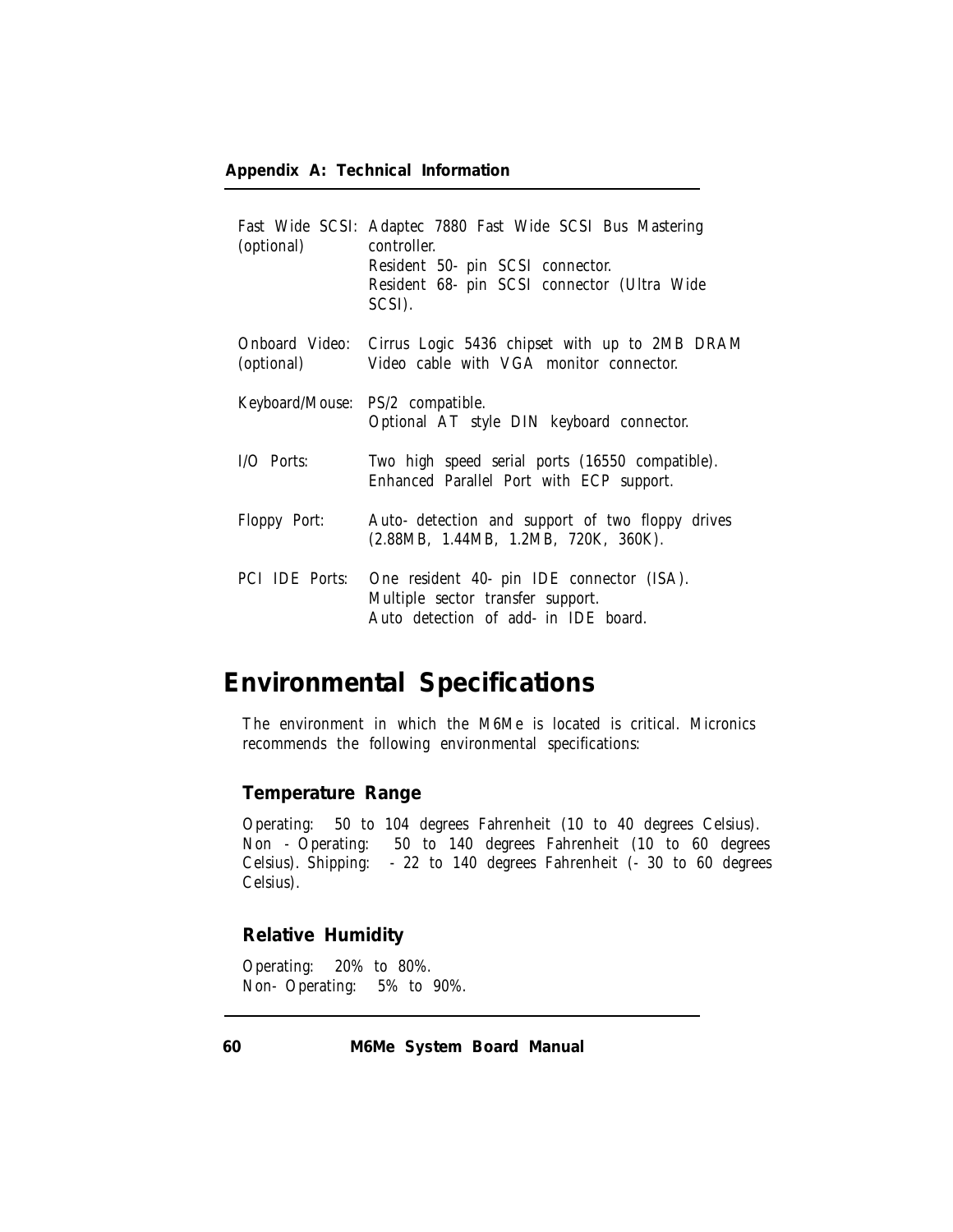# **Battery Disposal**



# *WARNING:*

*Please do not open battery, dispose of in fire, recharge, put in backward or mix with used or other battery types. The battery may explode or lea and cause personal injury.*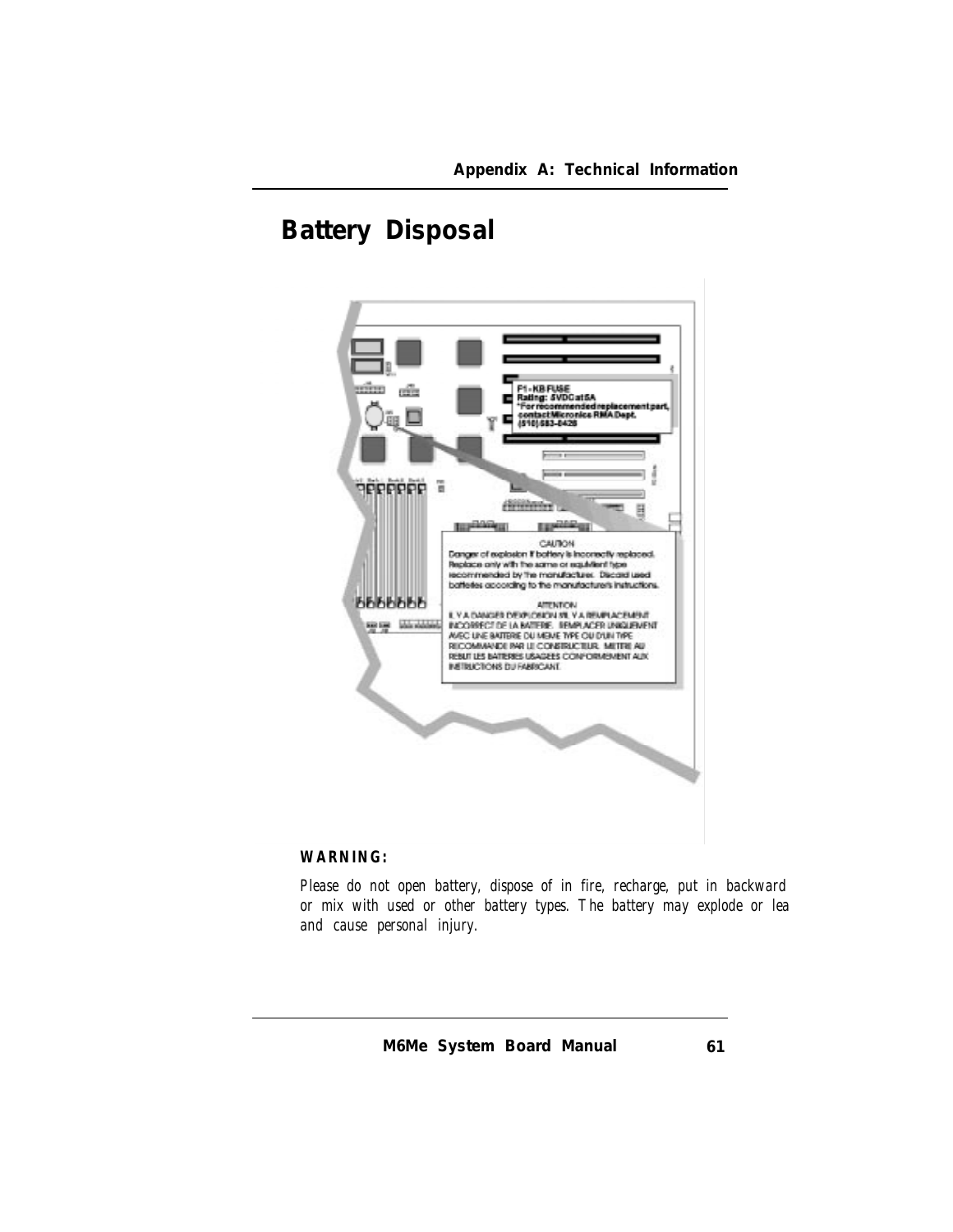# **Technical Support**

If you need technical assistance, our Technical Support staff will be glad to assist you. You can contact us via telephone, fax or Bulletin Board System (BBS). Before calling please have the following information ready:

- ❏ The model name and 09 part number of your Micronics product.
- ❏ Your computer information such as CPU type, operating system, amount of installed memory and other peripherals installed in your computer.
- ❏ Try to call from the location of your computer.

*NOTE:* For Return Material Authorization (RMA) purposes, please keep a copy of your product receipt.

**In the United States:**

| <b>Technical Support</b>     | $(510)$ 661 - 3000 |  |
|------------------------------|--------------------|--|
| <b>Technical Support Fax</b> | $(510)$ 651-6982   |  |
| RMA Department               | $(510)$ 683-0428   |  |

**In Europe:**

| <b>UK Technical Support</b><br><b>UK Technical Support Fax</b>                                       |  | $+44$ (0) 1256 844899<br>$+44$ (0)1256 54476 |  |
|------------------------------------------------------------------------------------------------------|--|----------------------------------------------|--|
| Germany Technical Support $+49$ (0) 89 68 81 646<br>Germany Technical Support Fax+49 (0) 89 42 95 17 |  |                                              |  |
| France Technical Support $+33$ (1) 48 10 75 85<br>France Technical Support Fax $+33$ (1) 48 10 75 55 |  |                                              |  |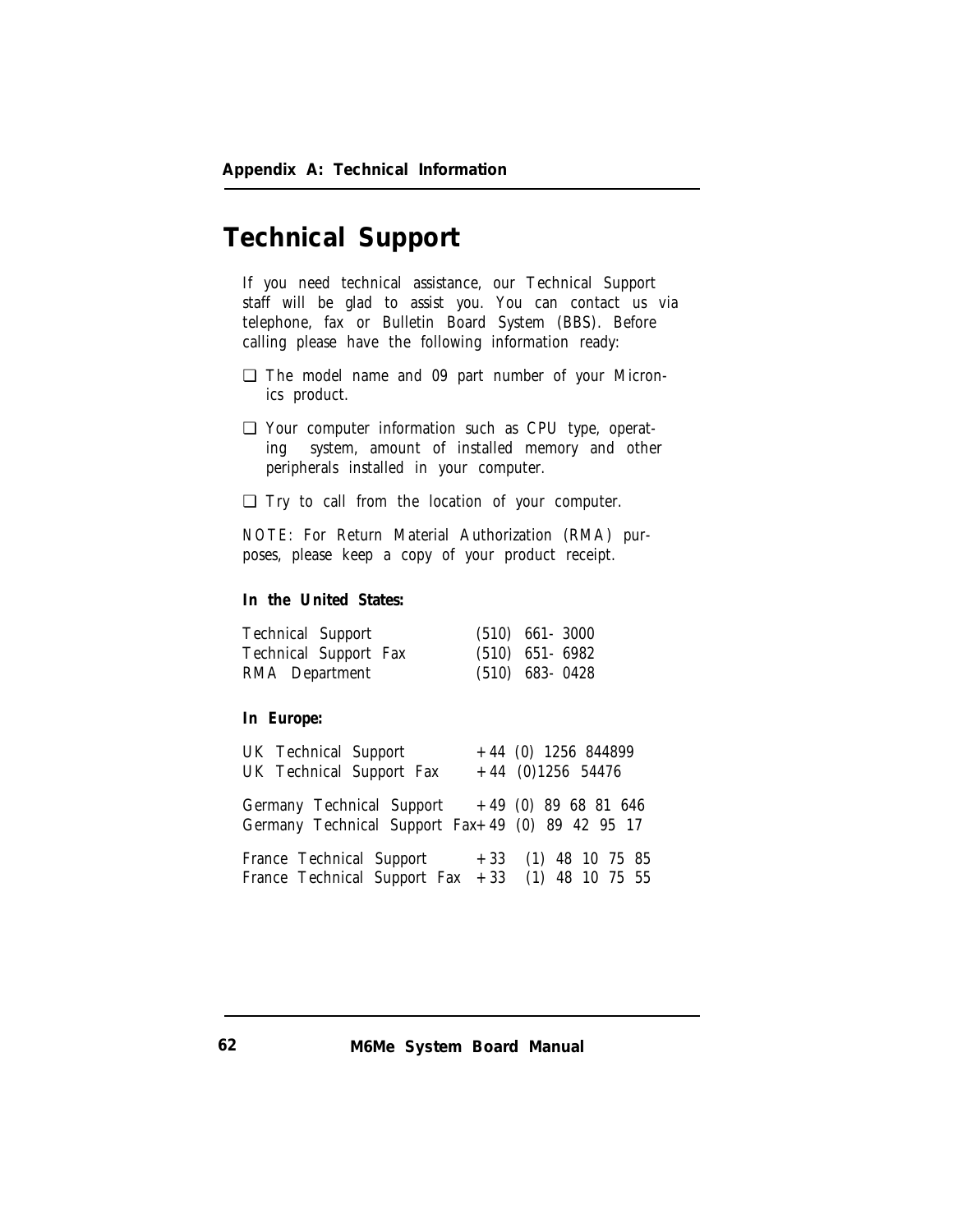# **Online Services**

**Bulletin Board (BBS)**

**In the United States:**

Technical Support BBS (510) 651-6837 14400 baud rate, Parity=N, Data Bits=8, Stop Bits=1, YMODEM and ZMODEM (recommended file transfer protocols)

# **In Europe:**

UK Technical Support BBS  $+44$  (0) 1256 63373 Germany Technical Support BBS+49 (0) 89 68 81 686 France Technical Support BBS +33 (1) 48 10 75 95

**World Wide Web**

You will find information on product support, new product releases and other categories of information. Access the Internet and type: http://www.micronics.com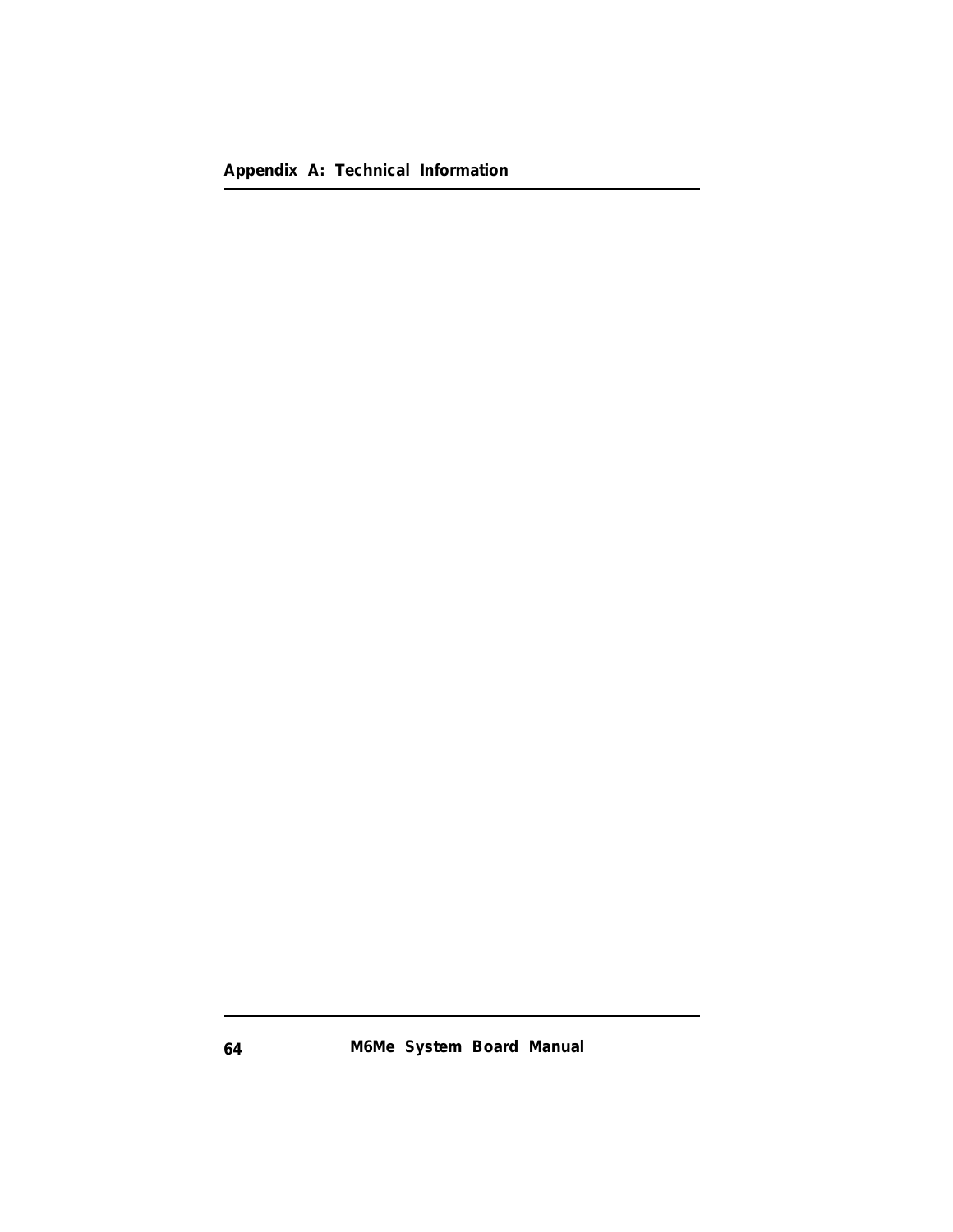# **Appendix B** *POST Messages*

The following table lists the Power On Self Test (POST) messages, possible causes and solutions.

| Message                                                                       | <b>Possible Cause</b>                                       | Solution                                                                     |
|-------------------------------------------------------------------------------|-------------------------------------------------------------|------------------------------------------------------------------------------|
| <b>DISKETTE DRIVE A</b><br><b>FAILURE</b>                                     | Drive A failed or is<br>missing.                            | Check Setup and cable<br>connections.                                        |
| <b>DISKETTE DRIVE B</b><br><b>FAILURE</b>                                     | Drive B failed or is<br>missing.                            | Check Setup and cable<br>connections.                                        |
| <b>EXTENDED RAM</b><br><b>FAILED AT</b><br>OFFSET: nnnn                       | Extended memory not<br>working or configured<br>properly.   | Replace defective<br>memory.                                                 |
| <b>FAILING BITS: nnnn</b>                                                     | Memory failure in<br>System, Extended, or<br>Shadow memory. | Replace defective<br>memory.                                                 |
| <b>FIXED DISK X</b><br><b>FAILURE</b> (where X<br>$=0$ or 1)                  | The hard disk is not<br>configured or working<br>properly.  | Rerun SETUP and check<br>connections, or replace<br>hard disk.               |
| <b>FIXED DISK</b><br>CONTROLLER<br><b>FAILURE</b>                             | The controller card has<br>failed.                          | Check configuration and<br>connections, or replace<br>controller card.       |
| <b>INCORRECT DRIVE</b><br>A TYPE                                              | Floppy drive A: not set<br>correctly in Setup.              | Run Setup.                                                                   |
| <b>INCORRECT DRIVE</b><br><b>B TYPE</b>                                       | Floppy drive A: not set<br>correctly in Setup.              | Run Setup.                                                                   |
| <b>INVALID NVRAM</b><br><b>MEDIA TYPE</b>                                     | NVRAM chip is bad.                                          | Requires repair of system<br>board.                                          |
| <b>KEYBOARD</b><br>ERROR, or<br><b>KEYBOARD</b><br>CONTROLLER<br><b>ERROR</b> | The keyboard or<br>keyboard controller<br>failed.           | Check connections. You<br>may have to replace the<br>keyboard or controller. |
| <b>KEYBOARD</b><br><b>ERROR</b> nn                                            | A key is jammed or was<br>held down during boot.            | Make sure the keys are<br>not jammed or dirty.                               |
| KEYBOARD<br><b>LOCKED</b>                                                     | Keyswitch on the front of<br>the case is locked.            | Unlock the keyswitch.                                                        |

*M6Me System Board Manual*

*65*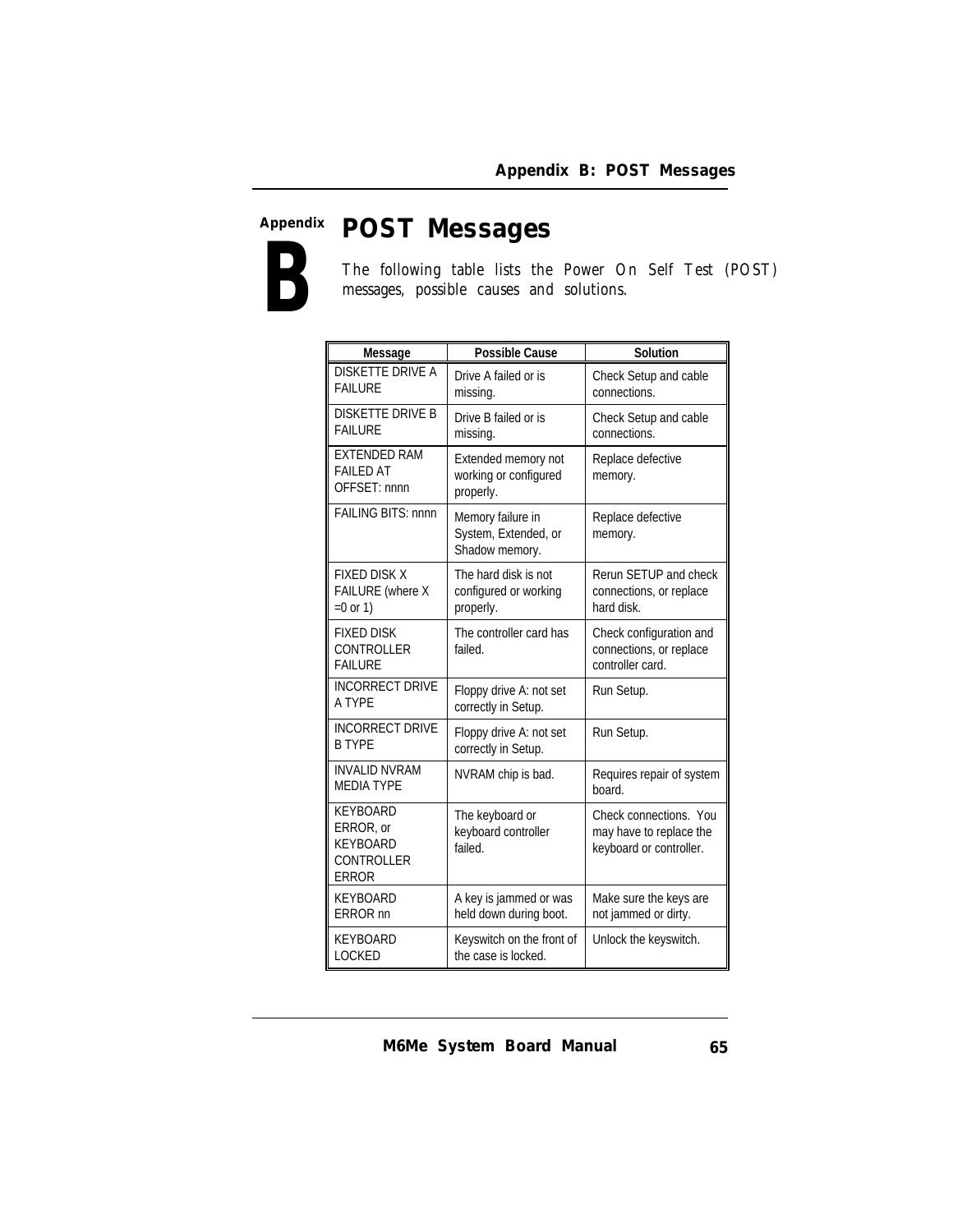# *Appendix B: POST Messages*

| Message                                                                                | <b>Possible Cause</b>                                            | Solution                                                                                                      |
|----------------------------------------------------------------------------------------|------------------------------------------------------------------|---------------------------------------------------------------------------------------------------------------|
| <b>MONITOR TYPE</b><br><b>DOES NOT MATCH</b><br><b>CMOS</b>                            | Monitor type not<br>correctly identified in<br>Setup.            | Run Setup and enter<br>correct monitor type.                                                                  |
| OPERATING<br><b>SYSTEM NOT</b><br><b>FOUND</b>                                         | Operating system<br>cannot be located on<br>Drive C: or Drive A: | Check Setup to see if<br>Drive A: and C: are<br>properly configured, or<br>put a bootable disk in<br>Drive A: |
| <b>PARITY CHECK 1</b><br>nnnn                                                          | Parity error found in the<br>system bus.                         | Check Setup. Board<br>repair may be required.                                                                 |
| <b>PARITY CHECK 2</b><br>nnnn                                                          | Parity error found in the<br>I/O bus.                            | Check Setup. Board<br>repair may be required.                                                                 |
| PREVIOUS BOOT<br><b>INCOMPLETE -</b><br><b>DEFAULT</b><br>CONFIGURATION<br><b>USED</b> | Previous POST did not<br>complete successfully.                  | Run Setup, load default<br>BIOS settings, make any<br>necessary adjustments,<br>and save the changes          |
| <b>REAL TIME CLOCK</b><br>ERROR                                                        | Real-time clock failed<br><b>BIOS</b> test.                      | May require battery<br>replacement or board<br>repair.                                                        |
| SHADOW RAM<br><b>FAILED AT OFFSET</b>                                                  | Shadow RAM failed.                                               | May require repair of<br>system board.                                                                        |
| <b>SYSTEM BATTERY</b><br><b>IS DEAD</b>                                                | System battery died.                                             | Replace the system<br>battery and run Setup to<br>reconfigure the system.                                     |
| SYSTEM CACHE<br>ERROR - CACHE<br><b>DISABLED</b>                                       | External (L2) cache<br>failed BIOS test.                         | System will still run, but<br>slower. Replace cache<br>at convenience.                                        |
| SYSTEM CMOS<br>CHECKSUM BAD -<br><b>RUN SETUP</b>                                      | System CMOS has been<br>corrupted or modified<br>incorrectly.    | Run Setup and<br>reconfigure the system.                                                                      |
| SYSTEM RAM<br><b>FAILED AT</b><br>OFFSET: nnnn                                         | System RAM failed.                                               | Replace defective RAM.                                                                                        |
| SYSTEM TIMER<br><b>ERROR</b>                                                           | Timer test failed.                                               | Requires repair of system<br>board.                                                                           |

*M6Me System Board Manual*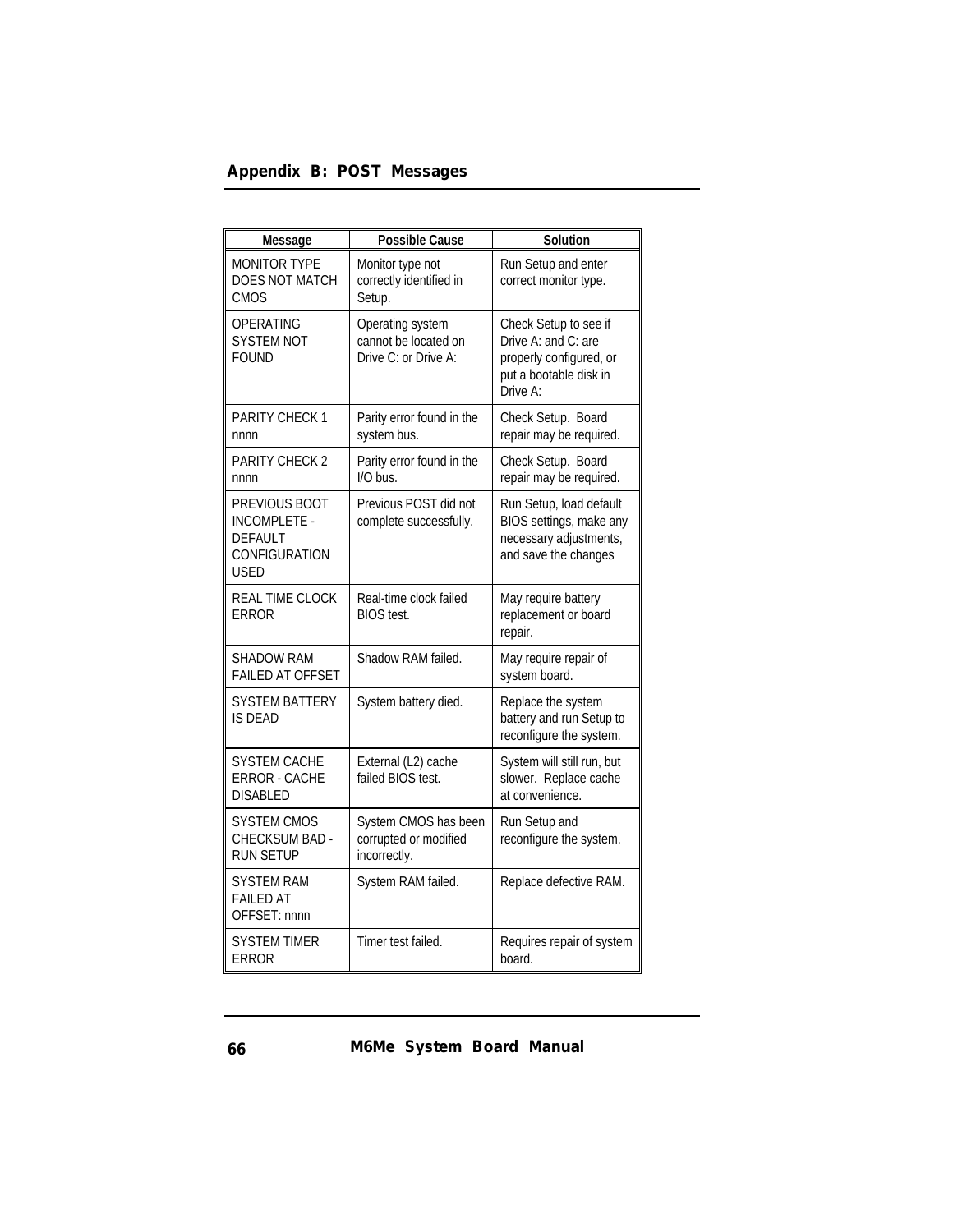**Appendix**

**C**

# *Beep and POST Codes*

Beep codes are a series of beeps sent through the speaker which indicate a problem during the Power On Self Test (POST). If text appears on the video screen, the M6Me has completed POST; any other tone from the speaker indicates something other than a POST error. These tones *re* not described in the tables on the following pages.

The beep error codes are a series of beeps. The duration of the beep tones are constant, but the length of the pauses between the beeps varies. For example: a 1-3- 3 beep code will sound like one beep, a pause; three beeps consecutively, another pause and then three more beeps.

One beep code is often misunderstood. If a video card is not installed or is failing, the system board will generate a long-short-long-short beep code. This is often interpreted as a 1-2-1 beep code. But POST errors always vary in the length of the pause and not the duration of the beep tone.

The following tables list all beep codes and POST routines.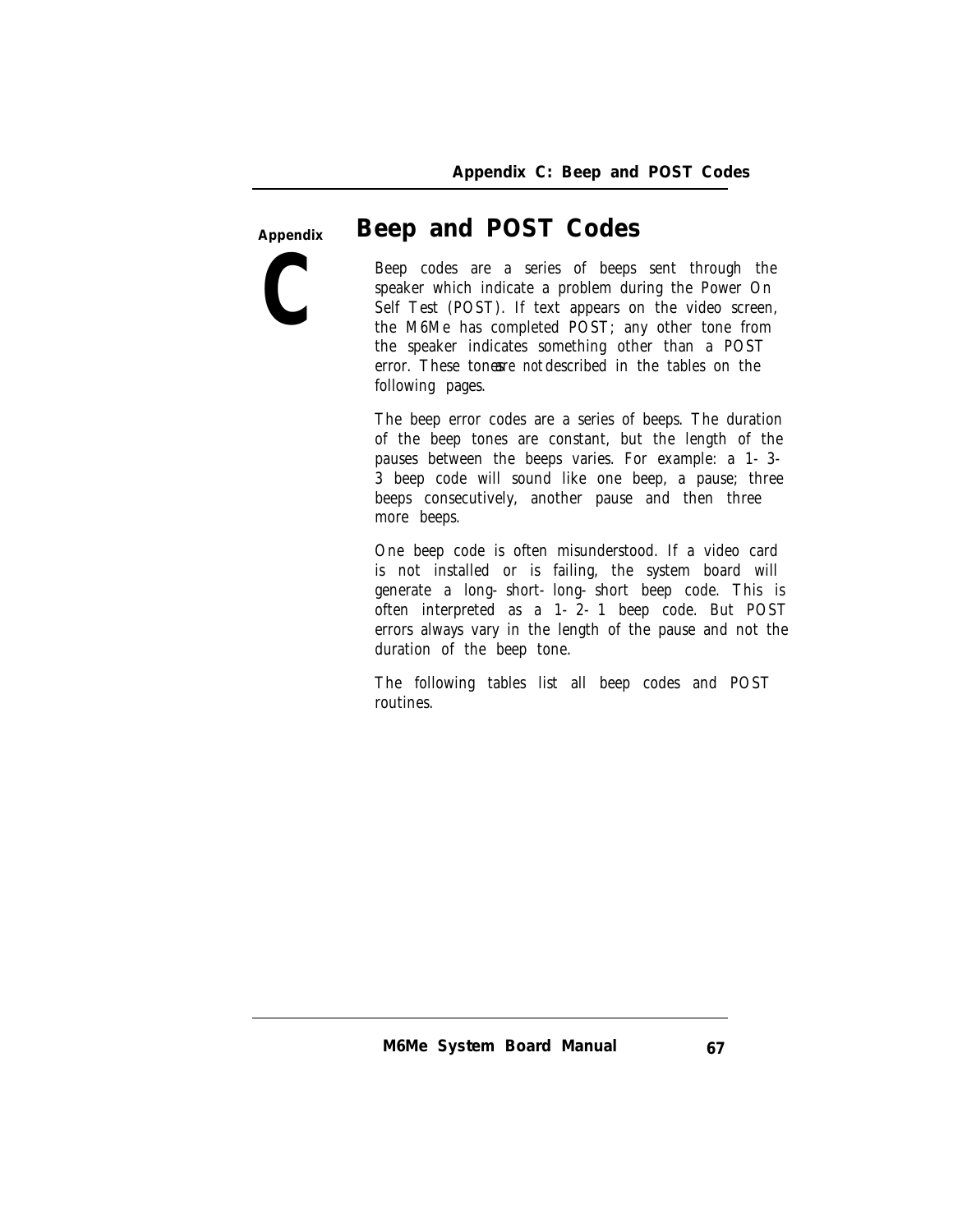| Appendix C: Beep and POST Codes |  |  |  |  |  |
|---------------------------------|--|--|--|--|--|
|---------------------------------|--|--|--|--|--|

| Code            | <b>Beeps</b>    | <b>POST Routine Description</b>                        |
|-----------------|-----------------|--------------------------------------------------------|
| 02              |                 | Verify Real Mode.                                      |
| 04              |                 | Get CPU type.                                          |
| 06              |                 | Initialize system hardware.                            |
| 08              |                 | Initialize chipset registers with initial POST values. |
| 09              |                 | Get in POST Reg.                                       |
| 0A              |                 | Initialize CPU registers.                              |
| $\overline{OC}$ |                 | Initialize cache initial POST values.                  |
| <b>OE</b>       |                 | Initialize I/O.                                        |
| <b>OF</b>       |                 | Initialize the localbus IDE.                           |
| 10              |                 | Initialize Power Management.                           |
| 11              |                 | Load alternate registers with initial POST values.     |
| 12              |                 | Jump to UserPatch0.                                    |
| 14              |                 | Initialize keyboard controller.                        |
| 16              | $2 - 2 - 3$     | BIOS ROM checksum.                                     |
| 18              |                 | 8254 timer initialization.                             |
| 1A              |                 | 8237 DMA controller initialization.                    |
| 1C              |                 | Reset Programmable Interrupt Controller.               |
| 20              | $3 - 1 - 1$     | Test DRAM refresh.                                     |
| 22              | $3 - 1 - 3$     | Test 8742 Keyboard Controller.                         |
| $\overline{24}$ |                 | Set ES segment register to 4 GB.                       |
| 28              |                 | Autosize DRAM.                                         |
| 2A              |                 | Clear 512K base RAM.                                   |
| 2C              | $3 - 4 - 1$     | Test 512K base address lines.                          |
| 2E              | $3 - 4 - 3$     | Test 512K base memory.                                 |
| $\overline{32}$ |                 | Test CPU bus-clock frequency.                          |
| 34              |                 | Test CMOS RAM.                                         |
| $\overline{35}$ |                 | Initialize alternate chipset registers.                |
| $\overline{37}$ |                 | Reinitialize the chipset (MB only).                    |
| 38              |                 | Shadow system BIOS ROM.                                |
| $\overline{39}$ |                 | Reinitialize the cache (MB only).                      |
| 3A              |                 | Autosize cache.                                        |
| 3C              |                 | Configure advanced chipset registers.                  |
| 3D              |                 | Load alternate registers with CMOS values.             |
| 40              |                 | Set initial CPU speed.                                 |
| 42              |                 | Initialize interrupt vectors.                          |
| 44              |                 | Initialize BIOS interrupts.                            |
| 46              | $2 - 1 - 2 - 3$ | Check ROM copyright notice.                            |
| 47              |                 | Initialize manager for PCI Option ROMs.                |
| 48              |                 | Check video configuration against CMOS.                |
| 49              |                 | Initialize PCI bus and devices.                        |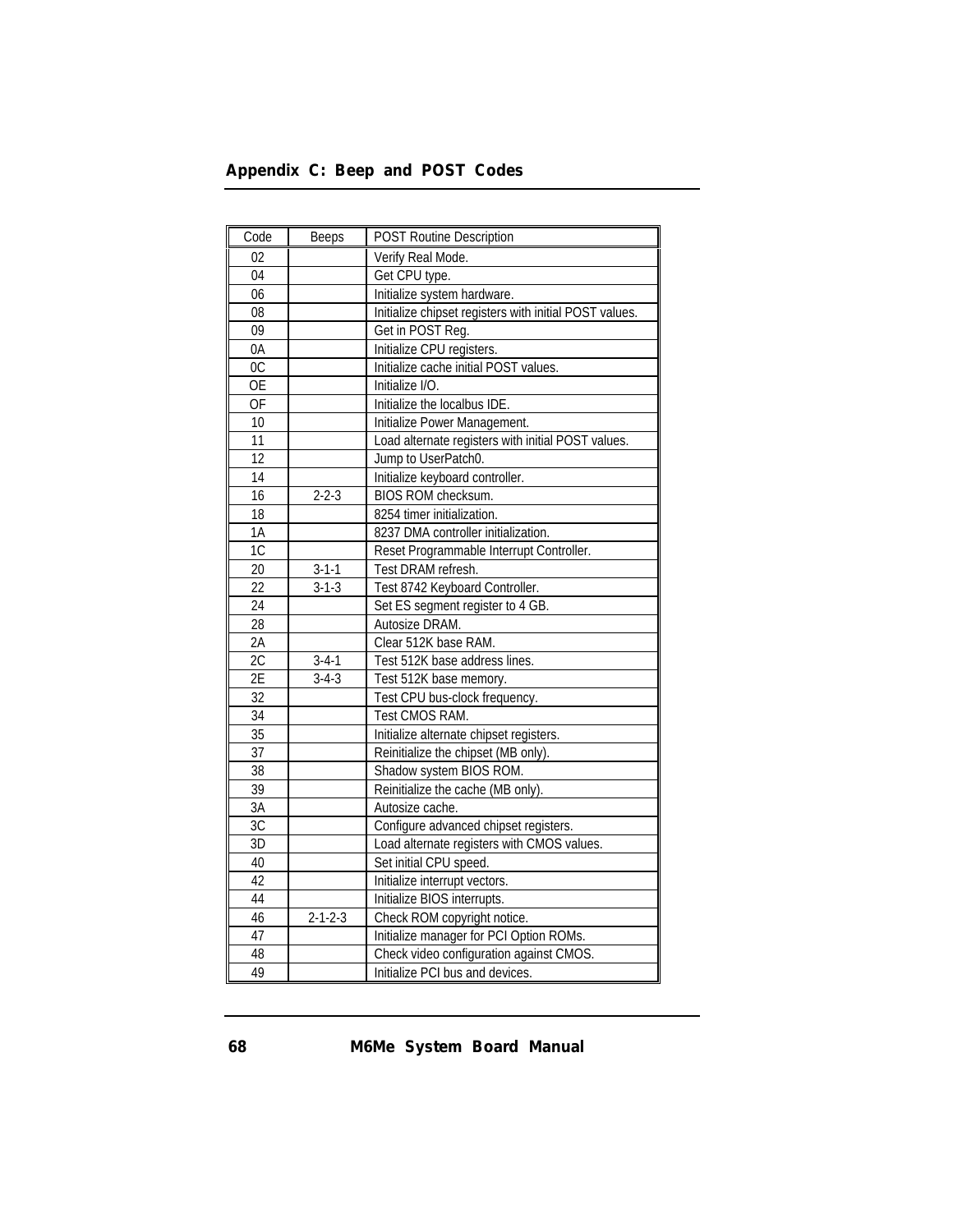| Appendix C: Beep and POST Codes |  |  |  |  |
|---------------------------------|--|--|--|--|
|---------------------------------|--|--|--|--|

| Code            | <b>Beeps</b>          | <b>POST Routine Description</b>             |
|-----------------|-----------------------|---------------------------------------------|
| 4A              |                       | Initialize all video adapters in system.    |
| 4C              |                       | Shadow video BIOS ROM.                      |
| 4E              |                       | Display copyright notice.                   |
| 50              |                       | Display CPU type and speed.                 |
| 51              |                       | Initialize EISA board.                      |
| $\overline{52}$ |                       | Test keyboard.                              |
| $\overline{54}$ |                       | Set key click if enabled.                   |
| 56              |                       | Enable keyboard.                            |
| $\overline{58}$ | $\overline{2}$ -2-3-1 | Test for unexpected interrupts.             |
| $\overline{5A}$ |                       | Display prompt "Press F2 to enter SETUP".   |
| 5C              |                       | Test RAM between 512 and 640k.              |
| 60              |                       | Test extended memory.                       |
| 62              |                       | Test extended memory address lines.         |
| 64              |                       | Jump to UserPatch1.                         |
| 66              |                       | Configure advanced cache registers.         |
| 68              |                       | Enable external and CPU caches.             |
| 6A              |                       | Display external cache size.                |
| 6C              |                       | Display shadow message.                     |
| 6E              |                       | Display non-disposable segments.            |
| 70              |                       | Display error messages.                     |
| 72              |                       | Check for configuration errors.             |
| 74              |                       | Test real-time clock.                       |
| $\overline{76}$ |                       | Check for keyboard errors.                  |
| 7C              |                       | Set up hardware interrupt vectors.          |
| 7E              |                       | Test coprocessor if present.                |
| 80              |                       | Disable onboard I/O ports.                  |
| 82              |                       | Detect and install external RS232 ports.    |
| 84              |                       | Detect and install external parallel ports. |
| 86              |                       | Re-initialize on-board I/O ports.           |
| 88              |                       | Initialize BIOSData Area.                   |
| $\overline{8A}$ |                       | Initialize Extended BIOS Data Area.         |
| 8C              |                       | Initialize floppy controller.               |
| 90              |                       | Initialize hard-disk controller.            |
| $\overline{91}$ |                       | Initialize localbus hard-disk controller.   |
| $\overline{92}$ |                       | Jump to UserPatch2.                         |
| 93              |                       | Build MPTABLE for multi-processor boards.   |
| 94              |                       | Disable A20 address line.                   |
| $\overline{96}$ |                       | Clear huge ES segment register.             |
| 98              |                       | Search for option ROMs.                     |
| 9Α              |                       | Shadow option ROMs.                         |

*M6Me System Board Manual*

*69*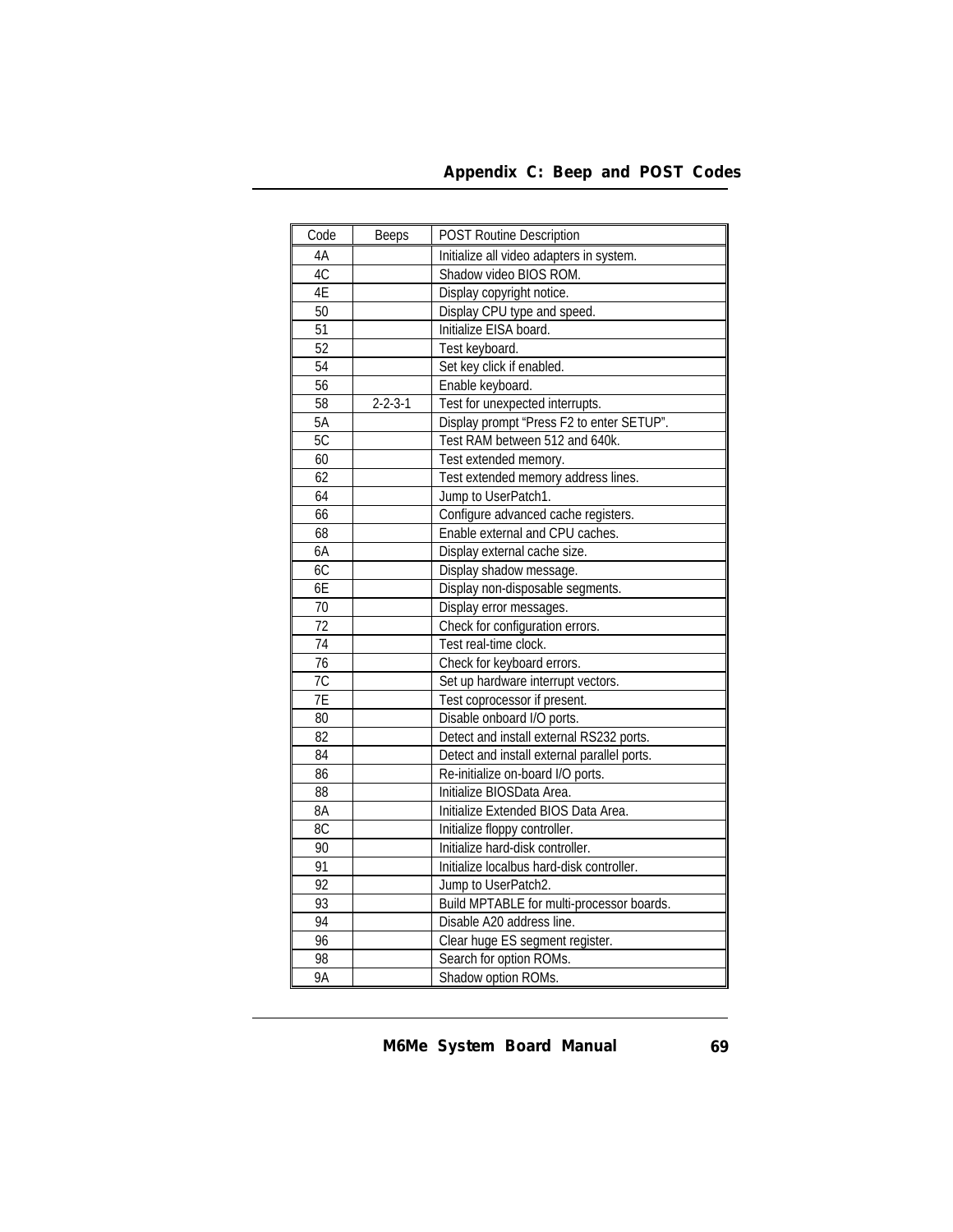# *Appendix C: Beep and POST Codes*

| Code            | <b>Beeps</b> | <b>POST Routine Description</b>                |
|-----------------|--------------|------------------------------------------------|
| 9C              |              | Set up Power Management.                       |
| <b>9E</b>       |              | Enable hardware interrupts.                    |
| A <sub>0</sub>  |              | Set time of day.                               |
| $\overline{A2}$ |              | Check key lock.                                |
| $\overline{A4}$ |              | Initialize typematic rate.                     |
| $\overline{AB}$ |              | Erase F2 prompt.                               |
| AA              |              | Scan for F2 keystroke.                         |
| AC              |              | Enter SETUP.                                   |
| AE              |              | Clear in-POST flag.                            |
| B <sub>0</sub>  |              | Check for errors.                              |
| B <sub>2</sub>  |              | POST done - prepare to boot operating system.  |
| B <sub>4</sub>  |              | One beep.                                      |
| $\overline{B6}$ |              | Check password (optional).                     |
| B <sub>8</sub>  |              | Clear global descriptor table.                 |
| BC              |              | Clear parity checkers.                         |
| $\overline{BE}$ |              | Clear screen (optional).                       |
| <b>BF</b>       |              | Check virus and backup reminders.              |
| $\overline{C}$  |              | Try to boot with INT 19.                       |
| $\overline{D0}$ |              | Interrupt handler error.                       |
| D <sub>2</sub>  |              | Unknown interrupt error.                       |
| D <sub>4</sub>  |              | Pending Interrupt.                             |
| D <sub>6</sub>  |              | Initialize option ROM error.                   |
| D <sub>8</sub>  |              | Shutdown error.                                |
| DA              |              | <b>Extended Block Move.</b>                    |
| $\overline{DC}$ |              | Shutdown 10 error.                             |
|                 |              | The following are for boot block in Flash ROM: |
| E2              |              | Initialize the chipset.                        |
| E3              |              | Initialize refresh counter.                    |
| E4              |              | Check for Forced Flash.                        |
| E5              |              | Check HW status of ROM.                        |
| E6              |              | BIOS ROM is OK.                                |
| E7              |              | Do a complete RAM test.                        |
| E <sub>8</sub>  |              | Do OEM initialization.                         |
| E <sub>9</sub>  |              | Initialize interrupt controller.               |
| EA              |              | Read in the bootstrap code.                    |
| EB              |              | Initialize all vectors.                        |
| EC              |              | Boot the Flash program.                        |
| ED              |              | Initialize the boot device.                    |
| EE              |              | Boot code was read OK.                         |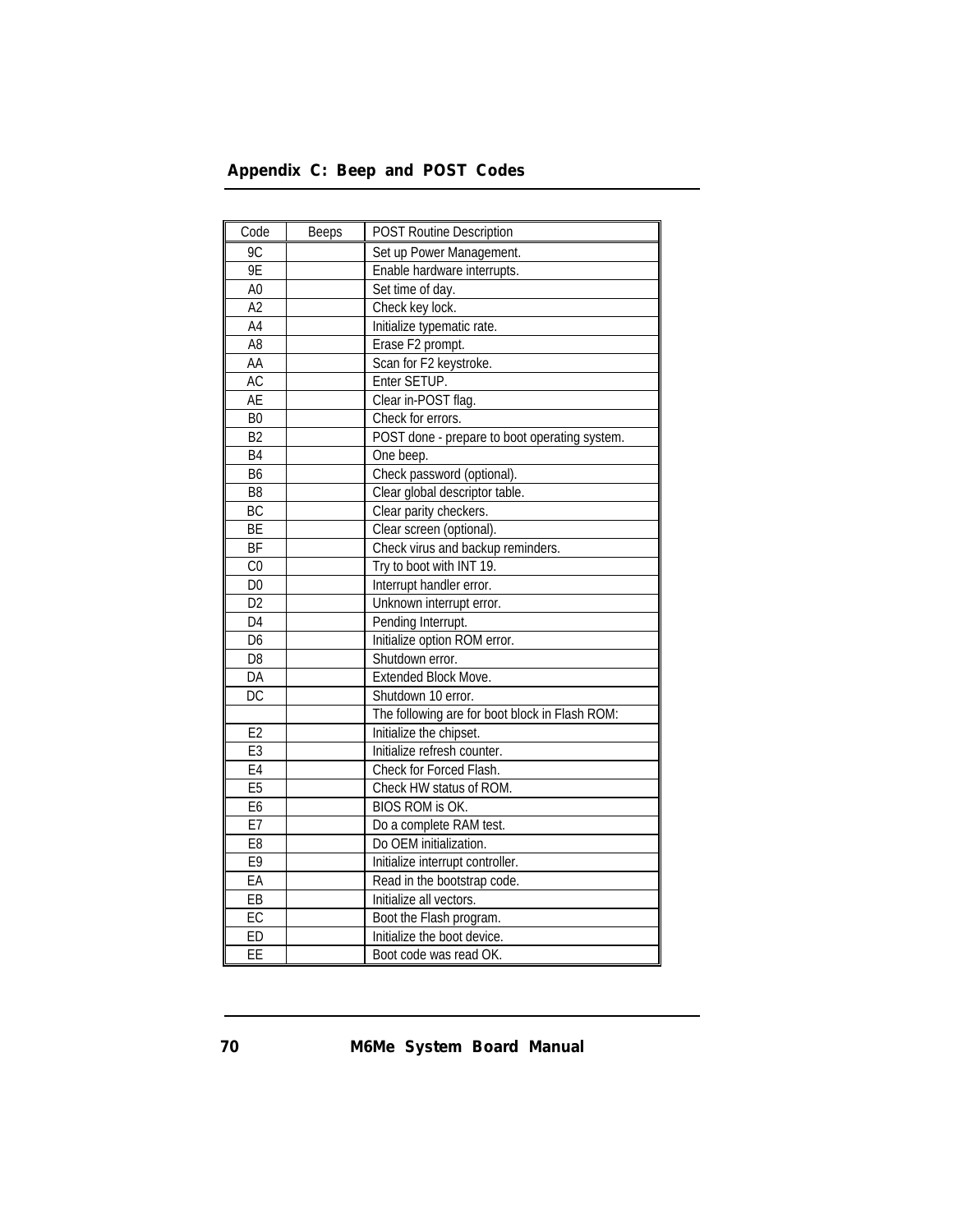#### *Hard Disk Drive Types* **Appendix**

**D**

The following table lists the IDE hard disk types supported by the M6Me.

| Type           | Cylinders | Heads          | Write<br>Precomp | <b>Sectors</b>  | Size |
|----------------|-----------|----------------|------------------|-----------------|------|
| 1              | 306       | 4              | 128              | 17              | 10   |
| $\overline{2}$ | 615       | $\overline{4}$ | 300              | 17              | 21   |
| $\overline{3}$ | 615       | 6              | 300              | 17              | 32   |
| 4              | 940       | 8              | 512              | 17              | 65   |
| 5              | 940       | 6              | 512              | 17              | 99   |
| 6              | 615       | 4              | none             | $\overline{17}$ | 21   |
| 7              | 462       | 8              | 256              | 17              | 32   |
| 8              | 733       | 5              | none             | 17              | 31   |
| 9              | 900       | 15             | none             | 17              | 117  |
| 10             | 820       | 3              | none             | 17              | 21   |
| 11             | 855       | $\overline{5}$ | none             | 17              | 37   |
| 12             | 855       | $\overline{7}$ | none             | 17              | 52   |
| 13             | 306       | 8              | 128              | 17              | 21   |
| 14             | 733       | $\overline{1}$ | none             | 17              | 44   |
| 15             | N/A       | N/A            | N/A              | N/A             | N/A  |
| 16             | 612       | 4              | $\mathbf{0}$     | 17              | 21   |
| 17             | 977       | 5              | 300              | 17              | 42   |
| 18             | 977       | 7              | none             | 17              | 59   |
| 19             | 1024      | 7              | 512              | 17              | 62   |
| 20             | 733       | 5              | 300              | 17              | 31   |
| 21             | 733       | $\overline{1}$ | 300              | 17              | 94   |
| 22             | 733       | 5              | 300              | 17              | 31   |
| 23             | 306       | 4              | $\mathbf{0}$     | 17              | 10   |
| 24             | 612       | 4              | 305              | 17              | 21   |
| 25             | 612       | $\overline{2}$ | 300              | 17              | 10   |
| 26             | 614       | 4              | none             | 17              | 21   |
| 27             | 820       | 6              | none             | 17              | 42   |
| 28             | 977       | 5              | none             | 17              | 42   |
| 29             | 1218      | 15             | none             | 36              | 336  |
| 30             | 1224      | 15             | none             | 17              | 159  |

*M6Me System Board Manual*

*71*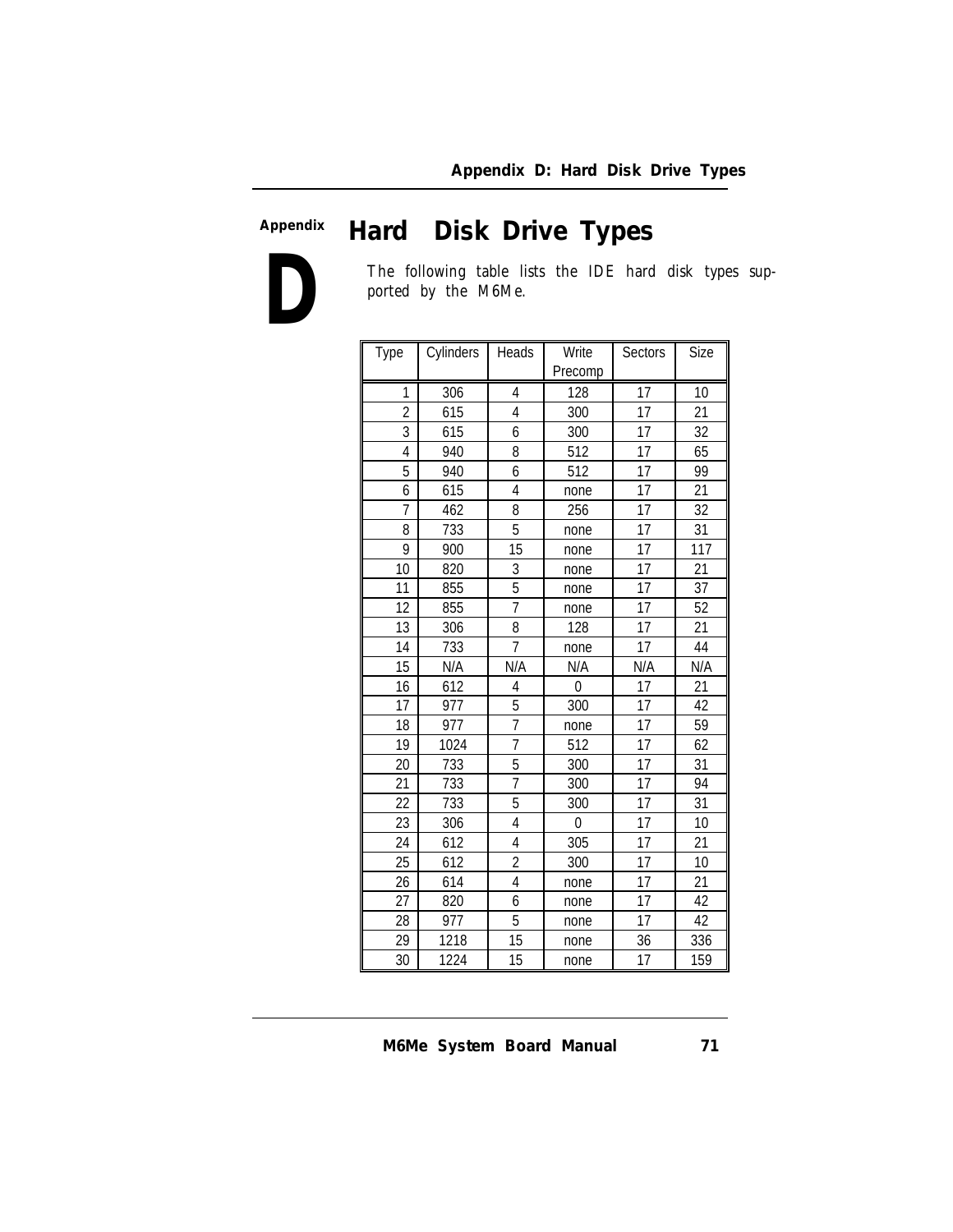| Appendix D: Hard Disk Drive Types |  |  |  |
|-----------------------------------|--|--|--|
|-----------------------------------|--|--|--|

| <b>Type</b> | Cylinders | Heads | Write   | <b>Sectors</b> | Size |
|-------------|-----------|-------|---------|----------------|------|
|             |           |       | Precomp |                |      |
| 31          | 823       | 10    | 512     | 17             | 71   |
| 32          | 809       | 6     | 128     | 17             | 42   |
| 33          | 830       | 7     | none    | 17             | 50   |
| 34          | 830       | 10    | none    | 17             | 72   |
| 35          | 1024      | 5     | none    | 17             | 44   |
| 36          | 1024      | 8     | none    | 17             | 71   |
| 37          | 615       | 8     | 128     | 17             | 42   |
| 38          | 1024      | 8     | none    | 26             | 109  |
| 39          | 925       | 9     | none    | 17             | 72   |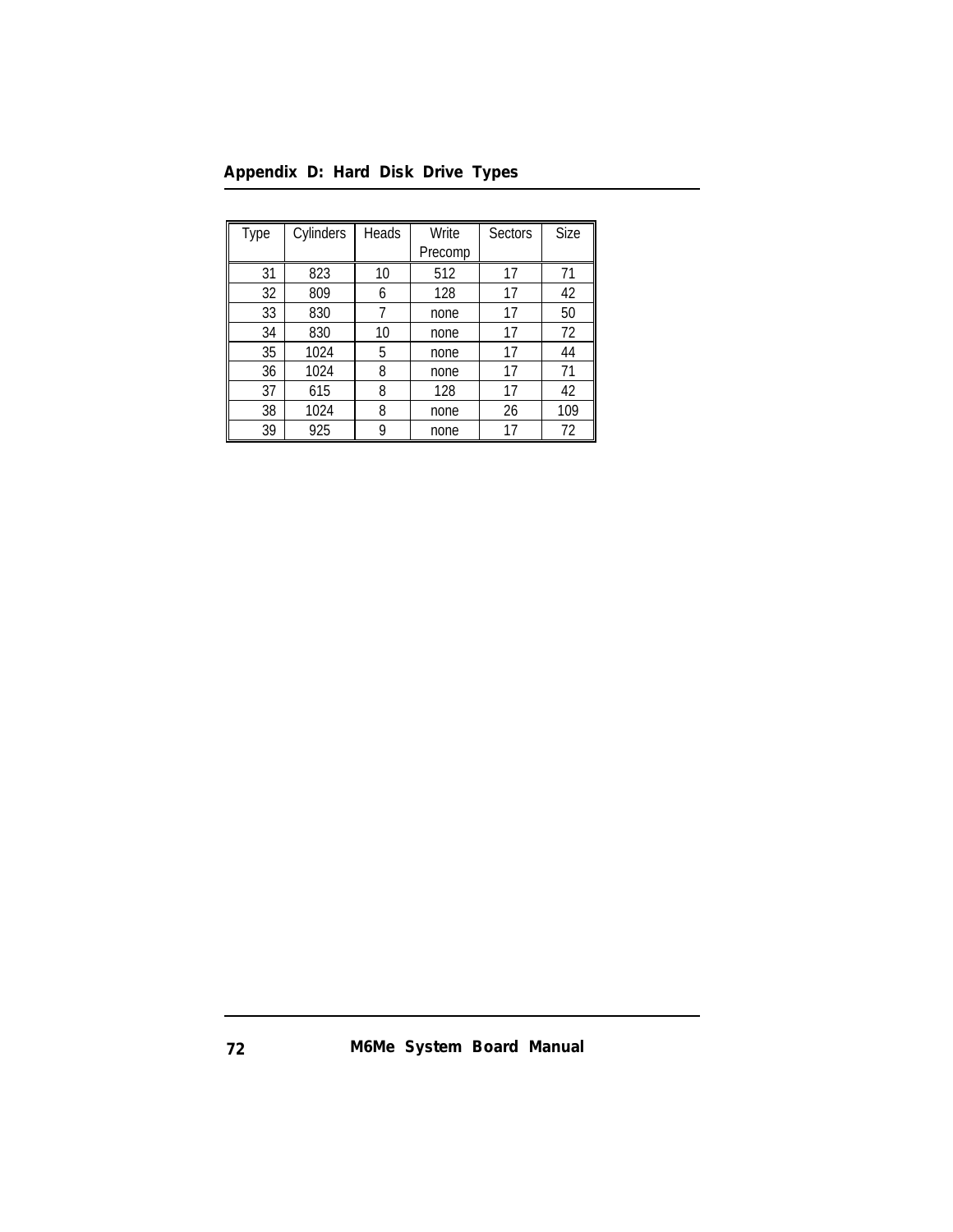**Appendix**

# *Updating the System BIOS*

**E**

If you

encounter any problems during this process, or if you have questions about the procedure, please call **Technical** Support.

The Micronics system boards are designed so that the BIOS can be reprogrammed using a BIOS file. You can easily FLASH a BIOS by following the steps below:

- 1) After downloading the appropriate BIOS file from our BBS or Website, extract it to a bootable MS-DOS 6.X diskette.
- 2) Reboot your system with the MS-DOS 6.X diskette in the A: drive. To make sure a clean DOS environment is loaded, press the F5 key while "Starting MS-DOS" is displayed. After the system has rebooted, the cursor will appear at the A:> prompt.
- 3) Now you can run the FLASH utility. The filename should be "PHLASH.EXE." Type this filename at the A:> prompt (but don't include its extension), followed by a space and the BIOS ROM image's filename. This file will be included in the download and has a file length of about 131K. For example, to update the M6Me to BIOS version 01, you would type:

PHLASH M6Me\_01.ROM [ENTER]

- 4) Once the FLASH process has begun, select [Y]es, if prompted, to allow auto-sensing of the part (the FLASH chip itself).
- 5) After the update process has completed and the system reboots, verify that the new BIOS version appears on-screen. If you have problems during this process, or if you have questions about the procedure, please call Technical Support.

NOTE: If the BIOS is somehow erased or doesn't seem to accept the upgrade, you can have your original BIOS chip reprogrammed manually by Technical Support. There is a \$29.95 fee for this service, which includes shipping charges to send your FLASH EPROM chip

*M6Me System Board Manual*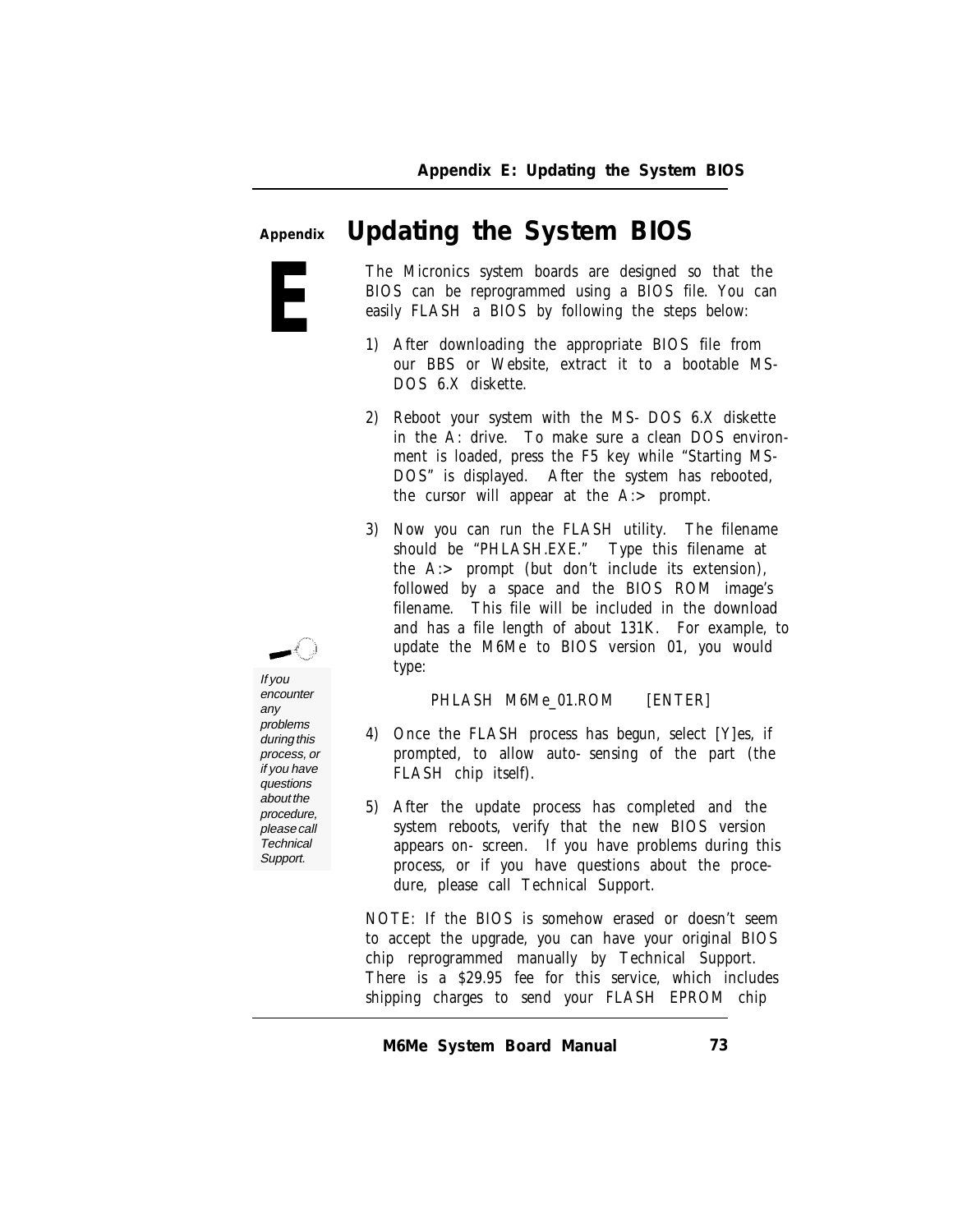back to you. Also, a preprogrammed FLASH EPROM chip can be purchased from Technical Support for \$50.00. Overnight shipping costs an additional \$10.00. (Price and availability subject to change.)

If you prefer to send your system board in for the upgrade, the RMA department offers this service free of charge if your system board is under warranty.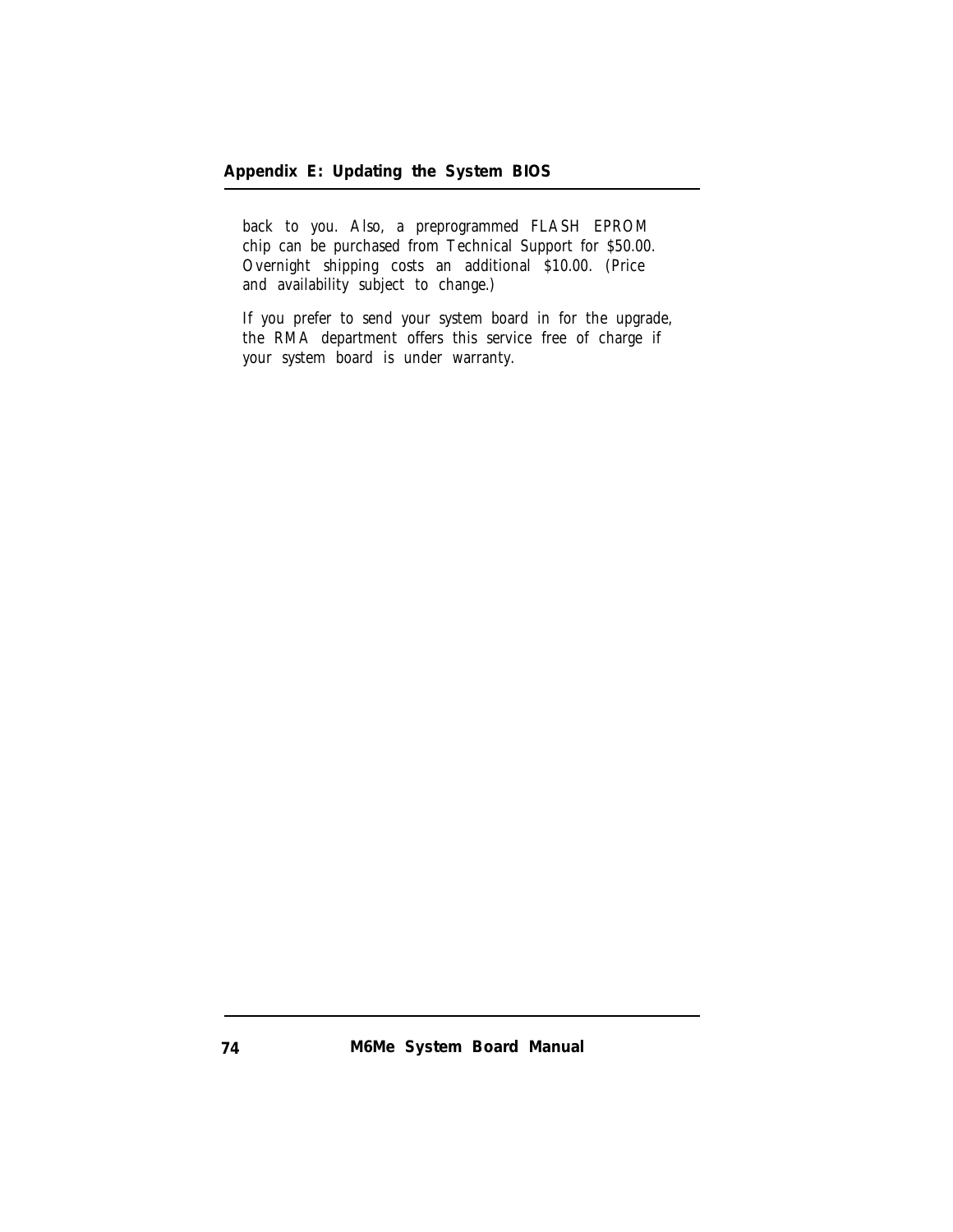## **Limited Warranty**

Except as described below, Micronics warrants the products to be free from defects in material and workmanship in normal use for a period of one (1) year from date o purchase. Should any product fail to perform according to this warranty at any time during the warranty period, except as provided below, Micronics or its authorized service centers will, at Micronics' option, repair or replace the product at no additional charge.

The warranty does not cover loss or damage which occurs in shipment or which is due to: (1) improper installation or maintenance, misuse, neglect or any cause other than ordinary commercial application, including without limitation, accidents or acts of God; (2) adjustment, repair, or modification by other than a Micronics authorized service center; (3) improper environment, excessive or inadequate heating or air conditioning, or electrical power failures, surges or other irregularities; (4) any statement about the product other than those set forth in this warranty; or (5) nonconformity to models or samples shown to the purchaser. Any models or samples were for the sole purpose of suggesting the character of the product and are not intended to form the basis of the bargain.

A receipt or copy of the invoice with the date of purchase from a Micronics reseller is required before any warranty service can be rendered. Service can be obtained by calling Micronics for a Return Merchandise Authorization (RMA) Number.

The RMA Number should be prominently displayed on the outside of the shipping carton of the returned product. Returned product should be shipped prepaid or hand carried to Micronics. The purchaser assumes risk of loss or damage in transit, and unless otherwise agreed to in writing by Micronics, will pay inbound shipping charges.

The exclusive remedy of the purchaser under this warranty above will be repair or replace at Micronics' option, but if for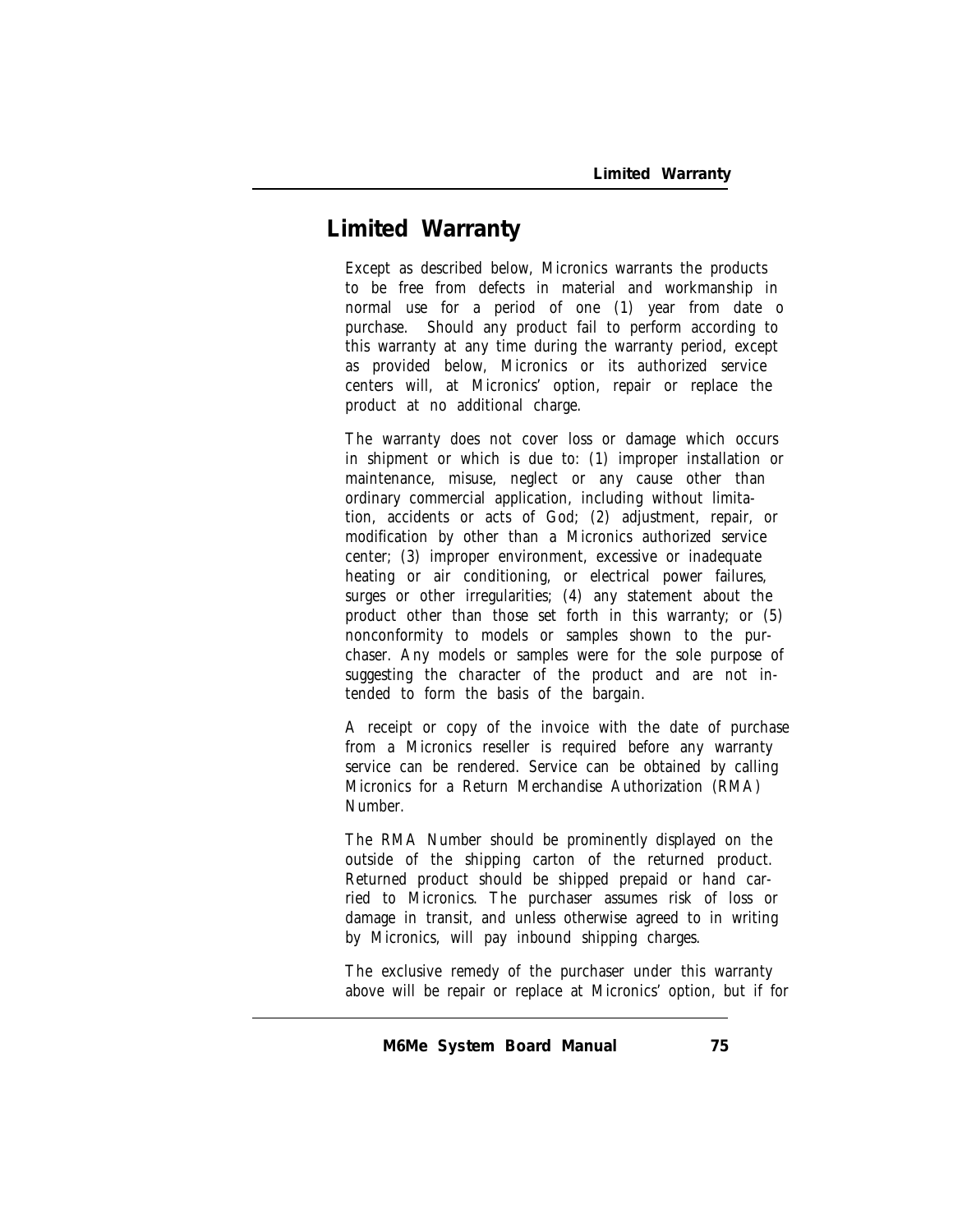any reason that remedy should fail of its essential purpose, the exclusive remedy of the purchaser shall then be actual damages up to amounts paid for the defective product by the purchaser. This limited warranty shall be deemed to "fail of its essential purpose" if, after repeated efforts, Micronics is unable to make the product operate as warranted. Micronics' liability for damages to the purchaser for any cause whatsoever; regardless of the form of action and whether in contract or in tort, shall be limited to the purchase price in effect when the cause of action arose for the product that is the basis of the claim.

Micronics will not be liable for any lost profits or any indirect, special incidental or consequential damages in connection with the product, even if Micronics has been advised of the possibility of such damages.

Micronics makes no warranties or representations as to performance of products or as to service to distributor or to any person, except as set forth in Micronics; limited warranty accompanying delivery of product.

Micronics disclaims all other warranties whether oral, written, expressed, or implied, including without limitation, the warranties of design, merchantability, or fitness for a particular purpose, if applicable, or arising from a course of dealing, usage or trade practice.

## **Non-Warranty Service**

After the one year warranty service is no longer in effect, repair service is still available for Micronics products. For more information, contact Micronics' RMA department at (510) 683-0428. The RMA department is open between 8:30 A.M. and 5 P.M. Pacific Standard Time.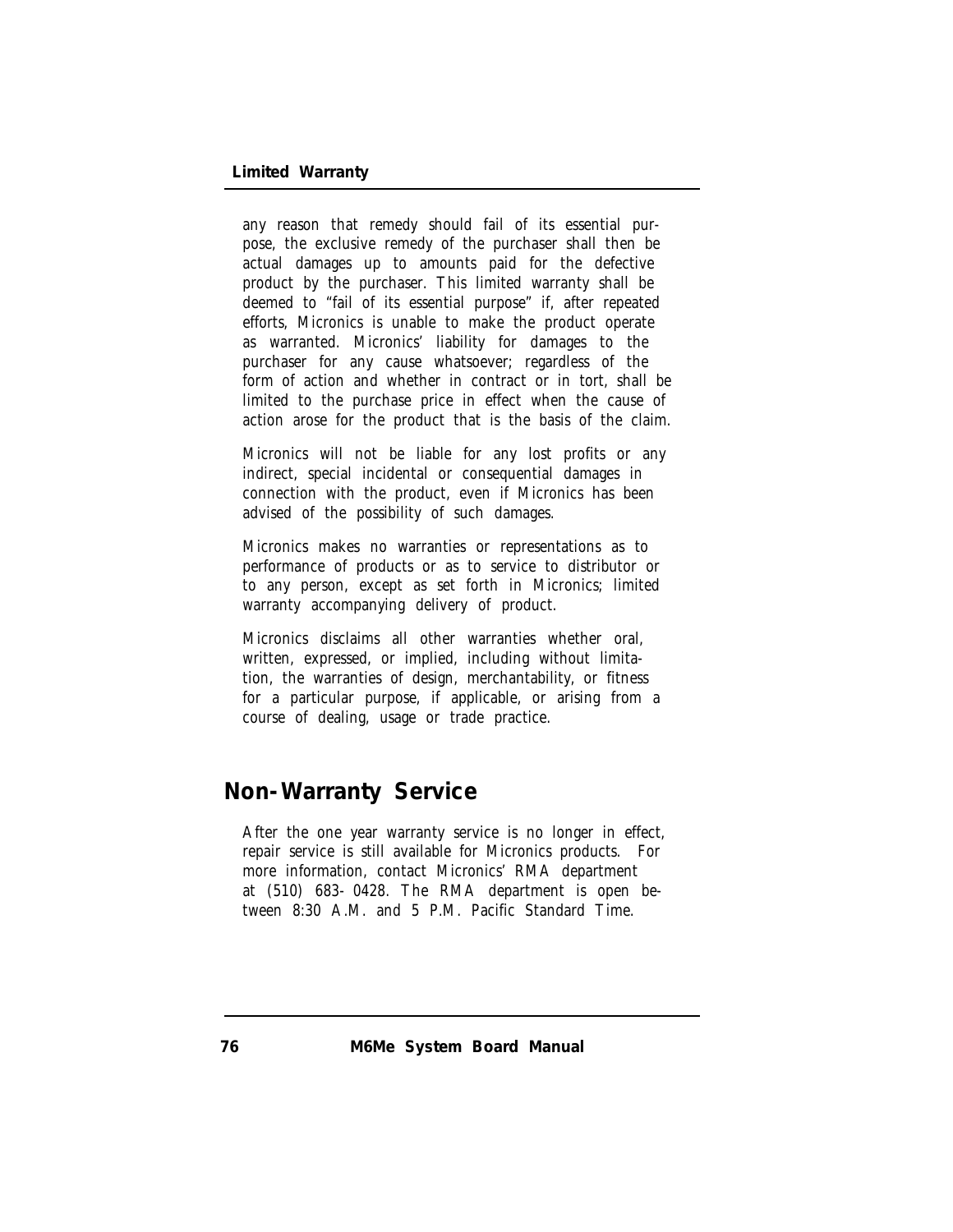# **FCC Statement**

This equipment has been tested and found to comply within the limits for a Class B digital device, pursuant to Part 15 of the FCC Rules. These limits are designed to provide reasonable protection against harmful interference in a residential installation. This equipment generates, uses and can radiate radio frequency energy and, if not used in accordance with the instructions, may cause harmful interference to radio communications. Interference to radio or television reception can be determined by turning the equipment off and on. You are encouraged to try to correct the interference by one or more of the following measures:

- Reorient the receiving antenna. ⋒
- Increase the separation between the equipment ⋒ and the receiver.
- Connect the equipment into an outlet on a circuit ⋒ different from that to which the receiver is connected.
- Consult your dealer or an experienced radio/TV ⋒ technician for help.

To meet FCC requirements, shielded cables are required.

*NOTE: Changes or modifications not expressly approved by Micronics could void your authority to operate the equipment.*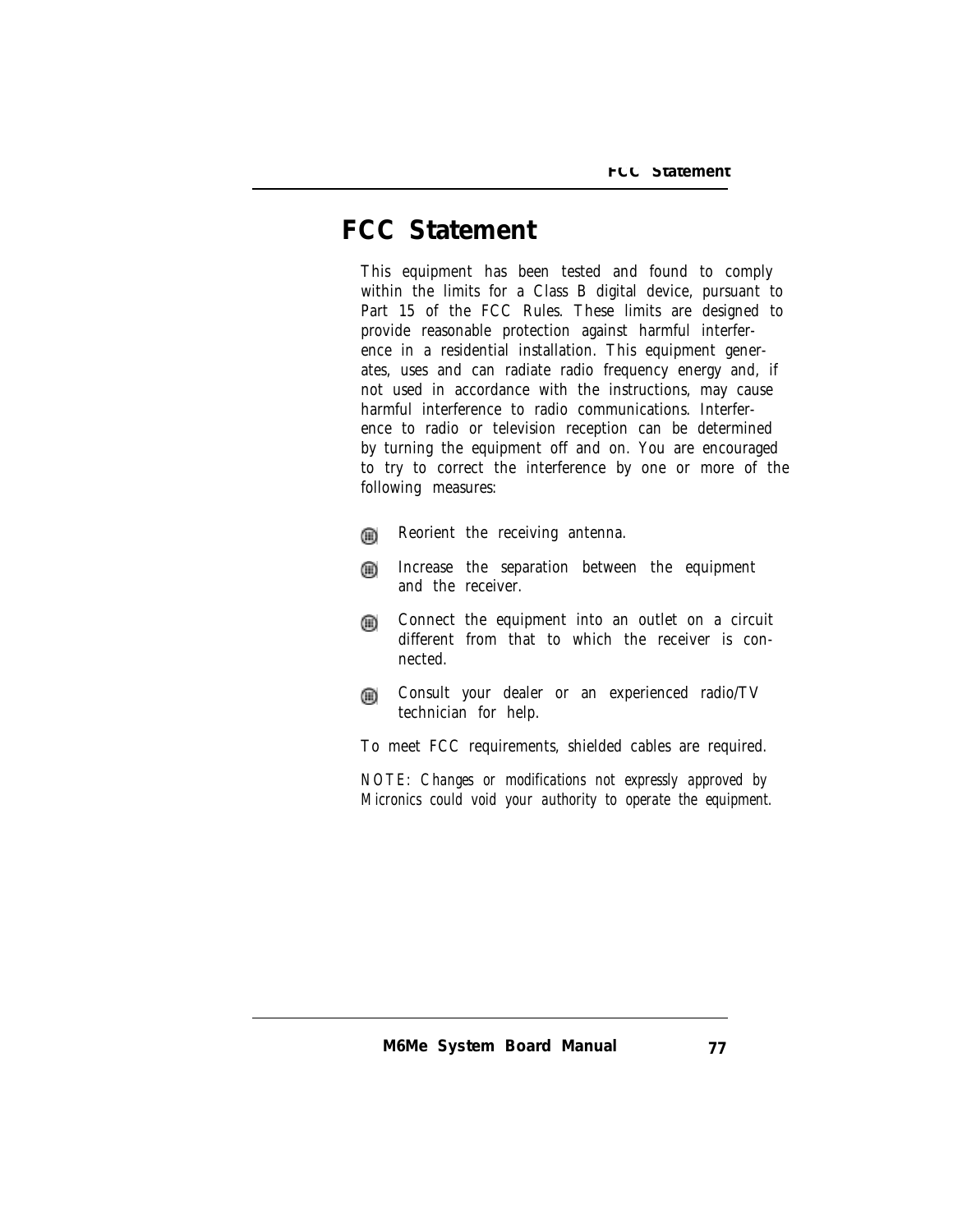## **Declaration of Conformity**

Application of Council Directives 89/336/EEC. Standards to which the conformity is declared:

|                                          | EN55022 EN50082-1                                                                                                                                        |
|------------------------------------------|----------------------------------------------------------------------------------------------------------------------------------------------------------|
|                                          | Manufacturer's Name: Micronics Computers, Inc.                                                                                                           |
| Manufacturers Address: 221 Warren Avenue | Fremont, California 94539<br><b>USA</b><br>Telephone: (510) 651-2300<br>Fax: (510) 651-9450                                                              |
| Type of Equipment:                       | Dual Pentium Pro Motherboard<br>(AT Form Factor)<br><b>Full Tower Personal Computer</b>                                                                  |
| Model Name:                              | M6Me                                                                                                                                                     |
| Tested by:                               | Micronics Computers, Inc.<br>221 Warren Avenue<br>Fremont, CA. 94539<br><b>USA</b>                                                                       |
|                                          | Rockford Engineering Services, Inc.<br>9959 Calaveras Road<br>P.O. Box 543<br>Sunol. CA. 94586-0543<br>Telephone: (510) 862-2944<br>Fax: (510) 862- 9013 |
| <b>Test Engineers</b>                    | John Y. Chan/Micronics (EN55022)<br>Paramjeet Singh/RES (EN50082-1)                                                                                      |

I, the undersigned, hereby declare that the specified equipment conforms to the directives and standards listed above.

Thomas du

Thomas Lui Compliance Engineering Manager July 19, 1996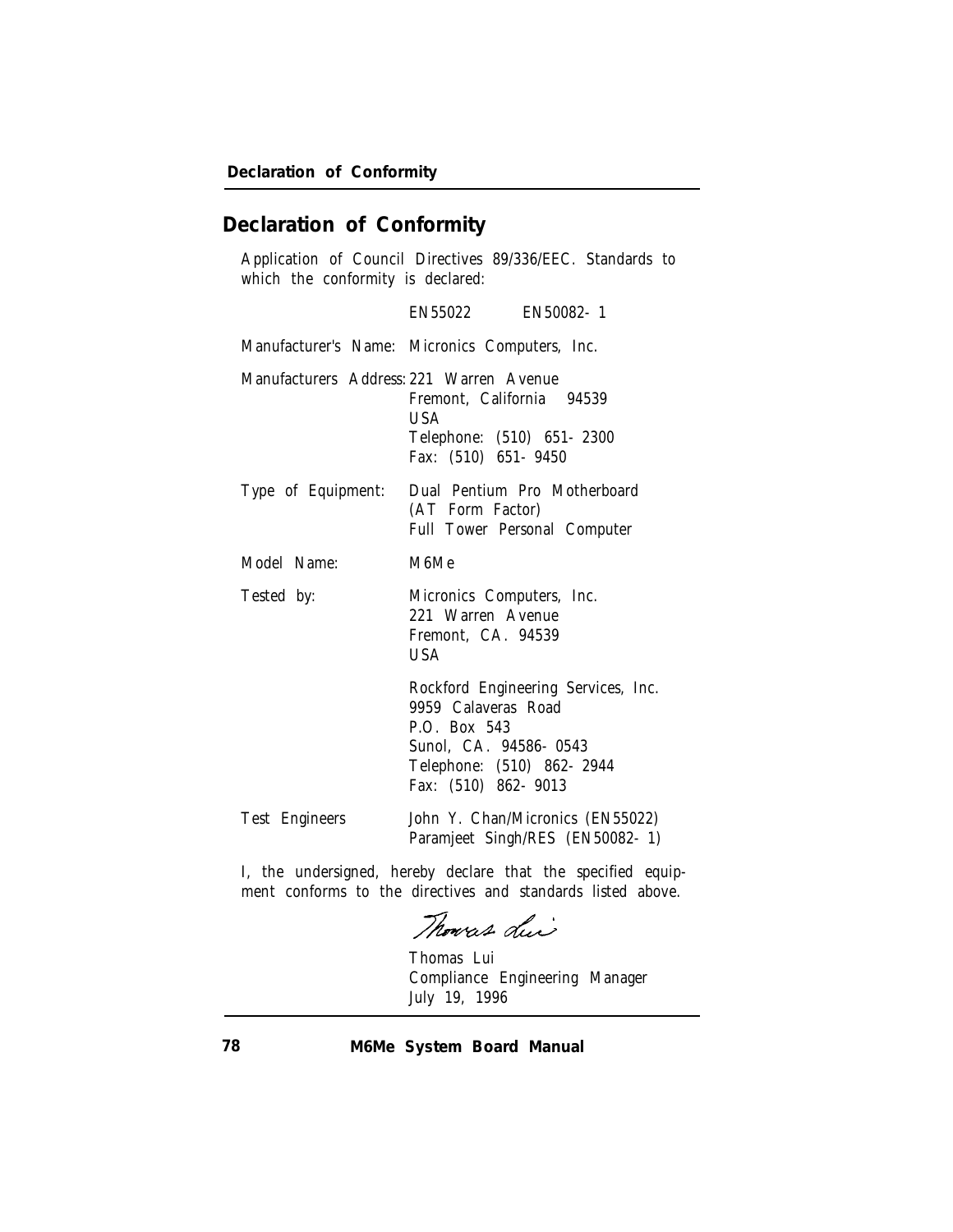### **Glossary**

16550 UART - A high speed chip for **boot** - To start up the computer and controlling serial ports. Although un-load the operating system software. necessary for a mouse, it is required See cold boot and warm boot. for modems that are 14,400 baud or faster. 486DX - A type of 32- bit CPU wi**th**ma On a system board, the bus conbuilt- in math- coprocessor and inter-nects the peripheral cards with the nal cache. **486DX2** - A 486DX CPU where the internal speed of the CPU operates at **Bus Mastering** - The ability of an petwice the external speed. **486DX4** - A 486DX CPU where the internal speed of the CPU operates at **Byte** - A group of adjacent bits treated three times the external speed. 486SX - A 486DX CPU with no matheter. coprocessor. ATX - A system board size measuring copied from the slower memory approximately 12" x 9.6". **Asynchronous** - Operations that do (SRAM). Information that is likely to not require the clocks of communi-<sub>r</sub> not require the clocks of community providing significant performance in-<br>cating devices to be coordinated. See creases. Synchronous. **Bidirectional Parallel Port** - A type of **Cache Hit** - The percentage of reparallel port that can send and receive be served from the cache. information. **BIOS** - An Acronym for Basic Input/ **Cache Miss** - A memory access which Output System. Configures the system board and provides hardware in-**Cold Boot** - Starting the computer by formation to the operating system. RESET button. A cold boot makes the<br>- Bit - A contraction of Binary digi<sub>processor</sub> execute all of the diagnos The smallest unit of information in  $\vec{q}_{\text{ics.}}$  See boot and warm boot. binary number system. A bit represents a choice between either zero or one. **Bus** - A group of electronic paths used to send data between parts of the sysmicroprocessor via the expansion slots. ripheral card to control the bus without requiring intervention of the CPU. as a unit. Eight bits are typically considered one byte. Also called a char-**Cache** - A process where information (DRAM) to the faster memory<br>(SRAM). Information that is likely to be read or edited is stored in the cache creases. quest for data from memory that can cannot be supplied from cache. turning on the power or pressing the<br>RESET button. A cold boot makes the processor execute all of the diagnos-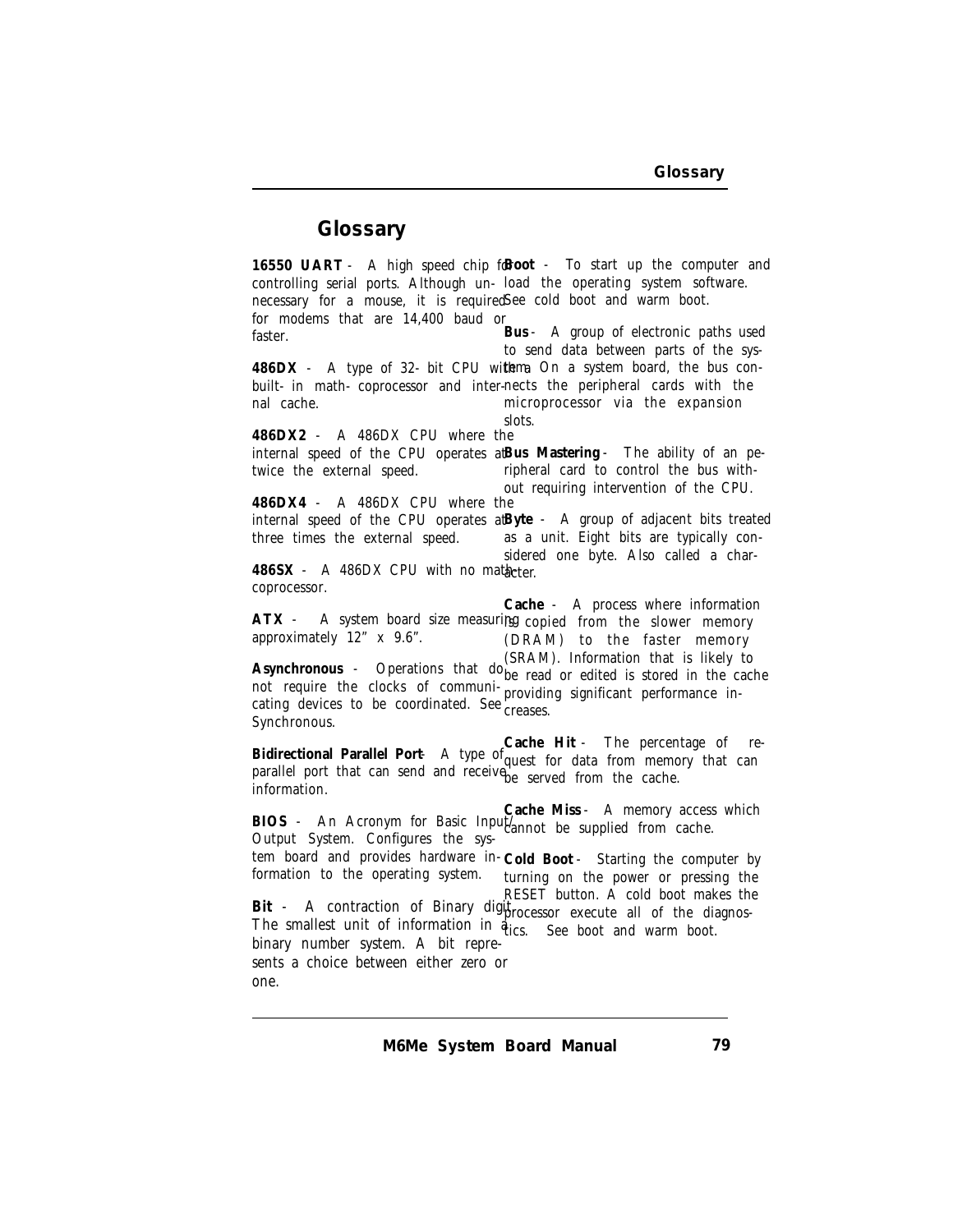**CPU** - An acronym for Central Pro-**EISA** - An acronym for Extended Incessing Unit. A CPU performs arith-dustry Standard Architecture. EISA metic calculations, makes logical de-is a bus design standard which is fully cisions, and directs the operation of backward compatible with the ISA the computer in conjunction with the bus. Although it is a 32-bit bus, it only operating system. **Disk Drive** - A hardware device which provides for the storage of data<sub>EPP</sub> - An acronym for Enhanced Paron diskettes or hard metal disks that allel Port. A standard which increases have a magnetic coating. A disk drive the capabilities of the parallel port. functions by spinning at high speed while moving a device called the read/ **EPROM** - Acronym for Erasable Prowrite head across the disk's surface in grammable Read Only Memory. A order to read or write data in mag<sub>type of</sub> ROM chip that can be pronetic code. DRAM - An acronym for Dynamic<sub>i</sub> an only be erased by exposing the cir-Random Access Memory. A type of cuitry in the chip to ultraviolet light. memory chip that only keeps its See also Flash ROM. memory if supplied with regular clock pulses and a chance to regularly re<sub>Fast</sub> SCSI - A SCSI data transfer rate fresh its data. It is slower and morg<sub>tandard</sub> that allows a rate of up to 10 cost effective than SRAM. See MBytes/sec on an 8-bit SCSI bus and SRAM. **ECC** - An acronym for Error Checking and Correction. ECC enables par-**Flash ROM** - A type of ROM chip ity checking and can detect and cor-that will retain its data until erased. It rect memory errors on the system<sub>can be erased or reprogrammed by</sub> board. **ECP** - An acronym for Expanded Capabilities Port. A standard set by **Gigabyte** - A disk storage capacity Hewlett Packard and Microsoft Cor-measurement. Approximately one poration to expand the capabilities of thousand megabytes or 1,073,741,824 the parallel port. EDO Memory - An acronym for Ex<sub>IDE</sub> - An acronym for Integrated Detended Data Out. A type of DRAM vice Electronics. A standard for comwith built- in cache for enhanced per<sub>municating</sub> between a hard drive and<br>farmament formance. runs at 8MHz. SPEI, VESA Local *Bus and ISA.* grammed with relatively simple tools that will retain its data until erased. It up to 20 MBytes/sec on a 16-bit (Wide) SCSI bus. supplying it with  $+12V$  of voltage. See ROM and EPROM. bytes. a computer.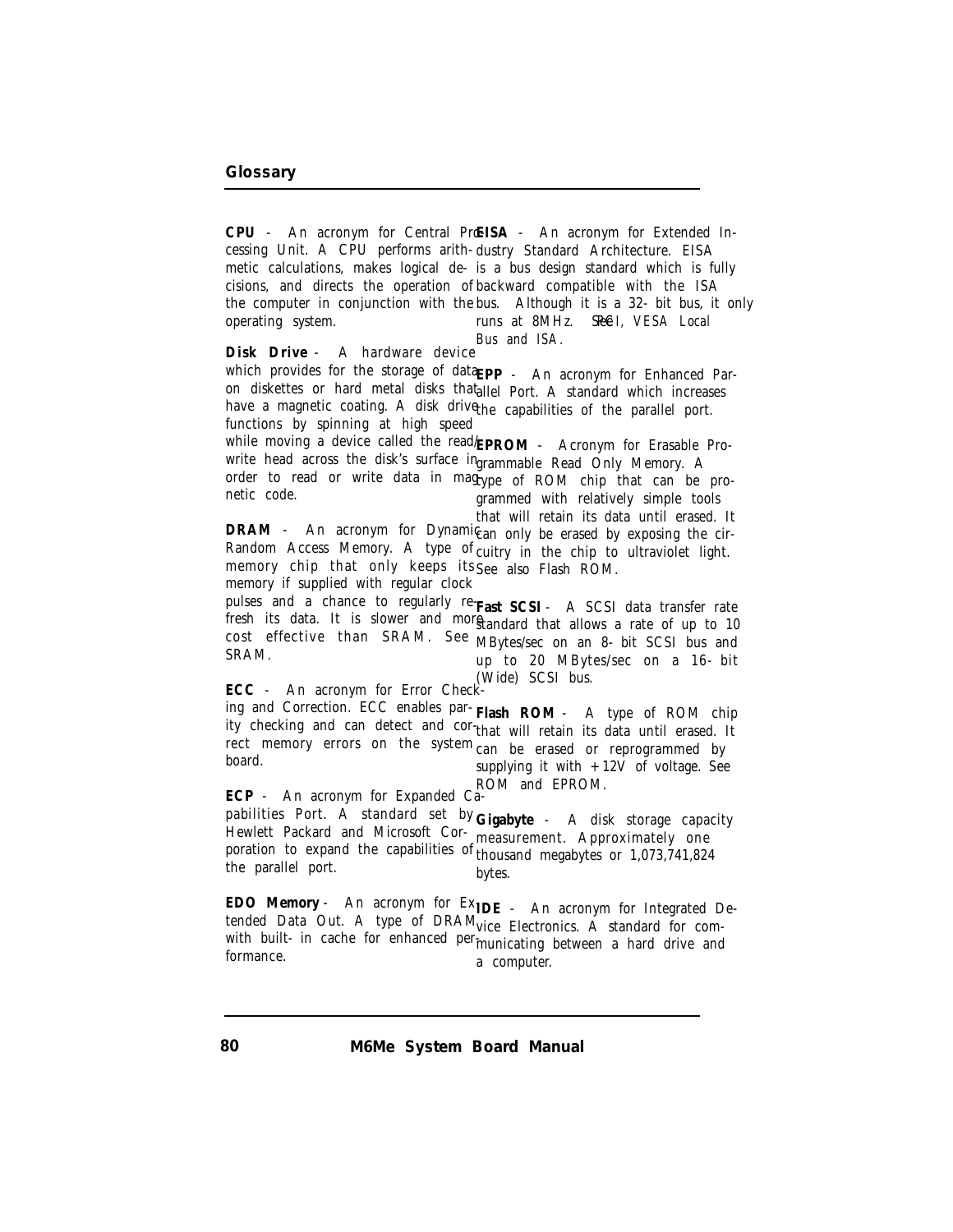Internal Cache - Cache which is built<br>into the CPU. See Cache. POST into the CPU. See Cache. ISA - An acronym for Industry Stan**i**s run whenever the system is cold dard Architecture. A well-established booted. bus standard that originated with the IBM AT. S**ee**CI, VESA Local Bus RAM - An acronym for Random Ac*and EISA.* **Parallel** - A form of data transmission computer system. See DRAM and in which the data is sent one byte a ${\tt \small SMAM}.$ time over several wires that each carry one byte. In parallel transmission, all the bytes arrive simultaneously, as op-**ROM** - An acronym for Read Only posed to serial transmission in which Memory. A type of memory that rebits arrive one by one. Parallel Port - A connection for **a**bee EPROM and Flash ROM. printer or similar peripheral. Generally, parallel ports are output only. See **SCSI** - Small computer system inter-Bidirectional Parallel Port and ECP. PCI - An acronym for Periphera*l*acteristics for hardware devices. SCSI Component Interconnect. A high per-provides a standard interface that enformance 32- bit or 64- bit bus develbles many different kinds of devices, oped by Intel Corporation. PCI is de-such as disk drives and CD-ROM signed to be independent of the hard-drives to interface with the host comware architecture to ensure compat-puter. ibility with future computer systems. See *EISA, VESA Local Bus and ISA.* **Serial** - A type of data transmission Pentium - A high performance 64- bii**t**me over a single wire. See Parallel. CISC processor designed and manufactured by Intel Corporation. As of **Serial Port** - A communications port this writing, Pentium is the highest used to connect peripherals such as performing X86 processor available. modems and mice. **Plug and Play** - A standard developed **Setup** - A program that allows you to to ensure easy installation of periph-make changes to the system configuerals. Theoretically, a newly installed ration. card will automatically configure itself and work properly without requiring **Shadow RAM** - A technique used to jumper configuration or device driv-load a duplicate copy of BIOS from ers. An acronym for Power On Self Test. A diagnostic program that cess Memory. A type of memory that is used as the "working memory" of a tains its data without requiring power. Once written, it cannot be modified. face. A bus interface standard that defines physical and electrical charin which the data is sent one bit at a slower ROM into faster RAM. This

*M6Me System Board Manual*

*81*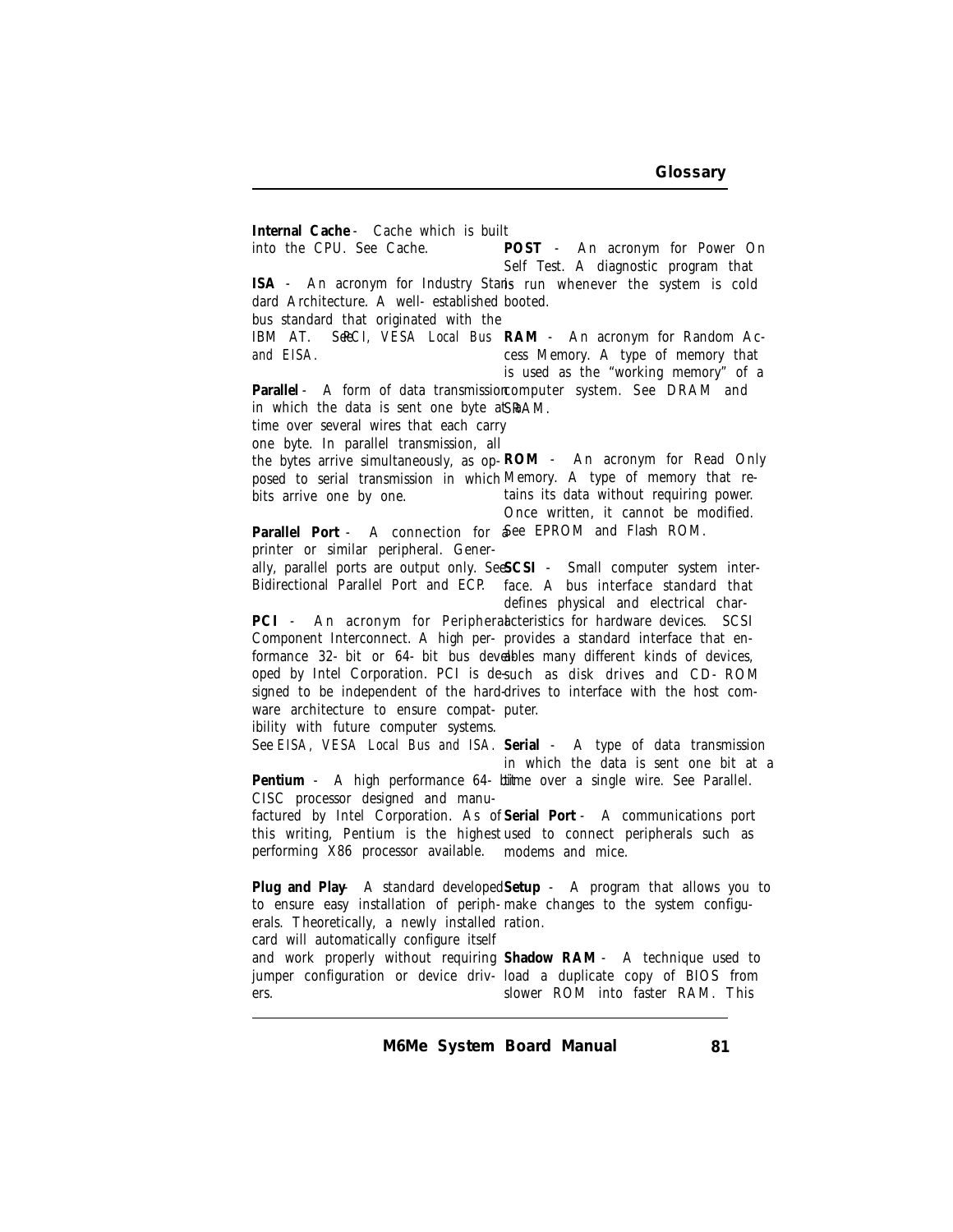enhances system performance be- VESA Local Bus (VL-Bus) A high cause it provides higher access speed performance bus designed by VESA. to the BIOS. SIMM - An acronym for Standard**computer's CPU. SeeCI, EISA** and Inline Memory Module. A small *ISA.* printed circuit board containing memory chips. **Small Computer System Interface** See SCSI. SRAM - An acronym for Static Ran**trom 3.300 - 3.465 Volts.** dom Access Memory. A type of memory that can retain data without **VRE** - Pentium CPU voltage ranging requiring a regular clock signal. Al-from 3.400 - 3.600 Volts. though they are faster than DRAM, they hold less data and are more ex-**Warm Boot** - Restarting the system pensive. **Synchronous** - Protocols that require the clocks of communicating ma-**Wide SCSI** - A SCSI-2 enhancement chines or devices to be coordinated. that allows data to be transferred 16 **Synchronous Cache** - A type of cache instead of 8 bits at a time. that uses a clock signal to latch the inputs and the data output. This struc-**Write-Back Cache** - Upon a cache ture spreads the cache access across hit, the cache is updated and the main two or three cycles while maintaining memory is not affected. Upon a cache a bandwidth of one access per cycle. miss, only the main memory is up-Improves performance by 5-10%. **Terabyte** - A measurement for very **Write-Through Cache** - Upon a large storage capacity. One Terabyte cache hit, the cache and the main is equivalent one-thousand gigabytes, memory are updated. Upon a cache one-million megabytes, 1,099,511,627,766 bytes. **VESA** - An acronym for Video Electronics and Standards Association. A 32-bit version of the ISA bus which operates at the speed of the **VGA** - An acronym for Video Graphics Array. A standard for monitor displays. **VR** - Pentium CPU voltage ranging by simultaneously pressing the  $\langle$  Ctrl $>$ ,  $\langle$  Alt $>$  and  $\langle$  Delete $>$  keys. or 32 bits at a time on the SCSI bus dated. or miss, only the main memory is updated.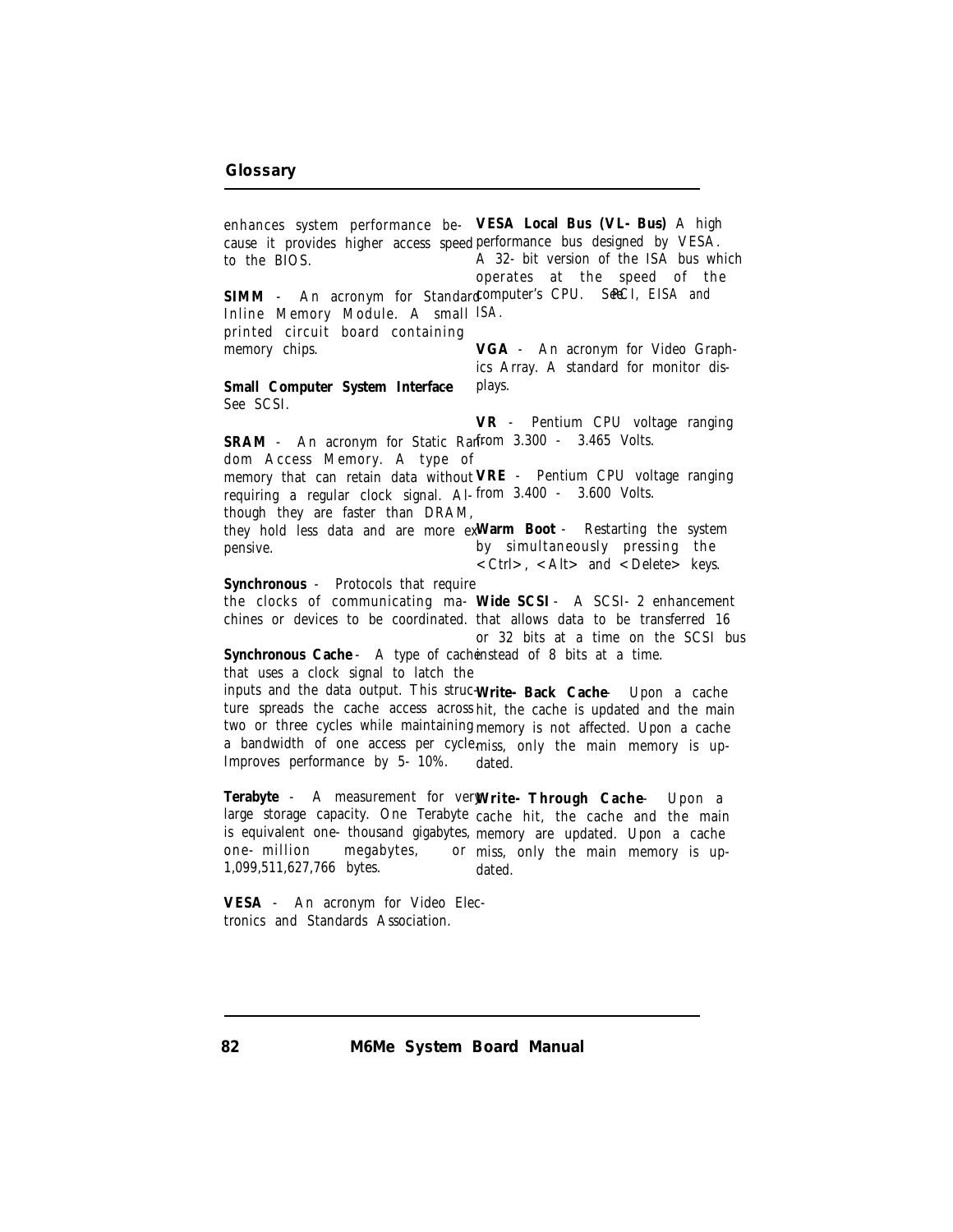## **Index**

 $\equiv$ **B**

> Battery Disposal - 61 Beep and POST Codes - 67 BIOS Configuration - 33 Setup - 33, 35 Bulletin Board System (BBS) - 63

# $\frac{1}{C}$

Configuring the M6Me - 11

# $\frac{1}{D}$

Device Drivers SCSI - 58 Video - 57 Diagram (M6Me) - 12

### **E**

i

Extended Data Out (EDO) Memory - 17, 19 Environmental Specifications - 60 Error Checking (ECC) - 17, 19

### **F**

Fast Page Mode (FPM) Memory - 17, 19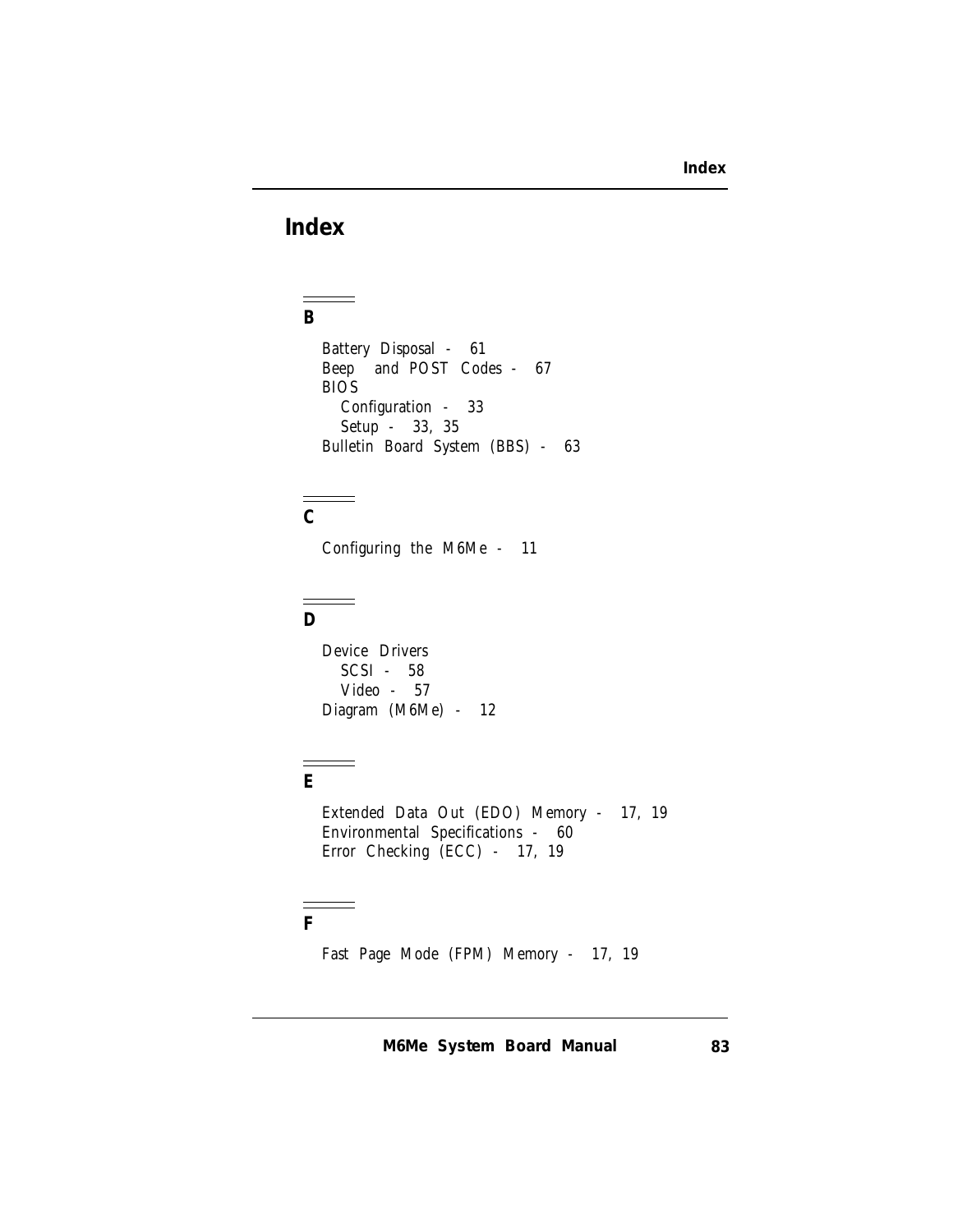#### $\equiv$ **H**

Hard Disk Drive Types - 71 Help Bulletin Board System (BBS) - 63 Telephone Numbers - 62 Troubleshooting - 65

#### **I**

÷

Installation CPU - 25 Device Drivers - 57 Installing your M6Me - 18 EISA Peripheral Card - 28 PCI Peripheral Card - 27 Quick Installation - 9

**J**

Jumper Settings - 13

### **M**

M6Me System Board Diagram - 12 Memory Configurations - 21 Installing - 25 Mixing - 20 Removing - 25 Supported - 17, 19

## **O**

Online Services - 63